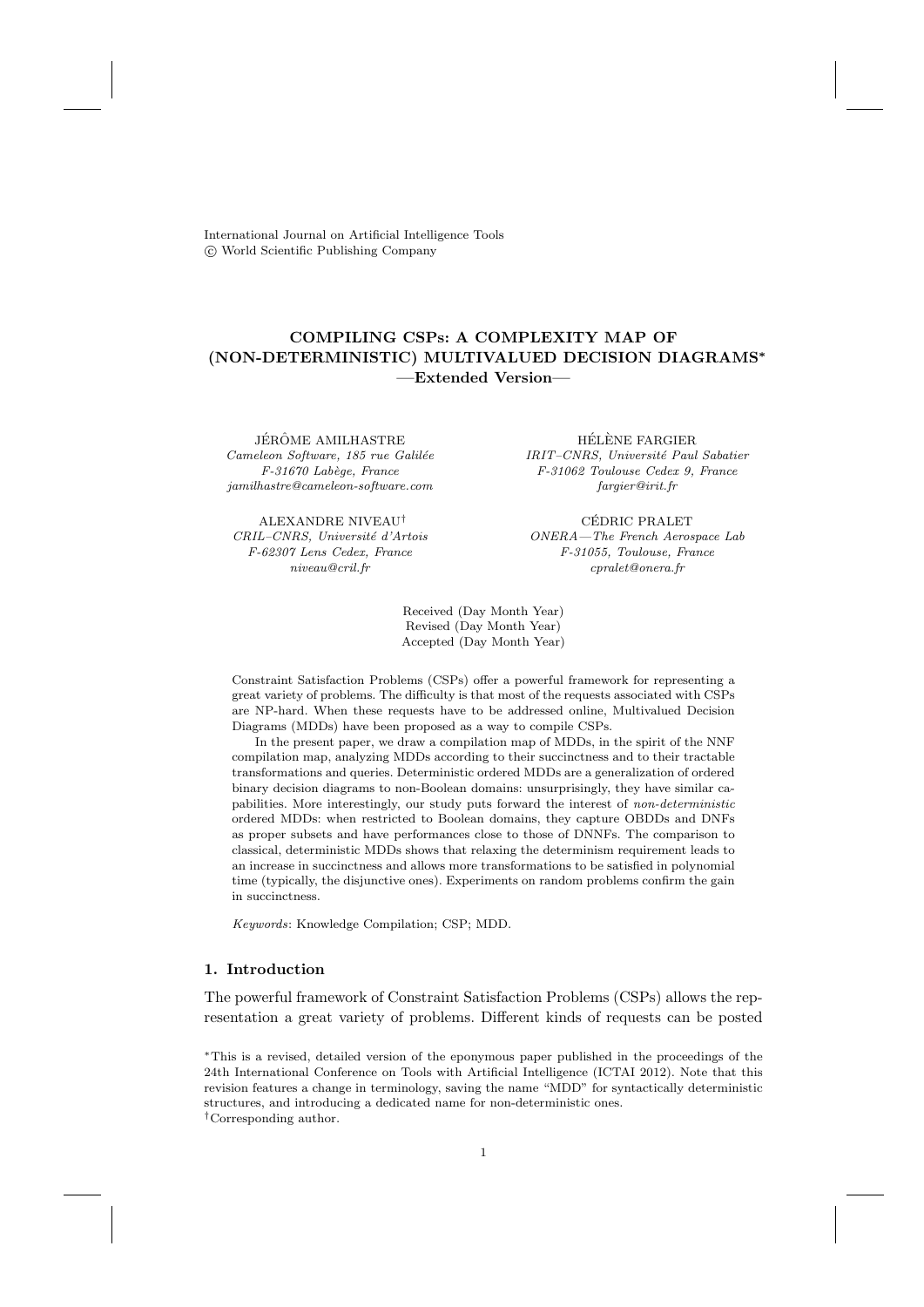on a CSP, such as the classical extraction of a solution, but also enforcement of global inverse consistency for the domains, $\frac{1}{2}$  dynamic addition of new constraints, solutions counting, and even combinations of these requests. For instance, the interactive solving of a configuration problem amounts to a sequence of unary constraints additions, while maintaining global inverse consistency.<sup>2,3</sup>

Most of these requests are NP-hard; however, they must sometimes be addressed online. A possible way of solving this contradiction consists in representing the set of solutions of the CSP as a Multivalued Decision Diagram  $(MDD)$ ,<sup>4,5,6</sup> that is, as a graph the nodes of which are labeled with variables and the edges of which represent assignments of the variables. In such diagrams, each path from the root to the sink represents a solution of the CSP. MDDs allow several operations, like those previously cited, to be achieved in time polynomial in the size of the diagram. This size can theoretically be exponentially higher than the size of the original CSPs, but it remains low in many applications. Indeed, as they are graphs, MDDs can take advantage of the (conditional) interchangeability of values, and save space by merging identical subproblems. As a matter of fact, decision diagrams have been used in various contexts, e.g., in product configuration,<sup>3</sup> in recommender systems,<sup>7</sup> or, in their original Boolean form, in planning<sup>8,9</sup> and diagnosis<sup>10</sup>.

Up to our knowledge, these applications always consider  $(syntactically)$  deterministic MDDs, that is, MDDs in which edges going out of a node have mutually exclusive labels. However, this assumption is probably not compulsory for many operations, notably the aforementioned ones. Non-deterministic structures could thus be appealing, depending on what is lost and gained when assuming or relaxing the determinism assumption. To evaluate the interest of this relaxation, we propose to draw a compilation map of MDDs, in the spirit of the NNF knowledge compilation map.<sup>11</sup> Such a map provides a way to identify the most succinct language supporting in polynomial time the operations needed for a given application. In this purpose, we conducted a general complexity analysis on MDDs with respect to a variety of requests, coming either from reasoning-oriented problems or from CSP (decision-oriented) applications.

The next section presents the framework of multivalued variable diagrams (MVDs), which correspond to "non-deterministic MDDs"; it includes several sublanguages, yielded from the application of the *decision* and *ordering* properties. In Section 3, we study the case of Boolean domains, in order to picture MDDs and MVDs in the NNF knowledge compilation map: we show that, beyond ordered MDDs, which somehow correspond to OBDDs, the language of non-deterministic ordered MVDs is strictly more succinct than both OBDDs and DNFs. Section 4 is devoted to the MVD knowledge compilation map, including a succinctness analysis of the different languages of the family of MVDs, as well as a complexity analysis of many queries and transformations. Section 5 then presents our first experimental results about the relative succinctness of deterministic and non-deterministic MDDs. Last, all proofs are gathered in the appendix.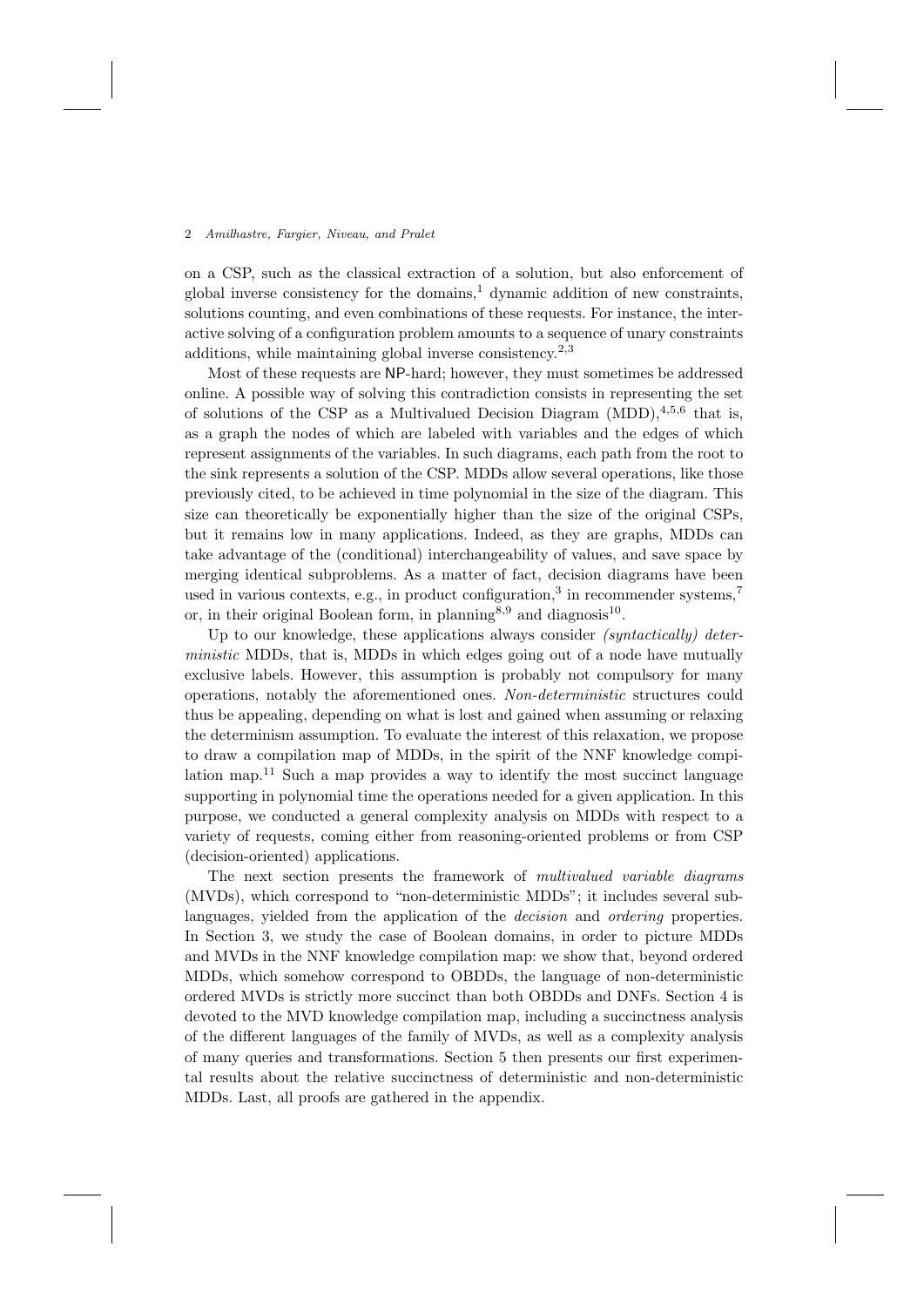#### 2. Compiling Constraint Satisfaction Problems

### 2.1. Constraint satisfaction problems

We consider variables with finite domains of values. For a variable  $x$ ,  $Dom(x)$  denotes the domain of x. For a set of variables  $X = \{x_1, \ldots, x_k\}$ , Dom $(X)$  denotes the set of assignments of variables from X, or X-assignments, that is to say,  $Dom(X)$  $Dom(x_1) \times \cdots \times Dom(x_k)$ , and  $\vec{x}$  denotes an X-assignment:  $\vec{x} \in Dom(X)$ . When X and Y are disjoint sets of variables,  $\vec{x} \cdot \vec{y}$  is the *concatenation* of  $\vec{x}$  and  $\vec{y}$ . Last, for an X-assignment  $\vec{x}$  and a set of variables  $Z, \vec{x}|_Z$  denotes the restriction of  $\vec{x}$  to the variables in Z, and  $\vec{x}|_{x_i}$  the value assigned to  $x_i$  in  $\vec{x}$ .

Definition 2.1 (Constraint satisfaction problem). A Constraint Satisfaction Problem (CSP) is an ordered pair  $P = \langle X, C \rangle$ , where  $X = \{x_1, \ldots, x_n\}$  is a finite set of finite-domain variables and C is a finite set of constraints. Each constraint  $c \in C$ has an associated *scope*, denoted  $Scone(c)$  and included in X, and consists of a set of  $Scone(c)$ -assignments: these are the assignments allowed by the constraint.

A solution of P is an X-assignment  $\vec{x}$  compatible with every constraint in C, that is,  $\forall c \in C, \vec{x}|_{\text{Scope}(c)} \in C$ . The set of solutions of P is denoted Sol(P).

In this paper, we study the compilation of the solution set of CSPs. To this end, we consider a solution set as a Boolean function on the CSP's variables  $X$ , mapping each X-assignment  $\vec{x}$  to  $\top$  if  $\vec{x}$  is a solution, and to  $\bot$  otherwise. We will consider several target compilation languages representing Boolean functions on finite-domain variables.

**Definition 2.2** (Target compilation language). Let  $X$  be a finite set of finitedomain variables; a *target compilation language* on X is a set  $L_X$  of graph structures, together with an interpretation function  $I_{L_X}$ , mapping each graph  $\phi$  to a Boolean function  $I_{L_X}(\phi)$ : Dom $(X) \to \{\top, \bot\}$ , called its *interpretation*, and a size function  $\left\|\cdot\right\|_{\mathsf{L}_X}$ . A subset of a language  $\mathsf{L}_X$  is called a *sublanguage* of  $\mathsf{L}_X$ .

In the following, we omit the  $X$  subscript when there is no ambiguity. We denote languages using a typewriter font, as usual in the knowledge compilation map.<sup>11</sup>

# 2.2. Multivalued variable diagrams

Languages used to compile CSPs have been given various names in the literature; sometimes the same name has been used to denote slightly different languages, yielding ambiguity. We will adopt an explicit terminology here, formally defining one "root" language (that of "multivalued variable diagrams"), and retrieving several sublanguages by the application of structural restrictions. We will discuss in Section 2.3 the other names and forms of the languages we define.

Definition 2.3 (Multivalued variable diagram). A Multivalued Variable Diagram (MVD)  $\phi$  on a finite set of finite-domain variables X (denoted Scope( $\phi$ )) is a directed acyclic graph  $\phi = \langle \mathcal{N}, \mathcal{E} \rangle$  where N is a set of nodes containing at most one root and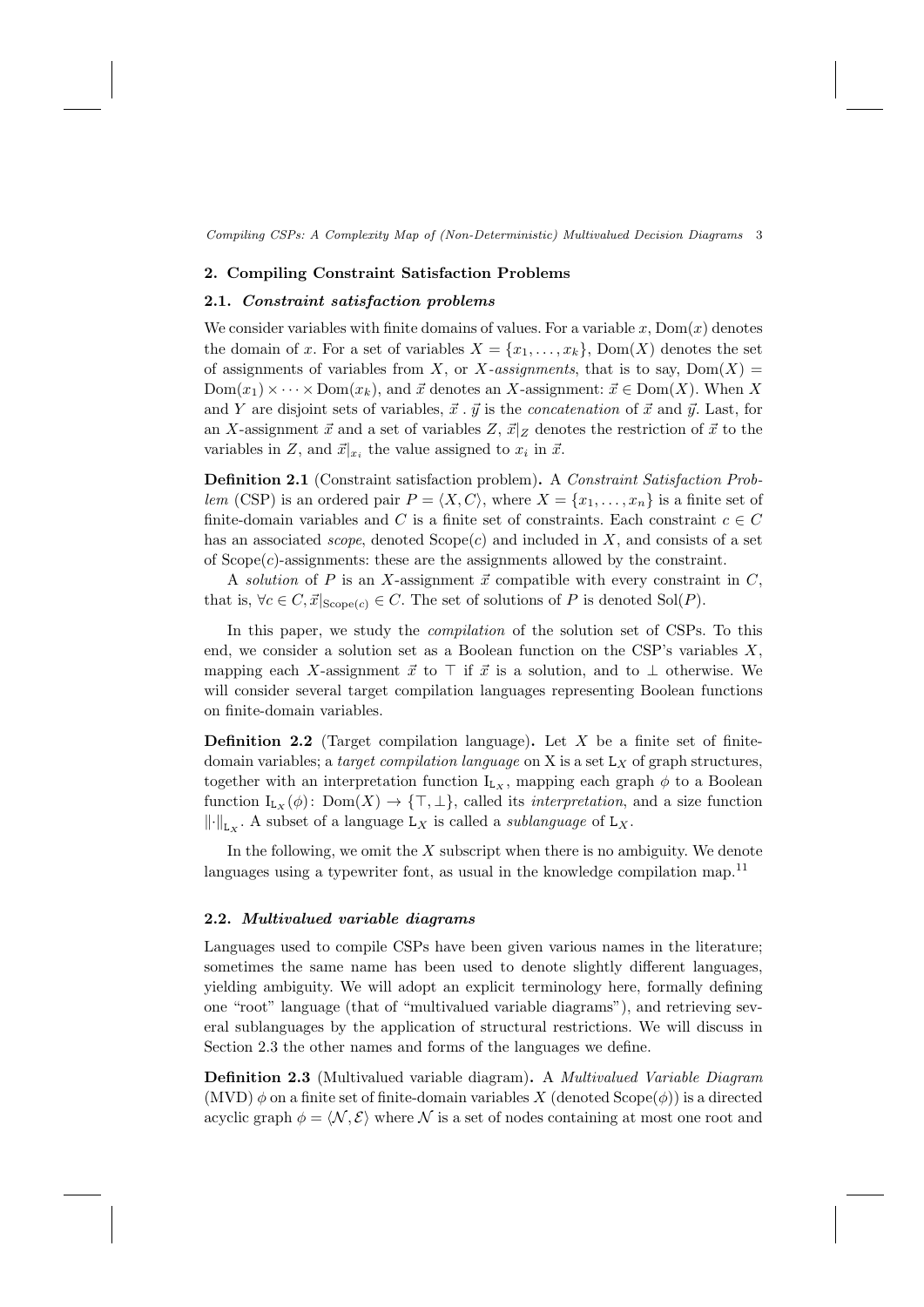at most one leaf (the sink, denoted  $\text{Sink}(\phi)$ ). Each non-sink node  $N \in \mathcal{N}$  is labeled with a variable  $\text{Var}(N)$  in X, and each edge going out of N is labeled with a value in the domain of  $\text{Var}(N)$ .

We denote by  $Out(N)$  (resp. In $(N)$ ) the set of outgoing (resp. incoming) edges of N. An edge  $E \in \mathcal{E}$  is often denoted by the triple  $\langle N, N', a \rangle$  of its source node N, denoted  $Src(E)$ , its destination node N', denoted  $Dest(E)$ , and its associated value a, denoted  $Lbl(E)$ .

Multivalued diagrams constitute a generalization of well-known binary decision diagrams,<sup>12</sup> which represent Boolean functions of Boolean variables. In the same fashion, multivalued diagrams represent Boolean functions of multivalued variables.

**Definition 2.4** (Semantics of MVDs). An MVD  $\phi$  on X represents a function I( $\phi$ ) from  $Dom(X)$  to  $\{\top, \bot\}$ , called the *interpretation* of  $\phi$  and defined as follows: for every X-assignment  $\vec{x}$ ,  $I(\phi)(\vec{x}) = \top$  if and only if there exists a path p from the root to the sink of  $\phi$  such that for each edge  $E = \langle N, N', a \rangle$  along  $p, \vec{x}|_{Var(N)} = a$ .

We say that  $\vec{x}$  is a model of  $\phi$  whenever  $I(\phi)(\vec{x}) = \top$ ; Mod $(\phi)$  denotes the set of models of  $\phi$ . Figure 1 shows examples of MVDs. To check whether an assignment  $\vec{x} = \langle a_1, \ldots, a_n \rangle \in \text{Dom}(X)$  belongs to  $\text{Mod}(\phi)$ , one only has to traverse the MDD from the root to the sink and, at every node N labeled with variable  $x_i$ , to follow an edge labeled with  $a_i$ , if there exists one;  $\vec{x}$  is a model if and only if the sink is reached.

We define the target compilation language of MVDs using this semantics, together with a size function taking domains into account, since some operations rely on values that are not mentioned in the graph itself.

**Definition 2.5** (The MVD language). The MVD<sub>X</sub> language is the set of all MVDs on  $X$ , together with the interpretation function I of Definition 2.4, and the size function associating every MVD  $\phi$  with the sum of its number of edges and of the cardinalities of all domains of variables from X.

Note that MVDs are non-deterministic, in the sense that edges going out of a node are not necessarily disjoint: starting from the root, choosing a value for each variable does not impose one to follow a *single* path. In other words, a given assignment can correspond to several complete paths in the graph.

This is not the case in existing proposals referring to the compilation of  $CSPs<sup>4,3,6</sup>$ : they use multivalued decision diagrams (MDDs), that are (syntactically) deterministic. We define the MDD language as the restriction of MVD to syntactically deterministic graphs; we call this restriction the *decision property*,<sup>13</sup> refraining from using "determinism" for the sake of consistency with the NNF knowledge compilation map,  $11$  in which determinism is a *semantic* property.

**Definition 2.6** (Decision). A node N in an MVD is a *decision node* if and only if values labeling edges going out of  $N$  are pairwise distinct. An MVD satisfies the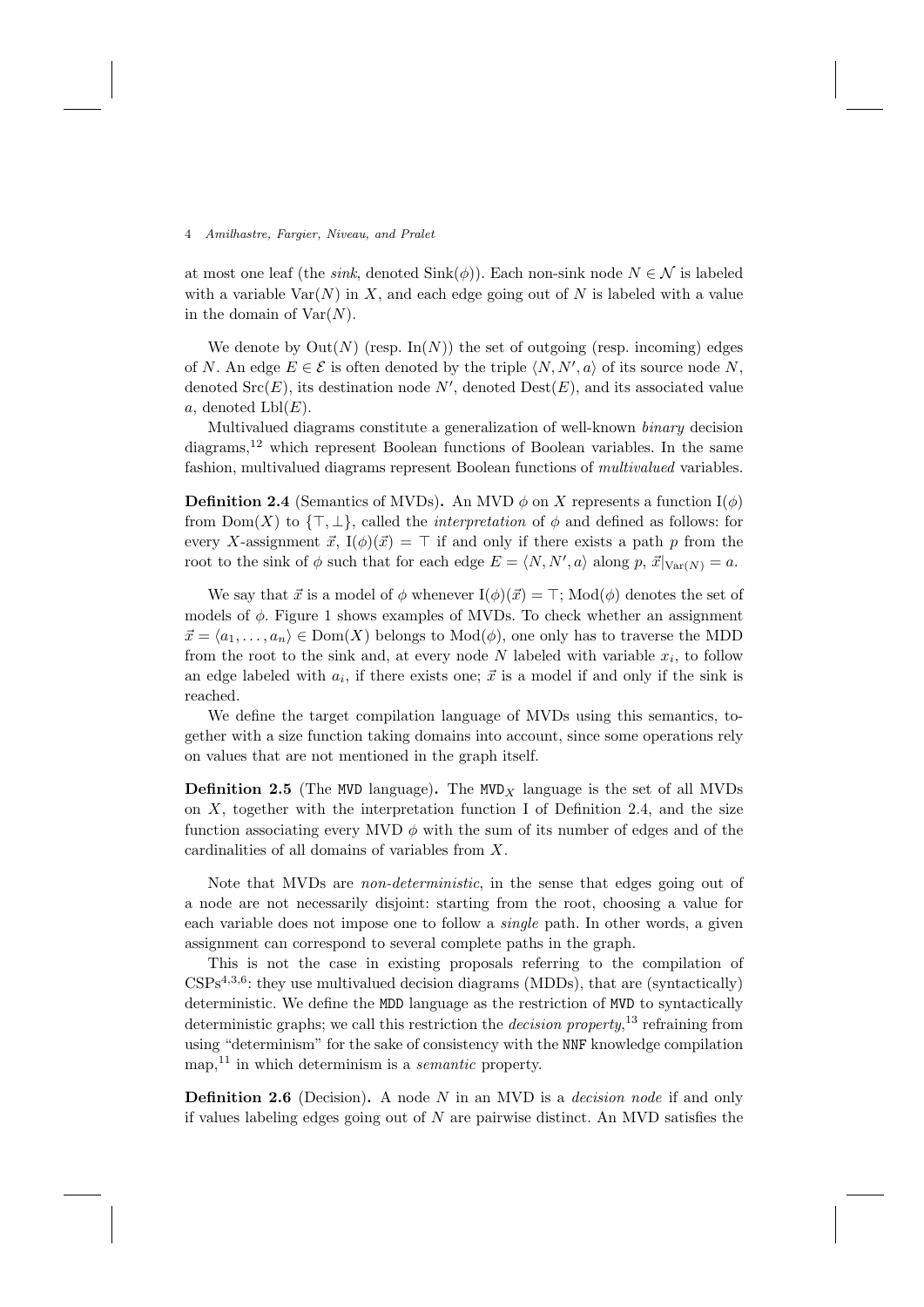

Fig. 1. The coloring problem on a star graph (3 variables, 3 colors), an OMVD and a OMDD representing its set of solutions (both for  $x_3 < x_2 < x_1$ ).

decision property, and is called a *multivalued decision diagram* (MDD), if and only if all its nodes are decision nodes. The language MDD is the sublanguage of MVD containing all and only MVDs satisfying the decision property.

We also define another syntactic restriction, that of "ordering", which is generally assumed in the literature about CSP compilation,  $4,3,6$  but was only an option in the original definition of MDDs.<sup>14</sup>

**Definition 2.7** (Ordering). Let  $\lt$  be a strict total order over a set X of variables. An MVD on X is said to be *ordered with respect to*  $\lt$  if and only if for every pair of nodes  $\langle N, M \rangle$  such that N an ancestor of M, Var $(N) <$  Var $(M)$  holds.

We call for short "ordered MVD (OMVD) on  $\lt$ ", an MVD that is ordered with respect to <. Decision and ordering are the basis for several sublanguages of MVD.

Definition 2.8 (Family of OMVDs). We define the following languages:

- OMVD is the sublanguage of MVD containing all and only ordered MVDs;
- $OMVD<sub>5</sub>$  is the sublanguage of  $OMVD$  containing all and only MVDs that are ordered with respect to a given <;
- OMDD (resp.  $OMDD<sub>></sub>$ ) is the sublanguage of OMVD (resp.  $OMVD<sub>></sub>$ ). containing all and only OMVDs that satisfy the decision property.

In other words, OMVD is the union of all  $OMVD<$  (for any  $\lt$ ), and OMDD (resp.  $OMDD<sub>></sub>$ ) is the intersection of  $OMVD$  (resp.  $OMVD<sub>></sub>$ ) with MDD. It obviously holds that  $OMDD<sub>≤</sub>$  OMDD  $\subseteq MDD$  and that  $OMVD<sub>≤</sub>$  OMVD  $\subseteq MVD$ .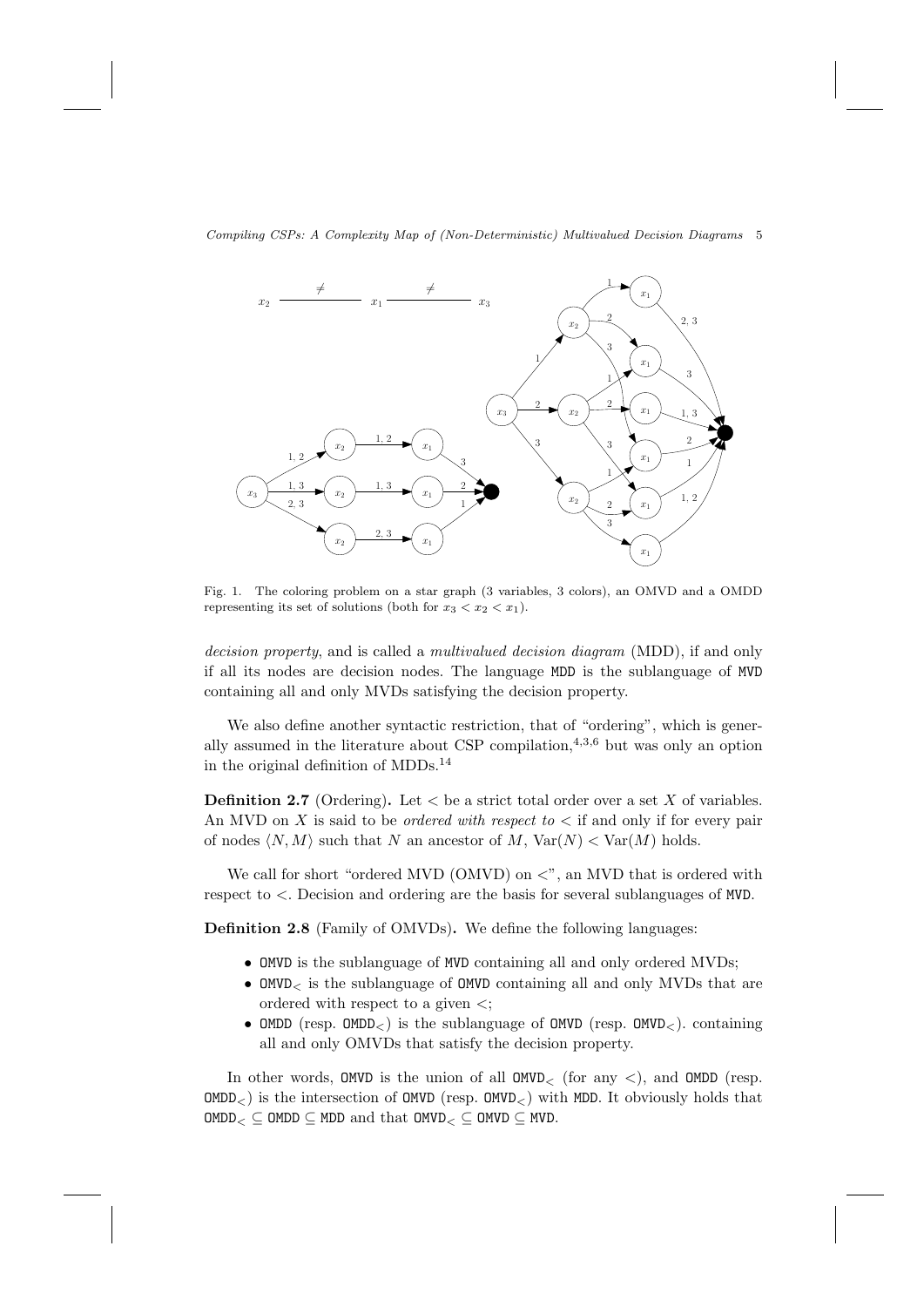Similarly to binary decision diagrams, we suppose that MVDs are in *reduced* form, that is, (i) isomorphic nodes (labeled with the same variable and pointing to the same children with the same labels) have been merged, (ii) redundant nodes (having a unique child and one edge per value in the variable's domain) have been skipped, and (iii) nodes with no parent (except for the root) or no successor (except for the sink) have been removed. Assuming that MVDs are reduced is harmless, because reduction can be done in time polynomial in the size of the diagram.

**Proposition 2.9** (Reduction). Let L be one of the languages we defined. There exists a polynomial algorithm that transforms any  $\phi$  in L into a reduced  $\phi'$  in L such that  $I(\phi') = I(\phi)$  and  $\|\phi'\| \le \|\phi\|.$ 

### 2.3. Related languages

The MVD framework covers several languages that have been used to compile CSPs; we discuss them in this section and show how they can come down as MVDs.

### 2.3.1. Finite-state automata

Up to our knowledge, the first paper about CSP compilation is due to Vempaty,<sup>4</sup> who used deterministic finite-state automata (DFAs) from computability theory. The idea is to represent X-assignments as words over an alphabet  $\Sigma_X$  =  $\bigcup_{x\in X}$  Dom(x); for example, the word *abc* corresponds to the  $\{x, y, z\}$ -assignment in which  $x = a, y = b$ , and  $z = c$  (considering the variable order  $x < y < z$ ). The solution set of any CSP then corresponds to a set of words, i.e., to a finite formal language; any finite formal language being regular, this solution set can thus be represented by a deterministic finite-state automaton accepting this language.

Remark that the usual notion of DFA is more general than the one used in CSP compilation. For instance, all paths in a DFA representing a CSP must have the same (finite) length; it is obviously not the case for general DFAs, which can recognize even infinite languages. In the context of CSP compilation,  $4,3,15$  the use of the term "DFA" is metonymic.

These structures are very close to ordered multivalued decision diagrams. Except for the differences in terminology, the main distinction, as shown by Hadzic et al.,  $^{15}$ is the fact that a path in an OMDD needs not mention all the CSP variables in the scope, whereas automata cannot "skip" a variable, since it would change the formal language they accept. However, this restriction is harmless: in an OMDD  $\phi$ , the number of "skipped" edges is bounded by  $e \times d \times |X|$  edges, where e is the number of edges and d the cardinal of the largest domain (at worst, we have to add  $|X|$ nodes with  $d$  edges for each edge already in the graph). This number being bounded by  $\|\phi\|^3$ , adding all "skipped" edges in  $\phi$  makes it only polynomially larger.

Deterministic finite-state automata thus correspond to OMDD; similarly, using non-deterministic finite-state automata (NFAs) to compile CSPs would correspond to using OMVD. Finally, note that by using a different kind of alphabet (such as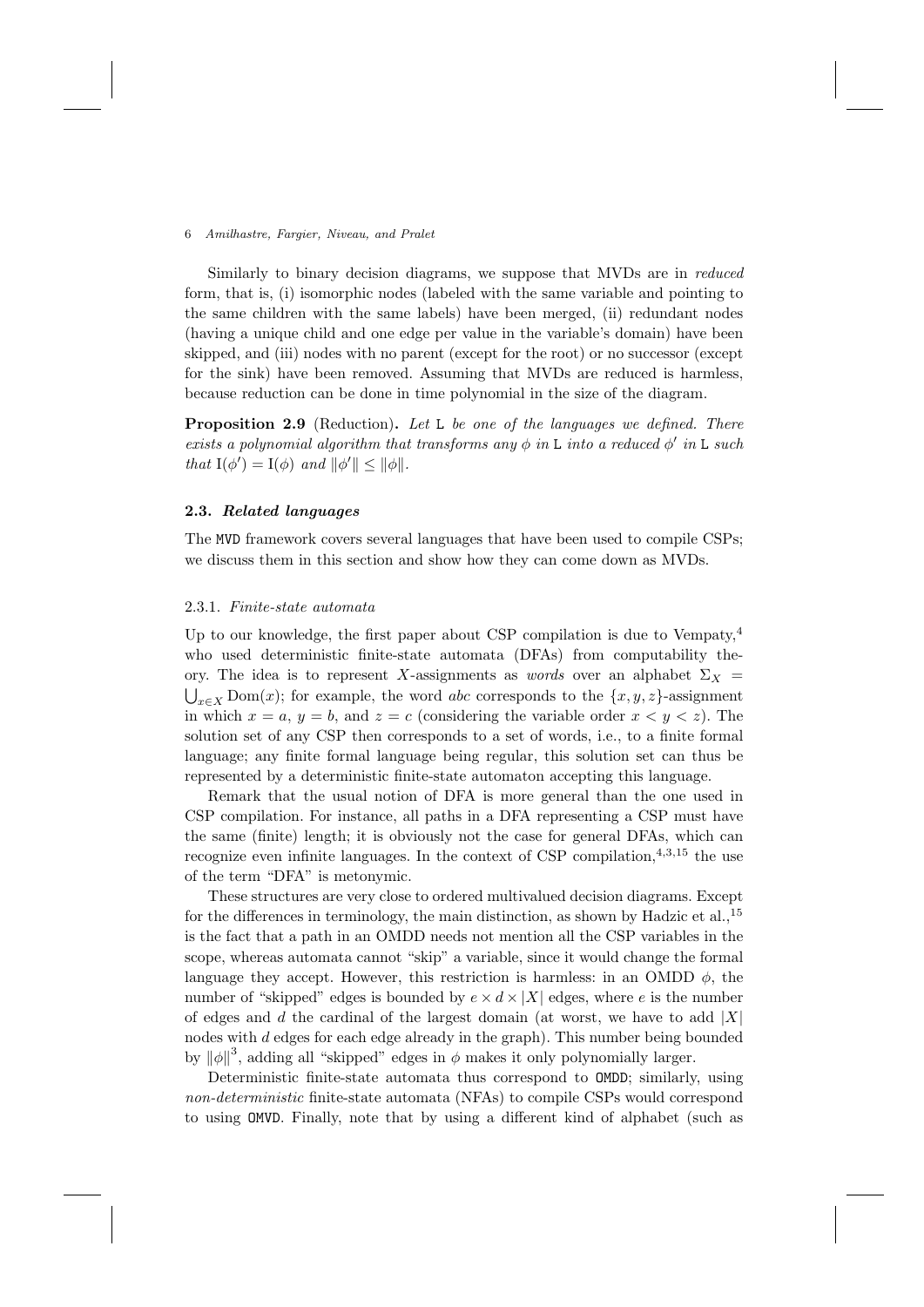$\Sigma'_X = \{ \langle x, a \rangle : x \in X, a \in \text{Dom}(x) \}$ , it is possible to cast non-ordered MDDs and MVDs as specific DFAs and NFAs, respectively.

### 2.3.2. MDDs with two leaves

In their original definition,  $^{14}$  MDDs are not necessarily ordered, and can have several leaves (to represent functions with several output values). However, in the literature, it is often assumed that MDDs are ordered and that they have exactly two leaves, in the manner of BDDs—a  $\top$ -leaf, indicating assignments that are models of the function represented, and a  $\perp$ -leaf, indicating countermodels.

Yet, since two-leaf MDDs are syntactically deterministic, each assignment corresponds to exactly one complete path from the root to a leaf; such a path leads either to the ⊤-leaf or to the ⊥-leaf. Consequently, the ⊤-leaf plays the role of the sink in our definition of MDDs, whereas the ⊥-leaf is actually redundant: removing it, and reducing the graph to remove dangling edges and nodes, we get exactly our (single-leaf) MDDs. Moreover, adding a  $\perp$ -leaf to a single-leaf MDD  $\phi$  is also easy: for each node N, and each value  $a \in Dom(Var(N))$  for which N has no outgoing edge, add an edge  $\langle N, \perp, a \rangle$ . The number of added edges is bounded by  $n \times d$ , where n is the number of nodes in  $\phi$  and d the cardinal of the largest domain. Both n and d being bounded by  $\|\phi\|$ , the number of added edges is at most polynomial.

Consequently, our choice (also made by Hadzic et al.<sup>15</sup>) to define the MDD language as containing single-leaf MDDs rather than two-leaf MDDs, is harmless from the point of view of the knowledge compilation map, while offering a consistent notation for non-deterministic structures (in which the ⊥-leaf is meaningless, since a given assignment can be associated with several paths).

# 3. MVDs in the Boolean Knowledge Compilation Map

In this section, we study the relationship between MVDs and languages in the Boolean knowledge compilation map, notably BDDs. Let us start by defining concepts allowing a formal comparison of target languages. The first one concerns the "translation" of elements of some language into another language; when this translation is tractable, the first language inherits many properties of the second one.<sup>16</sup>

**Definition 3.1** (Translatability). A target language  $L_2$  is polynomially translatable (resp. *linearly translatable*) into another target language  $L_1$ , which we denote  $L_1 \leq_P$  $L_2$  (resp.  $L_1 \leq \mathcal{L} L_2$ ), if and only if there exists a polynomial (resp. linear) algorithm  $A_{L_2\mapsto L_1}$  mapping any element in  $L_2$  to an element in  $L_1$  with the same interpretation.

When translations  $A_{L_1\mapsto L_2}$  and  $A_{L_2\mapsto L_1}$  are linear and stable, i.e., when  $A_{L_1\mapsto L_2}$  $A_{L_2\mapsto L_1}^{-1}$ , we say that  $L_1$  and  $L_2$  are linearly equivalent, denoted  $L_1 \equiv_C L_2$ . Linearly equivalent languages are so close that they can somehow be considered as identical; the complexity of operations is the same for both languages.

Another important concept is *succinctness*, that compares languages with respect to their ability to represent data in a compact manner.<sup>17,11</sup>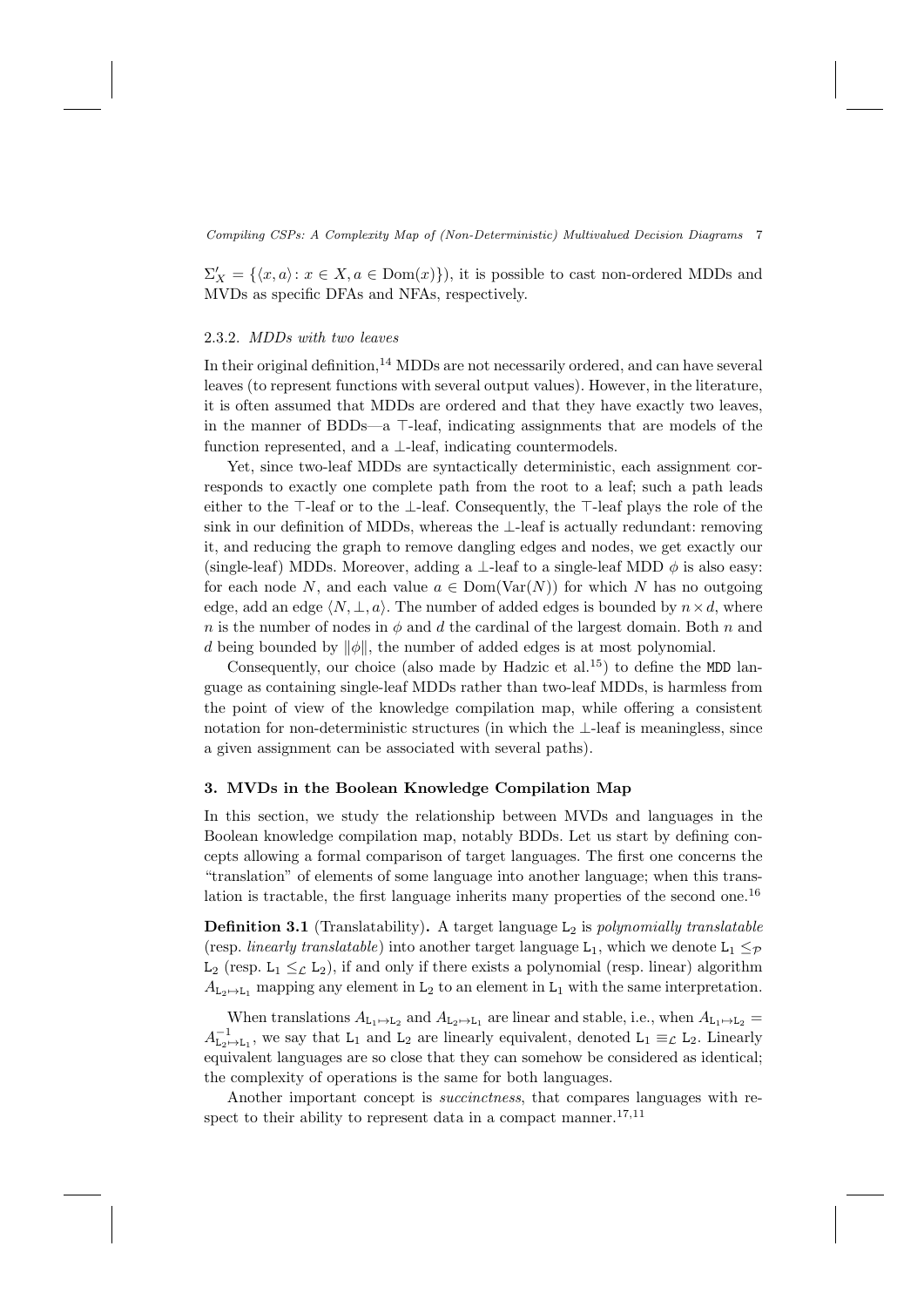**Definition 3.2** (Succinctness). A target language  $L_1$  is at least as succinct as another target language  $L_2$  (denoted  $L_1 \leq_s L_2$ ) if and only if there exists a polynomial  $P(\cdot)$  such that for each element  $\phi$  of  $L_2$ , there exists an element  $\psi$  of  $L_1$  having the same interpretation and verifying  $\|\psi\| \leq P(\|\phi\|).$ 

Relation  $\leq_s$  is a preorder. We denote  $\sim_s$  its symmetric part, and  $\leq_s$  its asymmetric part. Of course,  $L_1 \leq_{\mathcal{L}} L_2 \Rightarrow L_1 \leq_{\mathcal{P}} L_2 \Rightarrow L_1 \leq_{s} L_2$ .

To highlight the relationship between MVDs and the NNF knowledge compilation map,<sup>11</sup> let us consider the Boolean case. For any sublanguage L of MVD, let  $L^{\mathcal{B}}$  be the sublanguage of L obtained when restricting it to Boolean variables.

The BDD and  $MDD^B$  languages are linearly equivalent: to transform a BDD into a Boolean MDD, remove the ⊥-leaf and reduce the graph. To transform a Boolean MDD into a BDD, add a  $\perp$ -leaf, and for any node that has only one outgoing edge E, add an edge pointing to the ⊥-leaf, labeled by 0 if  $Lbl(E) = 1$  and by 1 otherwise.

**Proposition 3.3.** MDD<sup>B</sup>  $\equiv$   $\mathcal{L}$  BDD, OMDD<sup>B</sup>  $\equiv$   $\mathcal{L}$  OBDD, and OMDD<sup>B</sup>  $\equiv$   $\mathcal{L}$  OBDD<sub><</sub>.

As they are not necessarily deterministic, multivalued variable diagrams capture fragments beyond the BDD family. DNFs, for instance, can be represented as OMVDs in linear time, although some DNFs have no polynomial OBDD (and thus OMVD) representation. OMVD can hence be seen as a proper "superset" of DNF.

# **Proposition 3.4.** It holds that  $\text{OMVD}_{\leq}^{\mathcal{B}} \leq_{\mathcal{L}} \text{DNF}$  and  $\text{OMVD}_{\leq}^{\mathcal{B}} \ngeq_{s} \text{DNF}$ .

Finally, it holds that  $OMDD^B \subseteq d$ -DNNF and  $OMVD^B \subseteq DNNF$ ; moreover, d-DNNF  $\leq_s$ OMDD<sup>B</sup> (since OMDD<sup>B</sup>  $\equiv$  C OBDD). Figure 2 summarizes our results: OMVD<sup>B</sup> appears as a new fragment in the NNF succinctness map, that takes place below DNNF and above DNF and OBDD. Deciding whether  $OMVD^B$  and DNNF coincide, and more generally extending MVDs to DNNF-like forms, is a work left to further research.



Fig. 2. OMVD<sup>B</sup> and its sublanguages in the DNNF succinctness map. An edge  $L_1 \rightarrow L_2$  indicates that  $L_1$  is strictly more succinct than  $L_2$ . Dashed edges indicate incomplete results. Relations deducible by transitivity are not represented, which means that two fragments not being ancestors to each other are incomparable with respect to succinctness.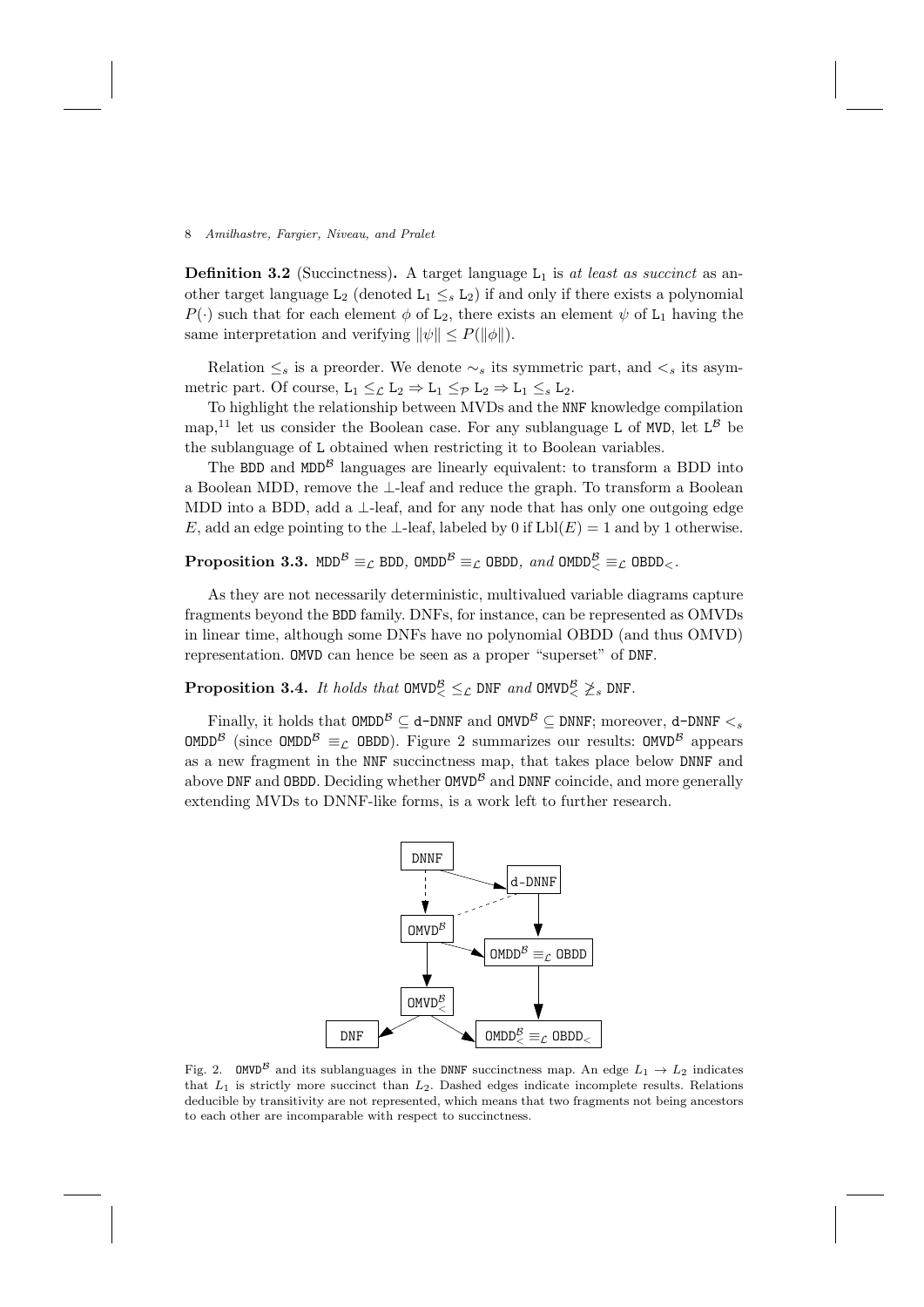### 4. The Knowledge Compilation Map of MVDs

## 4.1. Succinctness

The results of our succinctness analysis are depicted in Table 1 (see also Figure 2 for the Boolean case).

|             | <b>MVD</b>  | MDD          | OMVD                       | OMDD          | OMVD <                   | OMDD <                     |
|-------------|-------------|--------------|----------------------------|---------------|--------------------------|----------------------------|
| <b>MVD</b>  | $\sim$ s    | $<_{s}$      | $\overline{\phantom{a}}$ s | $\varsigma_s$ | $\backsim_{\mathcal{S}}$ | $\sim$ s                   |
| MDD         |             | $\leq_s$     |                            | $\leq_s$      |                          | $\leq_s$                   |
| OMVD        | ⊁s          | $\not\leq s$ | $\overline{s}$             | $\lt_s$       | $\backsim_{\mathcal{S}}$ | $<_{s}$                    |
| OMDD        | $\succeq$ s | ⊁s           | ⊁s                         | $\leq_s$      | $\succeq$ s              | $\leq s$                   |
| OMVD        | $\succeq$ s | Ł s          | ≻s                         | $\succeq$ s   | $\leq_s$                 | $\leq s$                   |
| $0$ MDD $<$ | $\succeq$ s | ⊁s           | $\times s$                 | ⊁s            | $\times s$               | $\overline{\phantom{a}} s$ |

Table 1. Results about succinctness.

### Theorem 4.1. The results in Table 1 hold.

Some of these results are not surprising and directly follow from the fact that OMDD and OMDD<sub><</sub> collapse into OBDD and OBDD<sub><</sub> when domains are Boolean: OMDD<sub><</sub>  $\leq$ <sub>s</sub> OMDD is a straightforward consequence of OBDD<sub><  $\leq s$ </sub> OBDD. Some other results are derived from the NNF map in a less immediate way; for instance OMDD  $\leq_s$  OMVD<sub><</sub> holds since  $OMVD^{\mathcal{B}}_{\leq}$  ≤ DNF and OBDD  $\sim_s$  OMDD<sup>B</sup>: if  $OMDD \leq_s$  OMVD<sub><</sub> were true, we could derive **OBDD**  $\leq_s$  DNF, which has been proven false.<sup>11</sup>

Some results are harder to get. For instance, in order to prove that  $OMVD \nleq_s MDD$ , we used the *n*-coloring problem of a clique containing  $n$  vertices. On the one hand, it can be shown that the set of solutions Sol of this problem can be represented as an MDD of size polynomial in  $n$ . On the other hand, it is possible to prove that any OMVD representing Sol contains at least  $2<sup>n</sup>$  nodes. Figure 3 shows the corresponding blow-up on a small instance.

We get  $OMVD < \nleq_s$  OMDD by generalizing the classical proof of  $OMDD < \nleq_s$  OBDD: we can show that when compiling the CSP  $\bigwedge_{i=1}^{n} [y_i = z_i]$ , non-determinism cannot



Fig. 3. The "Alldifferent" coloring problem on a complete graph (3 variables, 3 colors) and an OMDD representing its set of solutions  $(x_1 < x_2 < x_3)$ .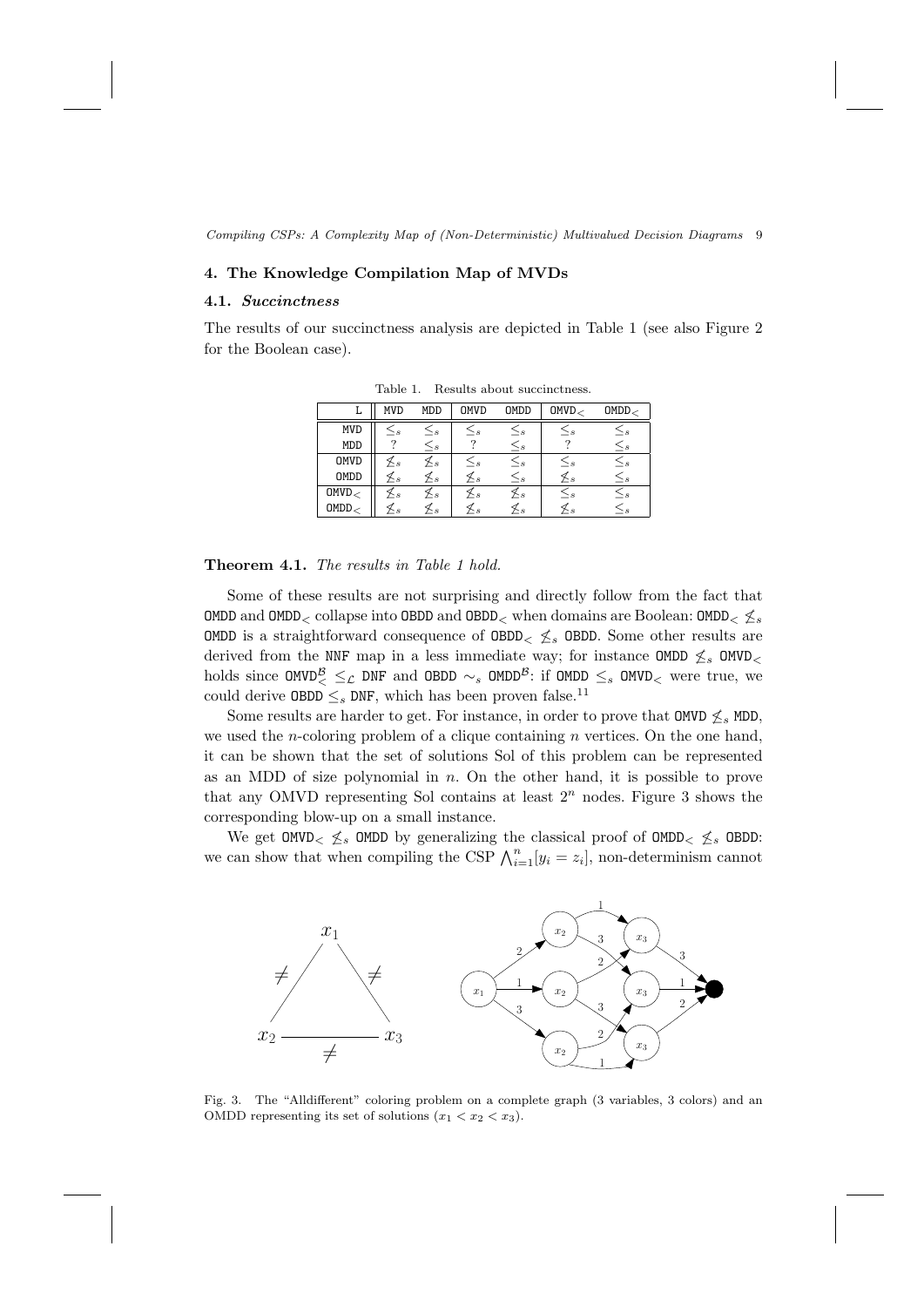compensate for the exponential blow-up caused by ordering all  $y_i$  before all  $z_i$ .

We also get a direct proof of  $OMDD<sub>≤</sub>$  OMVD<sub><</sub> by considering another CSP, the problem of *n*-coloring a star graph with *n* vertices (see Figure 1 for an example with  $n = 3$ ). Let  $x_1$  be the center of the star, and consider the order  $x_n < \cdots < x_2 < x_1$ : the OMDD on < representing this problem contains at least  $2^n$  nodes and  $n \cdot 2^{n-1}$ edges, whereas it can be shown that this CSP can be represented by an OMVD on the same order  $\lt$  and of size polynomial in *n*.

# 4.2. Queries and transformations

As outlined by Darwiche and Marquis,<sup>11</sup> evaluating the suitability of a target compilation language for a particular application consists in balancing its succinctness against the set of requests that it supports in polynomial time. The requests identified by Darwiche and Marquis are oriented towards applications in knowledge management, yet most of them are still meaningful in some applications targeted by the CSP framework. We enrich this set by a few new requests, raised by more decision-oriented applications.

- The most usual requests are checking the consistency of the CSP  $(CO)$ , extracting one solution  $(MX)$ , enumerating all solutions  $(ME)$ , and counting (CT) the number of solutions.
- The "context extraction" query  $(CX)$  aims at providing the user with all possible values of a variable of interest.
- The "conditioning" operation (CD) assigns values to some variables. More generally, the "term restriction" transformation  $(\mathbf{TR})$  restricts the possible values of some variables to a subset of their domains. TR, CD and CX are often used in sequence in interactive CSP solving, where users iteratively look for the possible values of the next variables and restrict them according to their preferences.<sup>3</sup>
- "Clausal entailment"  $(CE)$  is a request coming from reasoning problems: it consists in determining whether all the solutions of a problem satisfy a disjunction of elementary conditions (unary constraints). Reasoning AI applications raise other requests, like **VA** (is a formula valid?) and  $\neg$ **C** (compute the negation of a given formula).
- The equivalence (EQ) and sentential entailment (SE) requests come from model checking. They can be useful for CSP modeling problems: SE corresponds to checking whether a set of constraints is a semantic relaxation of another one (whether the assignments satisfying the latter also satisfy the former);  $\mathbf{EQ}$  is the equivalence test.
- Interactive modeling applications can also involve the manipulation of compiled constraints, with conjunction ( $\land$ C), disjunction ( $\lor$ C) and the aforementioned negation  $(\neg \mathbf{C})$ , so as to build composed constraints from a few operators. This interactive modeling process can also rely on other operations to check the resulting constraint (or problem), e.g., by projecting,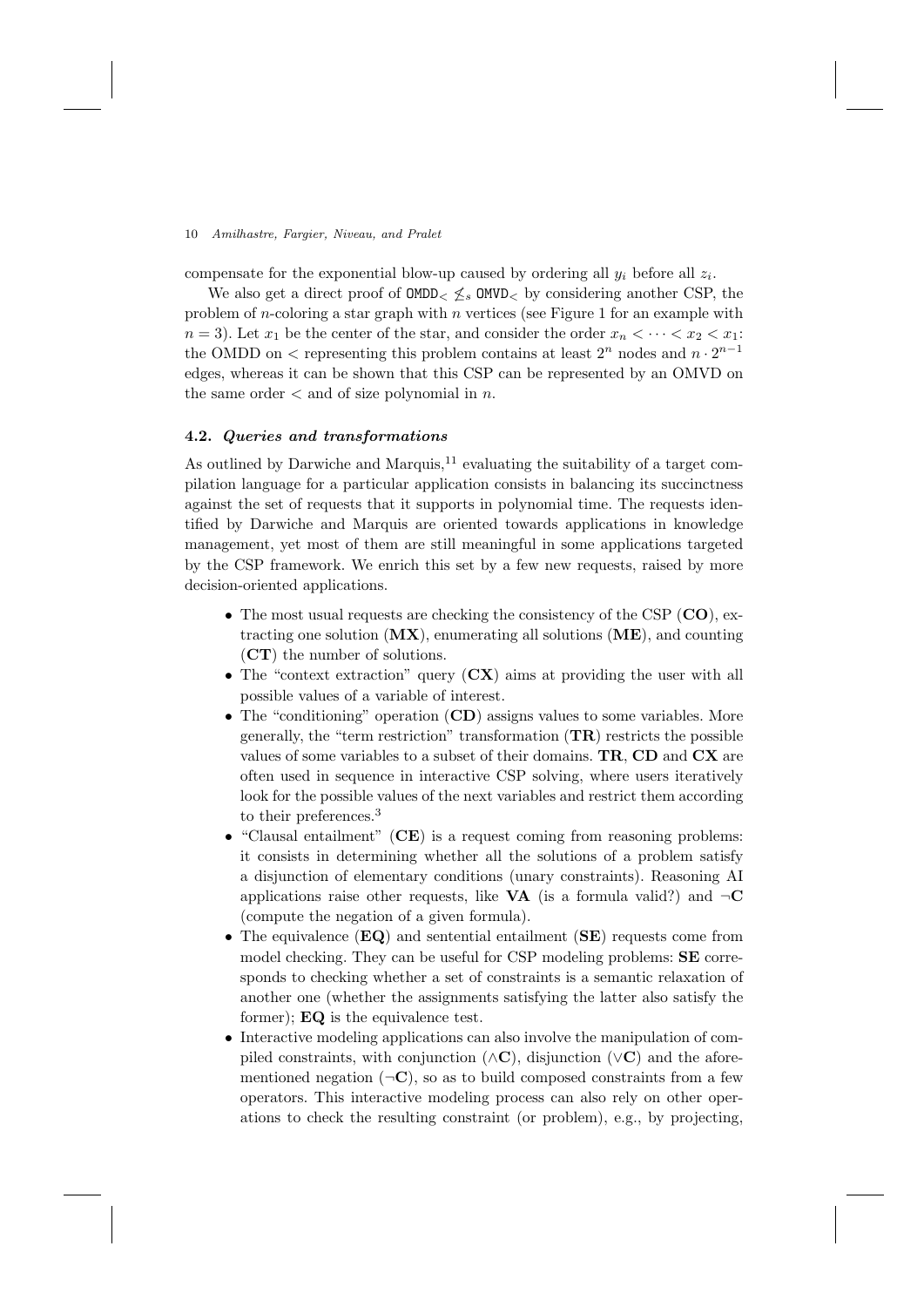through a CX operation, the constraint on one of its variables.

• The forgetting operation (FO) allows one to eliminate some (intermediate) variables from the problem—this amounts to an existential projection of the problem. Its dual operation, ensuring (EN), performs a universal variable elimination. The forgetting and ensuring operations are notably relevant for compilation-based approaches of planning, such as the "planning as model checking" paradigm.<sup>8</sup>

All these operations are often performed in sequence. Conditioning (CD) followed by model extraction  $(MX)$  can for instance be useful in planning under uncertainty: if we suppose that a decision policy  $\pi$  associating decisions with states has already been compiled. CD allows  $\pi$  to be conditioned by the current state, whereas  $MX$  allows a valid decision for that state to be extracted. Another example is given by online diagnosis applications: the (compiled) model of the system is first conditioned by the observations  $(CD)$ , then  $CX$  can give the possible failure modes of each component in the system. More complex failure hypotheses can be checked via clausal entailment (CE) queries.

Let us now adopt a more formal stance. In a compilation map, the ability of a language L to efficiently achieve operations defines properties of L, which L can satisfy or not. These properties serve as criteria for deciding whether L is appropriate as a target compilation language for a given problem. More precisely, the operations mentioned above can be partitioned into two sets, viz., the transformations and the queries. Transformations take as input a (compiled) problem and return another one (e.g., the conditioning of a CSP by some assignment produces a CSP with less variables). Queries do not modify the problem, but simply answer a question (e.g., checking the consistency of a CSP).

We formally define the queries and transformations described above; while some are straightforward generalizations of the Boolean case, $^{11}$  some others need to be carefully adapted. Let us begin with queries.

Definition 4.2 (Queries). Let L denote a sublanguage of MVD.

- L satisfies CO (resp. VA) if and only if there exists a polynomial algorithm that maps every MVD  $\phi$  in L to 1 if  $\phi$  has a model (resp. has no countermodel), and to 0 otherwise.
- L satisfies MC if and only if there exists a polynomial algorithm that maps every MVD  $\phi$  in L and any Scope( $\phi$ )-assignment  $\vec{x}$  to 1 if  $\vec{x}$  is a model of  $\phi$ and to 0 otherwise.
- L satisfies CE (resp. IM) if and only if there exists a polynomial algorithm that maps any MVD  $\phi$  in L, any set of variables  $\{x_1, \ldots, x_k\} \subseteq \text{Scope}(\phi)$ , and any sequence  $\langle A_1, \ldots, A_k \rangle$  of finite sets of integers such that  $\forall i \in$  $\{1,\ldots,k\},A_i\subseteq \text{Dom}(x_i),$  to 1 if  $\text{Mod}(\phi)$ )  $\subseteq \text{Mod}([x_1 \in A_1]\vee \cdots \vee [x_k \in A_k])$ (resp.  $Mod([x_1 \in A_1] \wedge \cdots \wedge [x_k \in A_k]) \subseteq Mod(\phi)$ ) and to 0 otherwise.
- L satisfies **SE** (resp. **EQ**) if and only if there exists a polynomial algorithm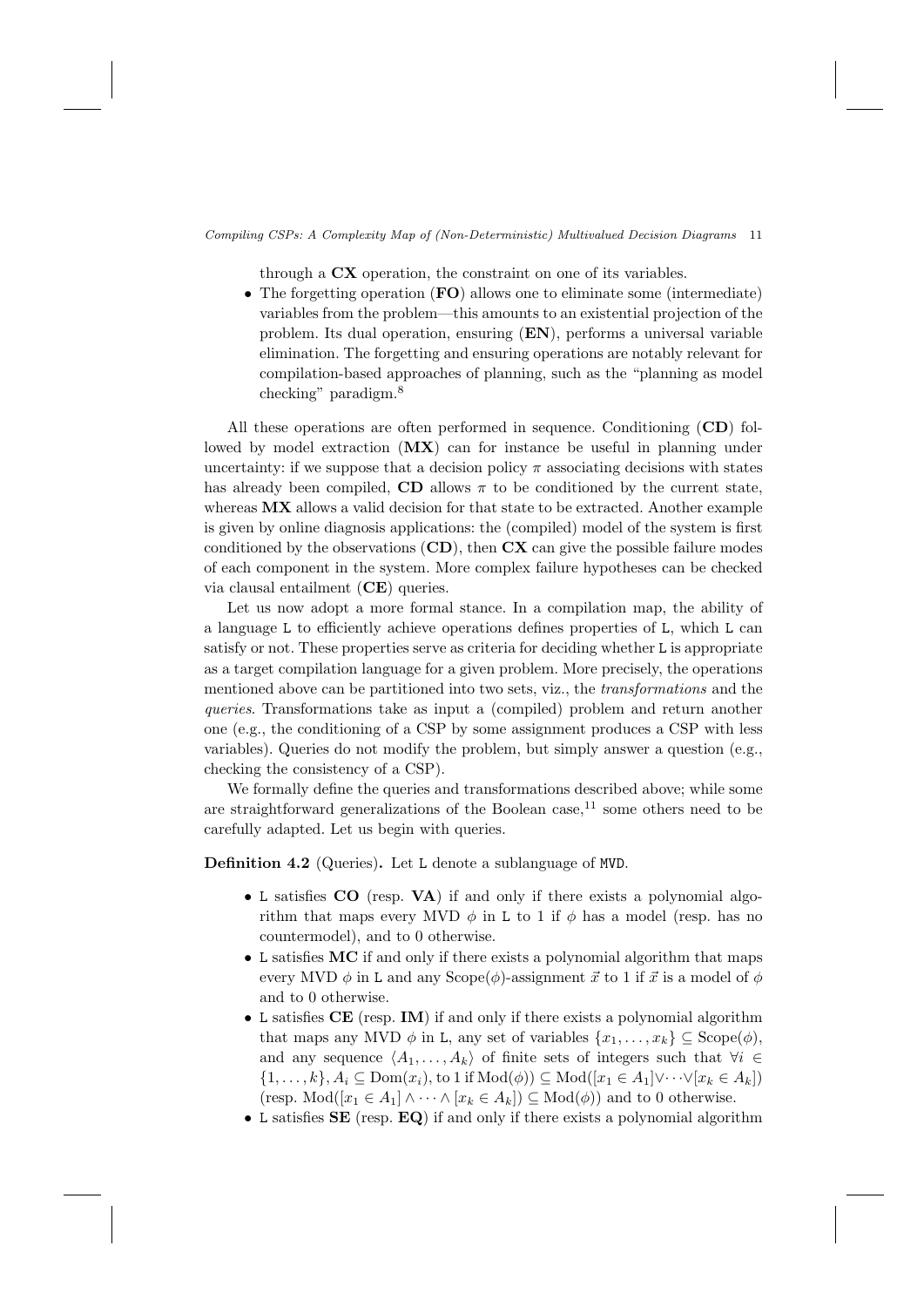that maps every pair of MVDs  $\langle \phi, \psi \rangle$  in L such that  $\text{Scope}(\phi) = \text{Scope}(\psi)$ , to 1 if  $Mod(\phi) \subseteq Mod(\psi)$  (resp.  $Mod(\phi) = Mod(\psi)$ ), and to 0 otherwise.

- L satisfies  $MX$  if and only if there exists a polynomial algorithm that maps every MVD  $\phi$  in L to a model of  $\phi$  if there exists one, and that stops without returning anything otherwise.
- L satisfies  $\mathbf{C}\mathbf{X}$  if and only if there exists a polynomial algorithm that outputs, for any  $\phi$  in L and any  $y \in \text{Scope}(\phi)$ , the set of all values taken by y in at least one model of  $\phi$ .
- L satisfies CT if and only if there exists a polynomial algorithm that maps every MVD  $\phi$  in L to its number of models  $|Mod(\phi)|$ .
- L satisfies **ME** if and only if there exists a polynomial  $P(\cdot, \cdot)$  and an algorithm that enumerates, for every MVD  $\phi$  in L, its set of models  $Mod(\phi)$ , in time  $P(\|\phi\|, |\text{Mod}(\phi)|).$

Before defining transformations, we present the semantic operations on which they are based.

Definition 4.3. Let I and J be the interpretation functions of some MVDs.

- Given a set of variables  $Y \subseteq \text{Scope}(I)$ , the *forgetting* of Y in I is the function Forget(I, Y) of scope  $Z = \text{Scope}(I) \setminus Y$ , such that  $\text{Forest}(I, Y)(\vec{z}) = \top$  if and only if there exists a Y-assignment  $\vec{y}$  verifying  $I(\vec{z} \cdot \vec{y}) = \top$ .
- Given a set of variables  $Y \subseteq \text{Scope}(I)$ , the ensuring of Y in I is the function Ensure(I, Y) of scope  $Z = \text{Scope}(I) \setminus Y$ , such that  $\text{Ensure}(I, Y)(\vec{z}) = \top$  if and only if for all Y-assignment  $\vec{y}$ , it holds that  $I(\vec{z} \cdot \vec{y}) = \top$ .
- The restriction of I to J, denoted  $I|_J$ , is defined by  $I|_J$  $\text{Forget}(I \wedge J, \text{Scope}(J)).$
- Given an assignment  $\vec{y}$  of some set of variables  $Y \subseteq \text{Scope}(I)$ , the conditioning of I by  $\vec{y}$  is the function  $I|_{\vec{y}}$  of scope  $Z = \text{Scope}(I) \setminus Y$ , defined by  $I|_{\vec{y}}(\vec{z}) = I(\vec{y} \cdot \vec{z}).$

Definition 4.4 (Transformations). Let L denote a sublanguage of MVD.

- L satisfies CD if and only if there exists a polynomial algorithm that maps every MVD  $\phi$  in  $\tt L$  and every assignment  $\vec{x}$  of  $X \subseteq \mathit{Scope}(\phi)$  to an MVD  $\phi'$ in L such that  $I(\phi') = I(\phi)|_{\vec{x}}$ .
- L satisfies TR if and only if there exists a polynomial algorithm mapping any MVD  $\phi$  in L, any set of variables  $\{x_1, \ldots, x_k\} \subseteq \text{Scope}(\phi)$  and any sequence  $\langle A_1, \ldots, A_k \rangle$  of finite sets of integers such that  $\forall i \in \{1, \ldots, k\}, A_i \subseteq$ Dom $(x_i)$ , to an MVD  $\phi'$  in L verifying  $I(\phi') = I(\phi)|_{[x_1 \in A_1] \wedge \cdots \wedge [x_k \in A_k]}$ .
- L satisfies FO (resp. EN) if and only if there exists a polynomial algorithm that maps every MVD  $\phi$  in  $\tt L$  and every  $Y \subseteq \mathit{Scope}(\phi)$  to an MVD  $\phi'$  in  $\tt L$ such that  $I(\phi') = \text{Forget}(I(\phi), Y)$  (resp.  $I(\phi') = \text{Ensure}(I(\phi), Y)$ ).
- L satisfies **SFO** (resp. **SEN**) if and only if it satisfies **FO** (resp. **EN**) when limited to a single variable (i.e.,  $|Y| = 1$ ).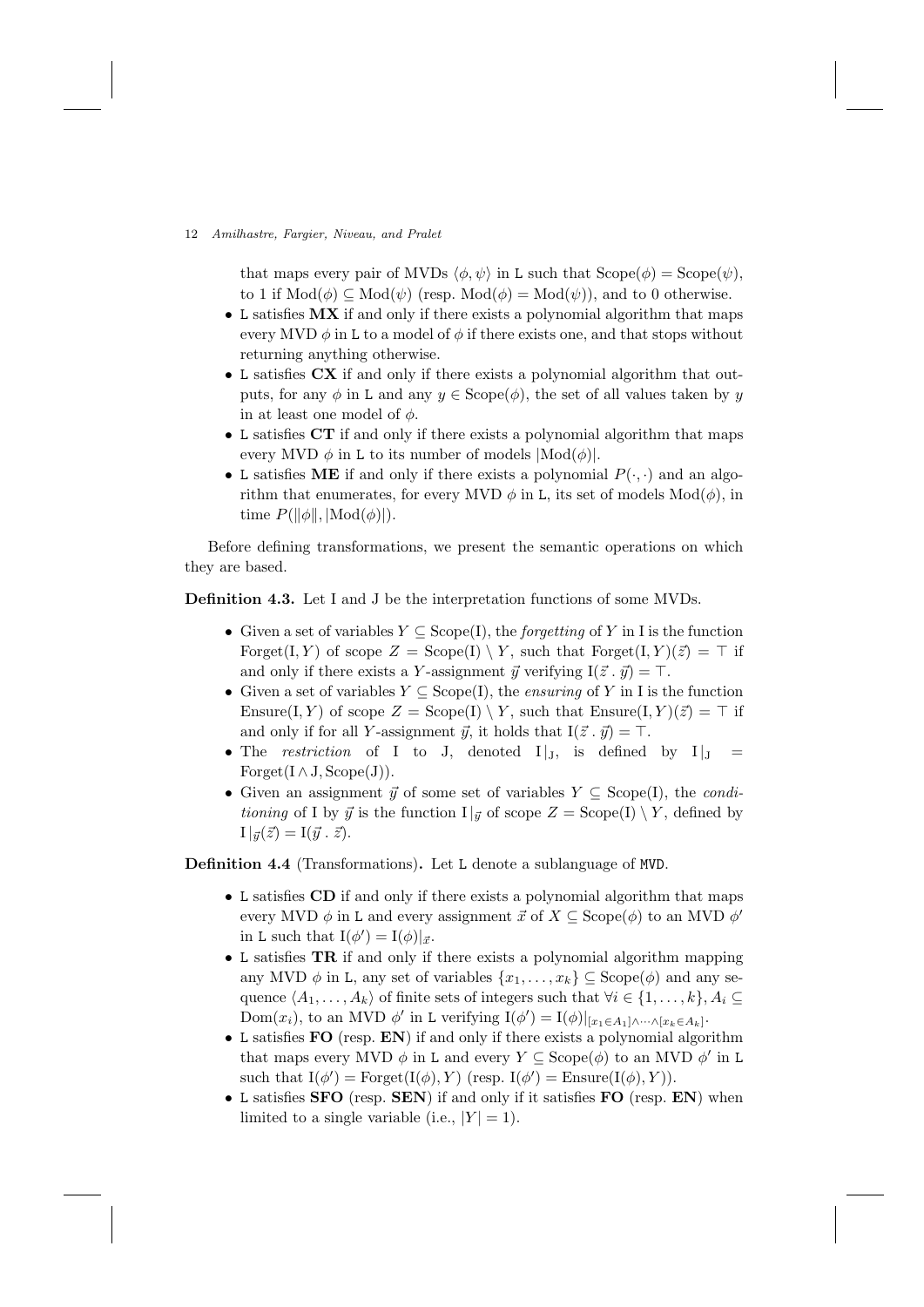- L satisfies ∨C (resp. ∧C) if and only if there exists a polynomial algorithm that maps every finite tuple  $\langle \phi_1, \ldots, \phi_k \rangle$  of MVDs in L to an MVD  $\phi'$  in L such that  $I(\phi') = \bigvee_{i=1}^{k} I(\phi_i)$  (resp.  $I(\phi') = \bigwedge_{i=1}^{k} I(\phi_i)$ ).
- L satisfies  $\vee$ BC (resp.  $\wedge$ BC) if and only if it satisfies  $\vee$ C (resp.  $\wedge$ C) when limited to a pair of MVDs (i.e.,  $k = 2$ ).
- L satisfies  $\neg$ **C** if and only if there exists a polynomial algorithm that maps every MVD  $\phi$  in L to an MVD  $\phi'$  in L such that  $I(\phi') = \neg I(\phi)$ .

The results of our analysis of the complexity of queries and transformations are depicted in Tables 2 and 3.

### Theorem 4.5. The results in Tables 2 and 3 hold.

Results for MDD, OMDD, and OMDD<sup>&</sup>lt; are generally known or follow directly from previous works.<sup>14</sup>,5,<sup>11</sup> OMDDs have almost the same capabilities as OBDDs, which is not surprising, given how strong their relationship is. However, note that single

| L           | CO      | VA       | MC | CE      | IM      | EQ       | <b>SE</b> | MX      | $\mathbf{C} \mathbf{X}$ | CT       | $\mathbf{ME}$ |
|-------------|---------|----------|----|---------|---------|----------|-----------|---------|-------------------------|----------|---------------|
| <b>MVD</b>  | $\circ$ | $\circ$  |    | $\circ$ | $\circ$ | $\circ$  | $\circ$   | $\circ$ | $\circ$                 | $\circ$  | $\circ$       |
| MDD         | $\circ$ | $\circ$  |    | $\circ$ | $\circ$ | $\Omega$ | $\circ$   | $\circ$ | $\circ$                 | $\circ$  | $\circ$       |
| OMVD        |         | $\circ$  |    |         | $\circ$ | $\Omega$ | $\circ$   |         |                         | $\circ$  |               |
| OMDD        |         |          |    |         |         |          | $\circ$   |         |                         |          |               |
| OMVD <      |         | O        |    |         | O       | Ω        | $\circ$   |         |                         | Ω        |               |
| OMDD <      |         |          |    |         |         |          |           |         |                         |          |               |
| <b>DNF</b>  |         | $\Omega$ |    |         | $\circ$ | $\Omega$ | $\Omega$  |         |                         | $\Omega$ |               |
| <b>DNNF</b> |         | $\Omega$ |    |         | $\circ$ | $\Omega$ | $\circ$   |         |                         | $\Omega$ |               |
| d-DNNF      |         |          |    |         |         |          | $\circ$   |         |                         |          |               |
| <b>OBDD</b> |         |          |    |         |         |          | $\circ$   |         |                         |          |               |
| $0$ BDD $<$ |         |          |    |         |         |          |           |         |                         |          |               |

Table 2. Results about queries.

*Note*:  $\sqrt{\ }$  means "satisfies", and ○ means "does not satisfy, unless P = NP". Most results for DNF, DNNF, d-DNNF, OBDD, and OBDD< are from the NNF map and are given here as a baseline.

Table 3. Results about transformations.

| L            | $_{\rm CD}$ | TR      | FO       | <b>SFO</b> | EN       | <b>SEN</b> | $\vee {\bf C}$ | $\vee$ BC | $\wedge {\bf C}$ | $\wedge {\bf BC}$ | $\neg \mathbf{C}$ |
|--------------|-------------|---------|----------|------------|----------|------------|----------------|-----------|------------------|-------------------|-------------------|
| MVD          |             | $\circ$ | $\circ$  |            | $\Omega$ |            |                |           |                  |                   | $\Omega$          |
| MDD          |             | $\circ$ | $\Omega$ |            | $\Omega$ |            |                |           |                  |                   |                   |
| OMVD         |             |         |          |            | $\circ$  | $\circ$    | $\Omega$       |           | $\circ$          | $\circ$           |                   |
| OMDD         |             |         |          |            |          |            |                | $\circ$   |                  | $\circ$           |                   |
| OMVD <       |             |         |          |            | $\Omega$ | $\circ$    |                |           | $\circ$          |                   |                   |
| OMDD <       |             |         |          |            |          |            |                |           |                  |                   |                   |
| DNF          |             |         |          |            | $\Omega$ |            |                |           |                  |                   |                   |
| <b>DNNF</b>  |             |         |          |            | $\Omega$ | $\Omega$   |                |           | $\circ$          | $\Omega$          |                   |
| $d$ -DNN $F$ |             |         | $\Omega$ | $\Omega$   | $\Omega$ | $\circ$    | $\circ$        | $\circ$   | $\circ$          | $\circ$           |                   |
| <b>OBDD</b>  |             |         |          |            |          |            |                | $\circ$   |                  | $\circ$           |                   |
| $0$ BDD $<$  |             |         |          |            |          |            |                |           |                  |                   |                   |

 $\overline{\mathit{Note}}: \sqrt{\text{ means "satisfies",} \bullet \text{ means "does not satisfy", and ∘ means "does not satisfy, unless}}$  $P = NP$ ". Most results for DNF, DNNF, d-DNNF, OBDD, and OBDD<sub><</sub> are from the NNF map and are given here as a baseline.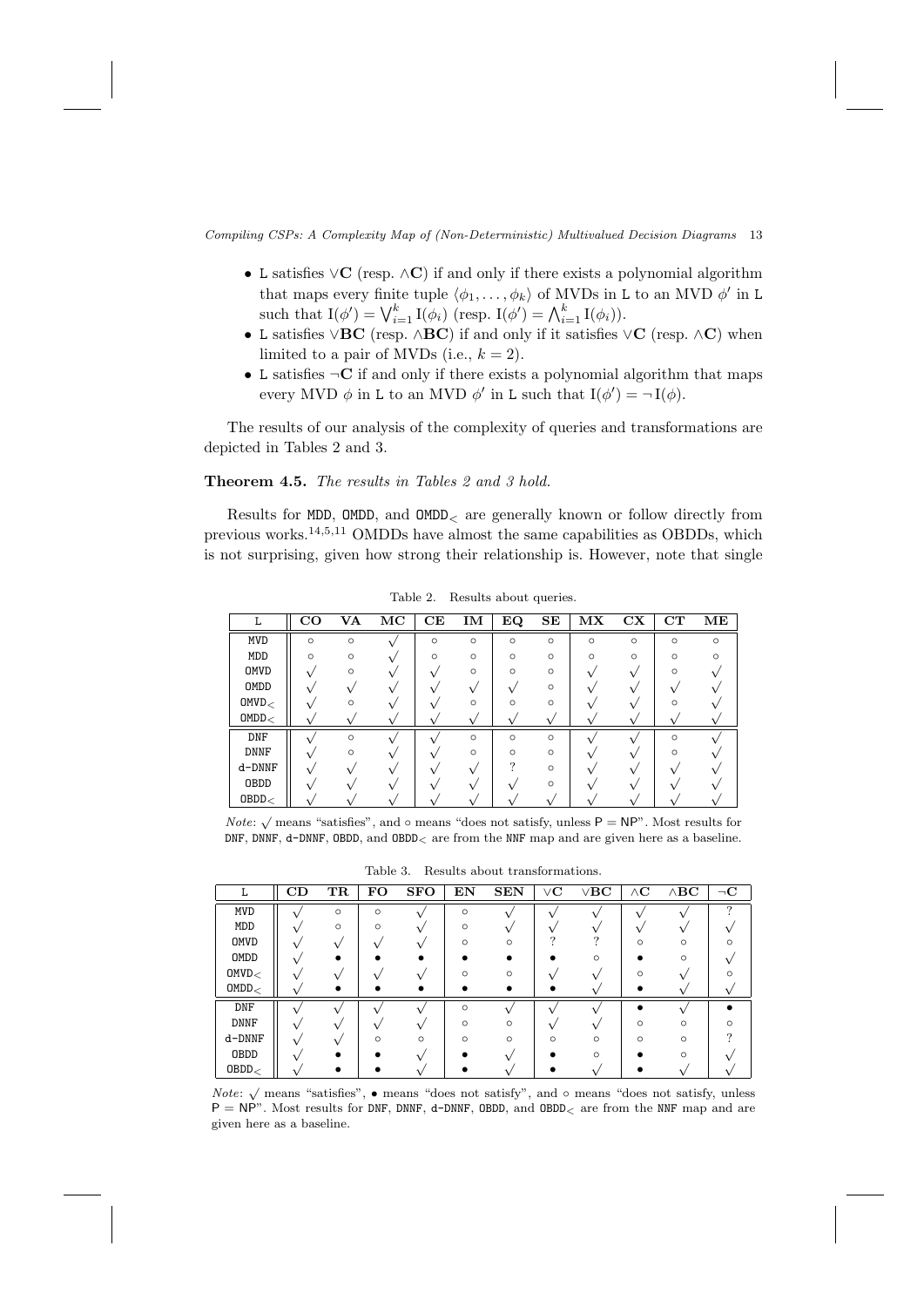forgetting and single ensuring, while satisfied by OBDD, are not satisfied by OMDD; this is due to the domain sizes being unbounded.

More interestingly, Theorem 4.5 puts forward the attractiveness of nondeterministic OMVDs with respect to transformations. Indeed,  $OMVD<sub>5</sub>$  satisfies more transformations than  $OMDD<sub>lt</sub>$ , "losing" only the negation transformation; yet it is strictly more succinct than  $OMDD_{\leq}$ . Similarly,  $OMVD_{\leq}$  is strictly more succinct than DNF, and yet they satisfy the same transformations; the only exception is **SEN**, but DNF only satisfies it because it is limited to Boolean variables (it does not satisfy it when extended to finite-domain variables).

As for performances with respect to queries, OMVD and OMVD<sub><</sub> are less interesting than their deterministic counterparts. However, "only"  $CT$ ,  $VA$ ,  $EQ$ , IM, and SE are lost when determinism is relaxed (remark that the same requests are lost when comparing DNNF to d-DNNF)—hence the interest of these languages for many applications that do not involve these requests, such as planning, in which one needs to often check consistency, forget variables and extract models, or online configuration, which relies essentially on conditioning and context extraction.

### 5. Experimental Results

Table 4 reports some results<sup>18</sup> obtained on randomly generated CSPs containing 15 variables whose domain size is equal to 6. For each line, 50 random problems are generated. For each of these problems, the order < on the variables used in the compiled forms is built via the MCSInv heuristics, $19$  which iteratively chooses a variable connected to the greatest number of remaining variables in the constraint graph. The OMDD compiler we use follows the bottom-up approach<sup>4</sup>: each constraint is compiled as an OMDD, and the elementary OMDDs obtained are then combined

| $\%T$ | %C | $\#SOL$    | $#N$ OMVD | $#N$ OMDD |
|-------|----|------------|-----------|-----------|
|       | 10 | 290888073  | 80        | 81        |
|       | 20 | 136056826  | 1338      | 1558      |
| 70    | 30 | 5006576    | 5662      | 8132      |
|       | 40 | 95131      | 3315      | 5005      |
|       | 50 | 2367       | 737       | 897       |
|       | 20 | 1581648506 | 2572      | 2932      |
|       | 30 | 189551100  | 12223     | 16370     |
| 80    | 40 | 11557737   | 20501     | 35486     |
|       | 50 | 1035884    | 13815     | 25240     |
|       | 60 | 70185      | 5776      | 9253      |
|       | 70 | 4662       | 1719      | 2246      |
|       | 80 | 229        | 54        | 401       |

Table 4. Results for randomly generated binary CSPs (15 variables, domain size equal to 6).

Note: %T denotes the percentage of tuples satisfying each constraint; %C the density of the constraint graph; #SOL the number of solutions of the CSP; #N the number of nodes in the compiled form.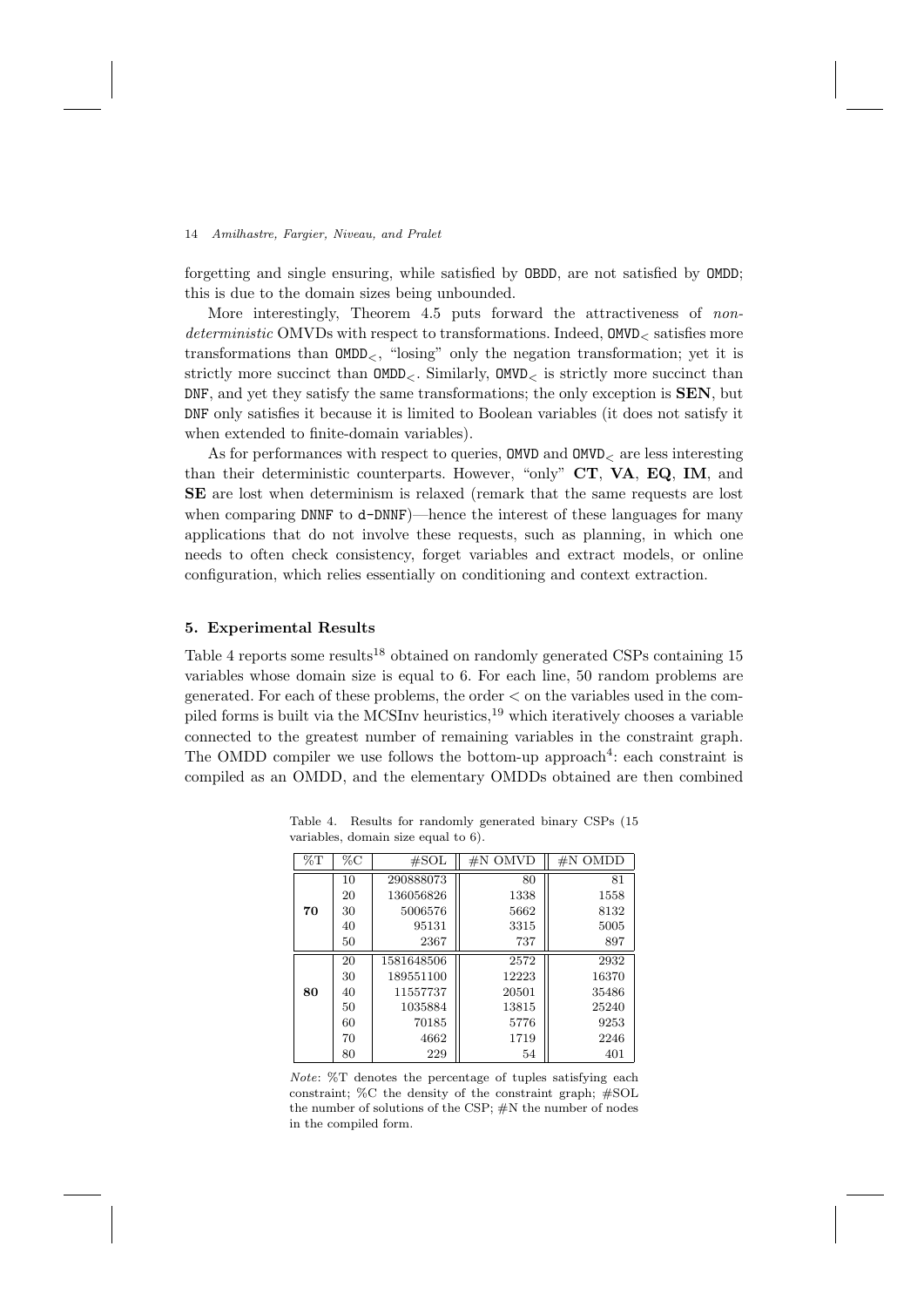by conjunction. The compilation can be pursued by using additional compacting operations, which generalize the merging of isomorphic nodes without preserving determinism<sup>20</sup>; in the end, an OMVD is obtained.

It appears that the interest of non-deterministic structures is not limited to a few specific problems like those used in proofs: indeed, even on random CSPs, allowing non-deterministic compacting operations can sometimes divide by 2 or more the number of nodes in the graph.

### 6. Conclusion

Both theoretical complexity results and experiments show that relaxing the determinism requirement in ordered decision diagrams can improve succinctness. Relaxing determinism also allows more transformations to be achieved in polynomial time: typically, all transformations (except for SEN, which depends on the domain size) satisfied by  $DNF$  are also satisfied by  $DWD<sub>2</sub>$ . This includes forgetting and disjunction, which are not satisfied by deterministic languages. The price to pay when putting determinism away is the loss of the negation transformation, and of the counting, validity, equivalence, and implication queries (note that the same operations are lost when going from deterministic to non-deterministic DNNFs). As a result,  $OMVD<sub>z</sub>$  is especially appealing for applications relying on transformations (with the exception of negation) and on basic consistency queries  $(CO, MX,$ ME, CX), such as planning and online configuration. From the theoretical point of view, we also established that, when restricted to Boolean domains,  $OMVD<sub>></sub>$  is a new fragment in the NNF map, below DNNF and above DNF and OBDD. Moreover, OMVD<sup>&</sup>lt; satisfies more queries and transformations than DNNF does.

The next step is to introduce decomposable AND nodes in the MVD framework. This should allow AND/OR graphs to be captured, and also new fragments to be defined, such as non-deterministic AND/OR graphs.

### Acknowledgements

This work is partially supported by the project BR4CP ANR-11-BS02-008 of the French National Agency for Research.

### References

- 1. E. C. Freuder and C. D. Elfe, "Neighborhood inverse consistency preprocessing," in Proceedings of the National Conference on Artificial Intelligence (AAAI), 1996, pp. 202–208.
- 2. E. Gelle and R. Weigel, "Interactive configuration using constraint satisfaction techniques," in Second International Conference on Practical Application of Constraint Technology (PACT). Menlo Park, AAAI Press, 1996, pp. 37–44.
- 3. J. Amilhastre, H. Fargier, and P. Marquis, "Consistency restoration and explanations in dynamic CSPs—Application to configuration," Artificial Intelligence Journal, vol. 135, no. 1–2, pp. 199–234, 2002.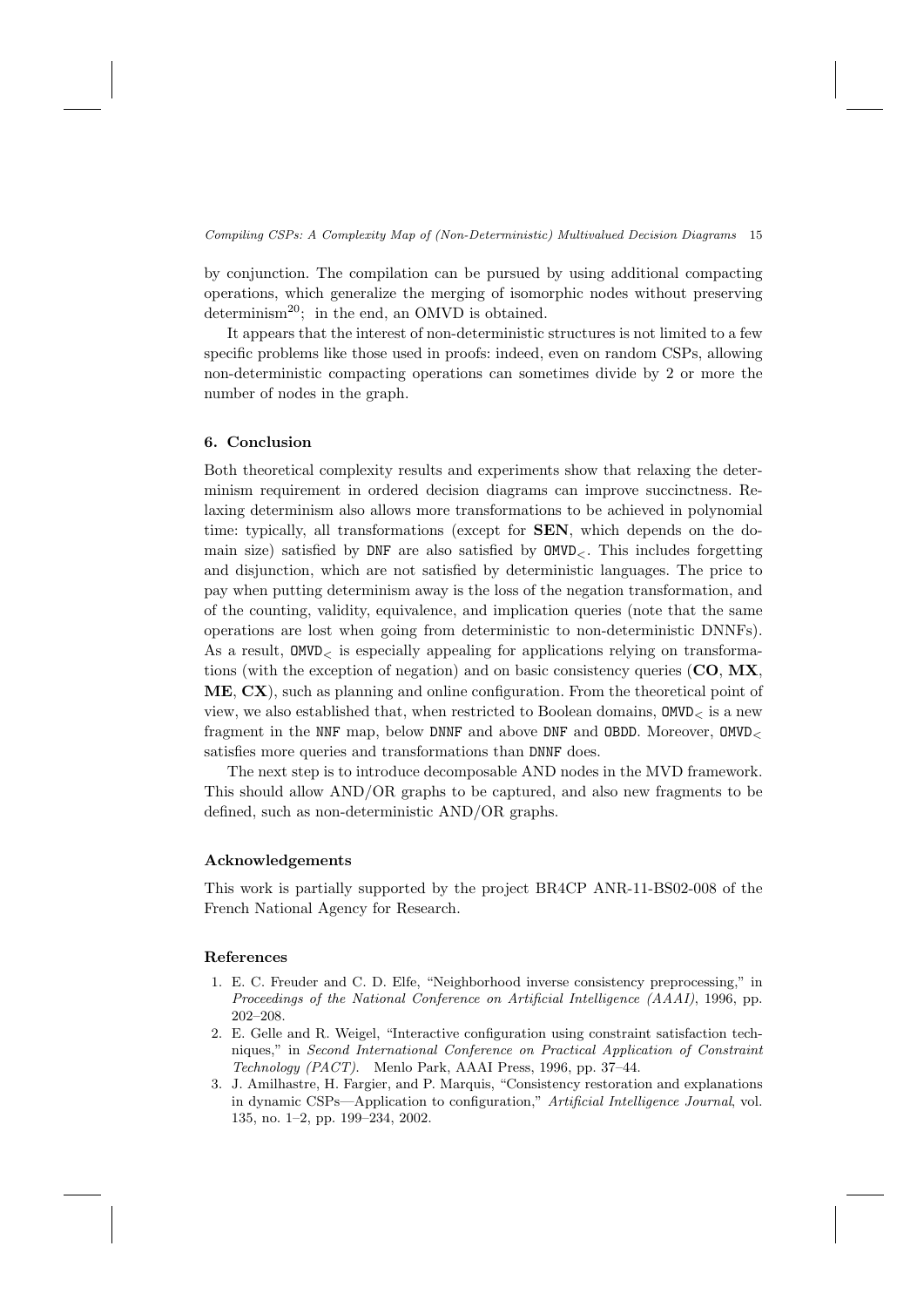- 4. N. R. Vempaty, "Solving constraint satisfaction problems using finite state automata," in Proceedings of the National Conference on Artificial Intelligence (AAAI), 1992, pp. 453–458.
- 5. T. Kam, T. Villa, R. K. Brayton, and A. Sangiovanni-Vincentelli, "Multi-valued decision diagrams: Theory and applications," Multiple-Valued Logic, vol. 4, no. 1–2, pp. 9–62, 1998.
- 6. H. R. Andersen, T. Hadzic, J. N. Hooker, and P. Tiedemann, "A constraint store based on multivalued decision diagrams," in Proceedings of the International Conference on Principles and Practice of Constraint Programming (CP), 2007, pp. 118–132.
- 7. H. Cambazard, T. Hadzic, and B. O'Sullivan, "Knowledge compilation for itemset mining," in Proceedings of the European Conference on Artificial Intelligence (ECAI), 2010, pp. 1109–1110.
- 8. F. Giunchiglia and P. Traverso, "Planning as model checking," in Proceedings of the European Conference on Planning (ECP), 1999, pp. 1–20.
- 9. J. Hoey, R. St-Aubin, A. J. Hu, and C. Boutilier, "SPUDD: Stochastic planning using decision diagrams," in Proceedings of the Conference on Uncertainty in Artificial Intelligence (UAI), 1999, pp. 279–288.
- 10. P. Torasso and G. Torta, "Model-based diagnosis through OBDD compilation: A complexity analysis," in Reasoning, Action and Interaction in AI Theories and Systems, 2006, pp. 287–305.
- 11. A. Darwiche and P. Marquis, "A knowledge compilation map," Journal of Artificial Intelligence Research (JAIR), vol. 17, pp. 229–264, 2002.
- 12. R. E. Bryant, "Graph-based algorithms for Boolean function manipulation," IEEE Transactions on Computers, vol. 35, no. 8, pp. 677–691, 1986.
- 13. H. Fargier and P. Marquis, "On the use of partially ordered decision graphs in knowledge compilation and quantified Boolean formulae," in Proceedings of the AAAI Conference on Artificial Intelligence (AAAI), 2006.
- 14. A. Srinivasan, T. Kam, S. Malik, and R. K. Brayton, "Algorithms for discrete function manipulation," in Proceedings of the International Conference on Computer Aided Design (ICCAD), Nov. 1990, pp. 92–95.
- 15. T. Hadzic, E. R. Hansen, and B. O'Sullivan, "On automata, MDDs and BDDs in constraint satisfaction," in Proceedings of the ECAI Workshop on Inference methods based on Graphical Structures of Knowledge (WIGSK), 2008.
- 16. H. Fargier and P. Marquis, "Extending the knowledge compilation map: Krom, Horn, affine and beyond," in Proceedings of the AAAI Conference on Artificial Intelligence  $(AAAI), 2008, pp. 442-447.$
- 17. G. Gogic, H. A. Kautz, C. H. Papadimitriou, and B. Selman, "The comparative linguistics of knowledge representation," in Proceedings of the International Joint Conference on Artificial Intelligence (IJCAI), 1995, pp. 862–869.
- 18. J. Amilhastre, "Représentation par automate d'ensemble de solutions de problèmes de satisfaction de contraintes," Ph.D. dissertation, Université Montpellier II, 1999.
- 19. R. E. Tarjan and M. Yannakakis, "Simple linear-time algorithms to test chordality of graphs, test acyclicity of hypergraphs, and selectively reduce acyclic hypergraphs," SIAM Journal on Computing, vol. 13, no. 3, pp. 566–579, 1984.
- 20. J. Amilhastre, P. Janssen, and M.-C. Vilarem, "FA minimisation heuristics for a class of finite languages," in International Workshop on Implementing Automata (WIA), 1999, pp. 1–12.
- 21. A. Niveau, H. Fargier, and C. Pralet, "Representing CSPs with set-labeled diagrams: A compilation map," in Proceedings of the International Workshop on Graph Structures for Knowledge Representation and Reasoning (GKR)2011 — Revised Selected Papers,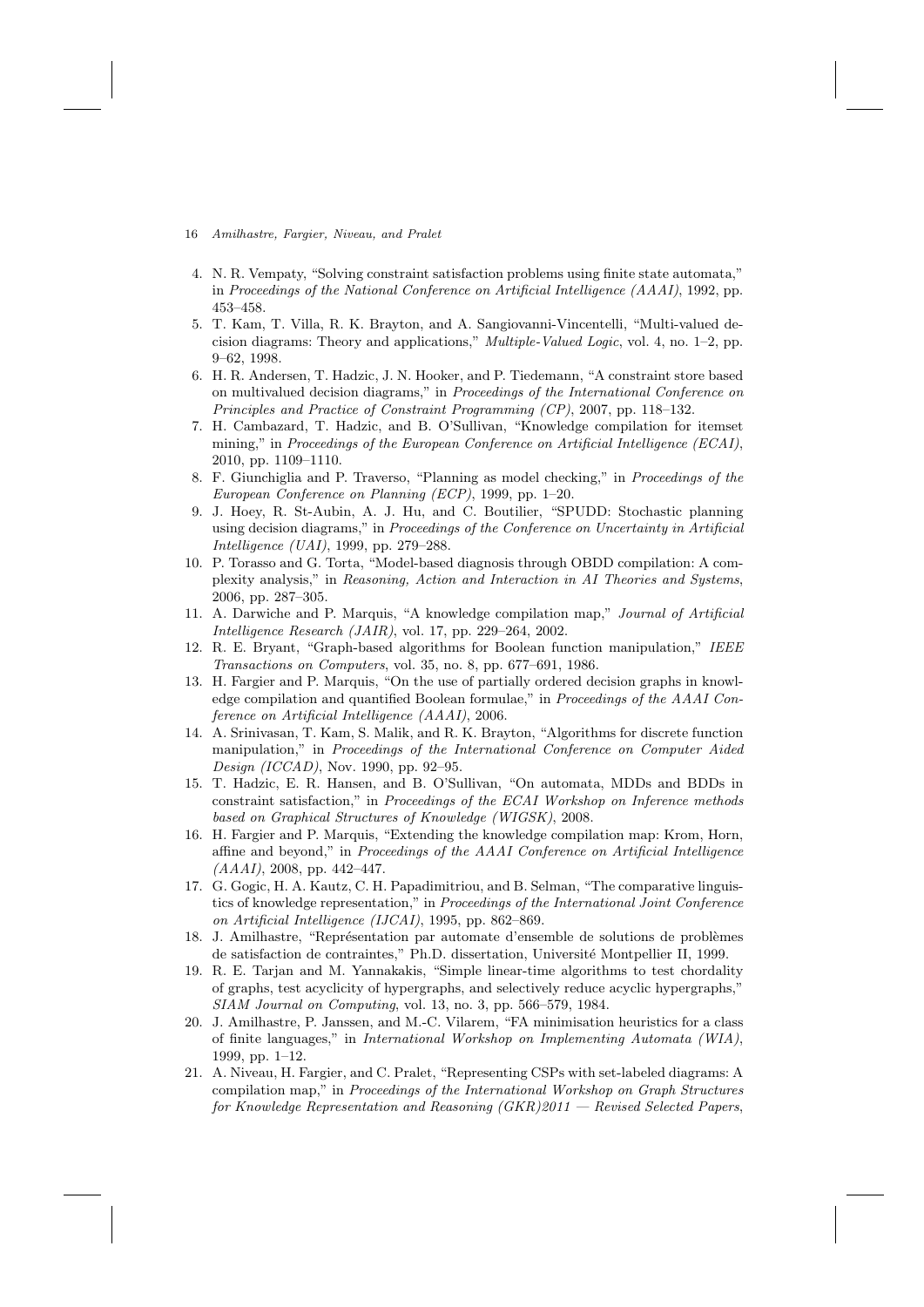ser. Lecture Notes in Computer Science, vol. 7205. Springer, 2012, pp. 137–171.

22. C. Meinel and T. Theobald, Algorithms and Data Structures in VLSI Design: OBDD — Foundations and Applications. Springer, 1998.

### Appendix A. Proofs

This appendix gathers all proofs of propositions and theorems in the paper. Note that most results are already known, straightforward, or inherited from the BDD framework; we tried to be exhaustive to save the reader the need to refer to numerous sources while checking proofs. These sources include, as far as we know, the original knowledge compilation map,  $11$  works about MDDs,  $14,5$  and our knowledge compilation map of set-labeled diagrams<sup>21</sup> (from which a number of the following proofs are directly taken or lightly adapted).

As usual with compilation maps, several proofs use the fact that all languages presented allow Boolean terms and clauses to be represented in linear time and space. The proof is taken from the Boolean case.<sup>11</sup>

**Lemma A.1.** Given an order  $\lt$  between variables, any term or clause in propositional logic can be expressed in the  $\texttt{OMDD}^{\mathcal{B}}_{\leq}$  language in linear time.

*Proof.* In order to represent a term  $t = \ell_1 \wedge \cdots \wedge \ell_k$  or a clause  $c = \ell_1 \vee \cdots \vee \ell_k$ as an OMDD, let us order its literals in such a way that  $i < j$  if and only if  $Var(\ell_i) < Var(\ell_j)$ . Then, let us build a chain of nodes  $N_1, \ldots, N_k, N_{k+1}$ , where for each  $i \in \{1, \ldots, k\}$ ,  $Var(N_i) = Var(\ell_i)$  and where  $N_{k+1}$  is a sink.

For the term, edges are as follows: each non-sink node  $N_i$  has one child  $N_{i+1}$ , and the edge label is  $\top$  if  $\ell_i$  is a positive literal and  $\bot$  if  $\ell_i$  is a negative literal.

For the clause, edges are as follows: each node  $N_i$  for  $i < k$  has two children,  $N_{i+1}$  and the sink  $N_{k+1}$ . If  $\ell_i$  is a positive literal, the edge pointing to  $N_{i+1}$  is labeled  $\perp$  and the one pointing to  $N_{k+1}$  is labeled  $\top$ . If  $\ell_i$  is a negative literal, it is the opposite. Finally,  $N_k$  has the sink as unique successor, via an edge labeled  $\top$  if  $\ell_k$  is a positive literal, and  $\bot$  otherwise.  $\ell_k$  is a positive literal, and ⊥ otherwise.

### A.1. MVDs in the NNF map

*Proof of Proposition 3.4.* We first show that  $OMVD^B_< \leq_{\mathcal{L}}$  DNF. Let  $\phi$  be a DNF, and  $\langle \rangle$  a strict total order on Scope( $\phi$ ). First, let us transform each term in  $\phi$  into a Boolean-variable OMDD, ordered with respect to  $\lt$ ; thanks to Lemma A.1, we know that this process is in linear time, and thus that the term-OMDDs we obtain are of size linear in the size of  $\phi$ . Let x be the smallest variable (for  $\lt$ ) mentioned in any of the term-OMDDs. Note that  $x$  can only appear in a root node; merge all the roots labeled with  $x$  into a single root node  $R$ . Then, for each term-OMDD that does not mention x, denoting N its root, add two edges  $\langle R, N, \top \rangle$  and  $\langle R, N, \bot \rangle$ .

The resulting graph, denoted  $\psi$ , is an element of  $\text{OMVD}_{\leq}^{\mathcal{B}}$  (it does not satisfy the decision property when  $\phi$  contains at least two terms), and has been obtained in time linear in the size of  $\phi$ . We now show that  $\phi$  and  $\psi$  have the same interpretation.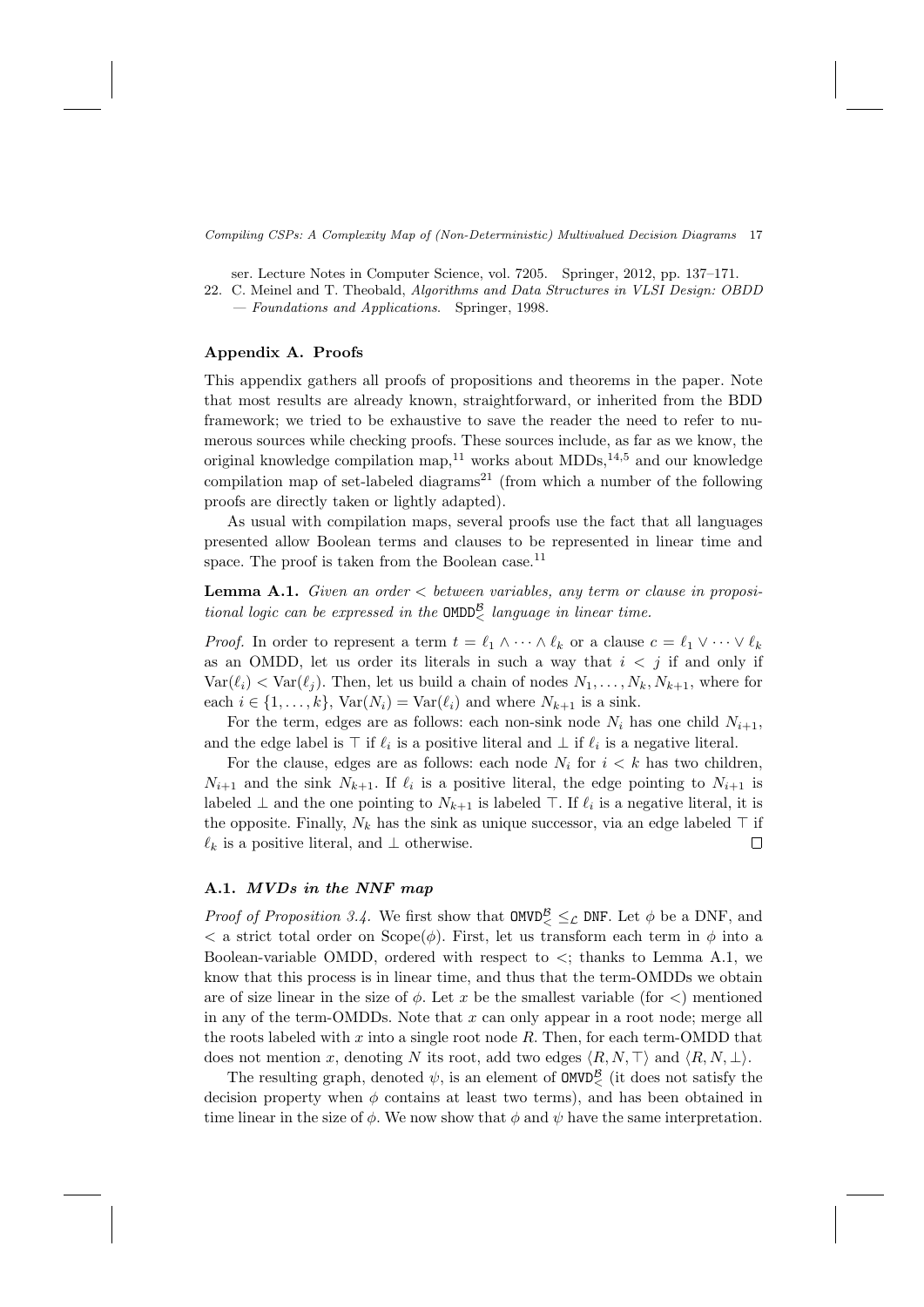Let  $\vec{y} \in Mod(\phi)$ ;  $\vec{y}$  satisfies at least one term in  $\phi$ . If this term contains x, then the root of the corresponding term-OMDD has been merged into the root of  $\psi$ ; if it does not contain x, by construction, there exists an edge labeled with  $\vec{y}|_x$  between the root of  $\psi$  and the root of the corresponding term-OMDD. In both cases, there exists a path from the root to the sink of  $\psi$  that is compatible with  $\vec{y}$ .

Reciprocally, let  $\vec{y} \in Mod(\psi)$ . There exists a path from the root to the sink of  $\psi$ that is compatible with  $\vec{y}$ . This path traverses one of the term-OMDDs, so  $\vec{y}$  satisfies one of the terms in  $\phi$ , therefore it is a model of  $\phi$ . All in all, we can translate any DNF into  $\mathsf{OMVD}_{\leq}^{\mathcal{B}}$  in linear time, hence  $\mathsf{OMVD}_{\leq}^{\mathcal{B}} \leq_{\mathcal{L}} \mathsf{DNF}$ .

We now show that  $OMVD_{\leq x}^{\mathcal{B}} \geq s$  DNF. It is clear that  $OMDD_{\leq x}^{\mathcal{B}} \geq s$   $OMVD_{\leq y}^{\mathcal{B}}$ , since any OMDD is an OMVD. If **OMVD**<sup>B</sup> $\geq s$  DNF held, we could infer that **OMDD**<sup>B</sup> $\geq s$  DNF, and since  $\texttt{OMDD}^{\mathcal{B}}_{\leq \mathcal{E}}$  OBDD (Prop. 3.3), that OBDD  $\geq_s$  DNF. However, this is false,<sup>11</sup> hence OMVD $^{\mathcal{B}}_{\leq \mathcal{Z}_s}$  DNF holds.

### A.2. Succinctness proofs (Theorem 4.1)

# Proposition A.2.  $OMVD < \leq_s$  OMDD.

*Proof.* Let X be a set of 2n Boolean variables, and let  $\lt^b$  be a total strict order on X. We are going to show that there exists a family  $\Gamma_n$  of Boolean functions over X, and a total strict order  $\lt^a$  on X, such that

- $\Gamma_n$  can be represented as an OMDD on  $\lt^n$  of size polynomial in n;
- all representations of  $\Gamma_n$  as OMVDs on  $\lt^b$  are of size exponential in n.

Let us consider that X is partitioned into two sets,  $Y = \{y_1, \ldots, y_n\}$  and  $Z =$  $\{z_1, \ldots, z_n\}$ , such that the total strict order  $\lt^b$  on X verifies

$$
y_1 <^b y_2 <^b \ldots <^b y_n
$$
  $<^b z_1 <^b z_2 <^b \ldots <^b z_n$ .

Let  $\Gamma_n$  be the Boolean function  $\bigwedge_{i=1}^n [y_i = z_i]$ . We consider the total strict order  $\langle a \rangle$ on  $X$ , defined as

$$
y_1 <^a z_1 <^a y_2 <^a z_2 <^a \dots <^a y_n <^a z_n.
$$

 $\Gamma_n$  can be represented as an OMDD on  $\lt^a$  of size polynomial in n: each constraint  $x_i = y_i$  can be represented as an OMDD with only 3 nodes and 4 edges (recall variables in  $X$  are Boolean), and since they do not share variables, these small OMDDs can be chained (replacing the sink of each one by the root of the next one) into an OMDD respecting the order  $\langle a, \text{ which we denote as } \phi_n^a$ .

Now, we show that the size of any OMVD on  $\lt^b$  representing  $\Gamma_n$  is exponential in n. Let  $\phi_n^b$  be an OMVD on  $\lt^b$  representing  $\Gamma_n$ . Consider an edge  $E\langle N, N', a \rangle$ in  $\phi_n^b$ , representing the assignment of some variable  $y_i$  (that is, an edge in the first half of the graph).

Let us consider a path  $p$  from the root the sink of  $\phi_n^b$  including E. On this path, the value of  $z_i$  must be a, by definition of  $\Gamma_n$ . Therefore, there can be no path from the root to N on which  $y_i$  is assigned a different value than a.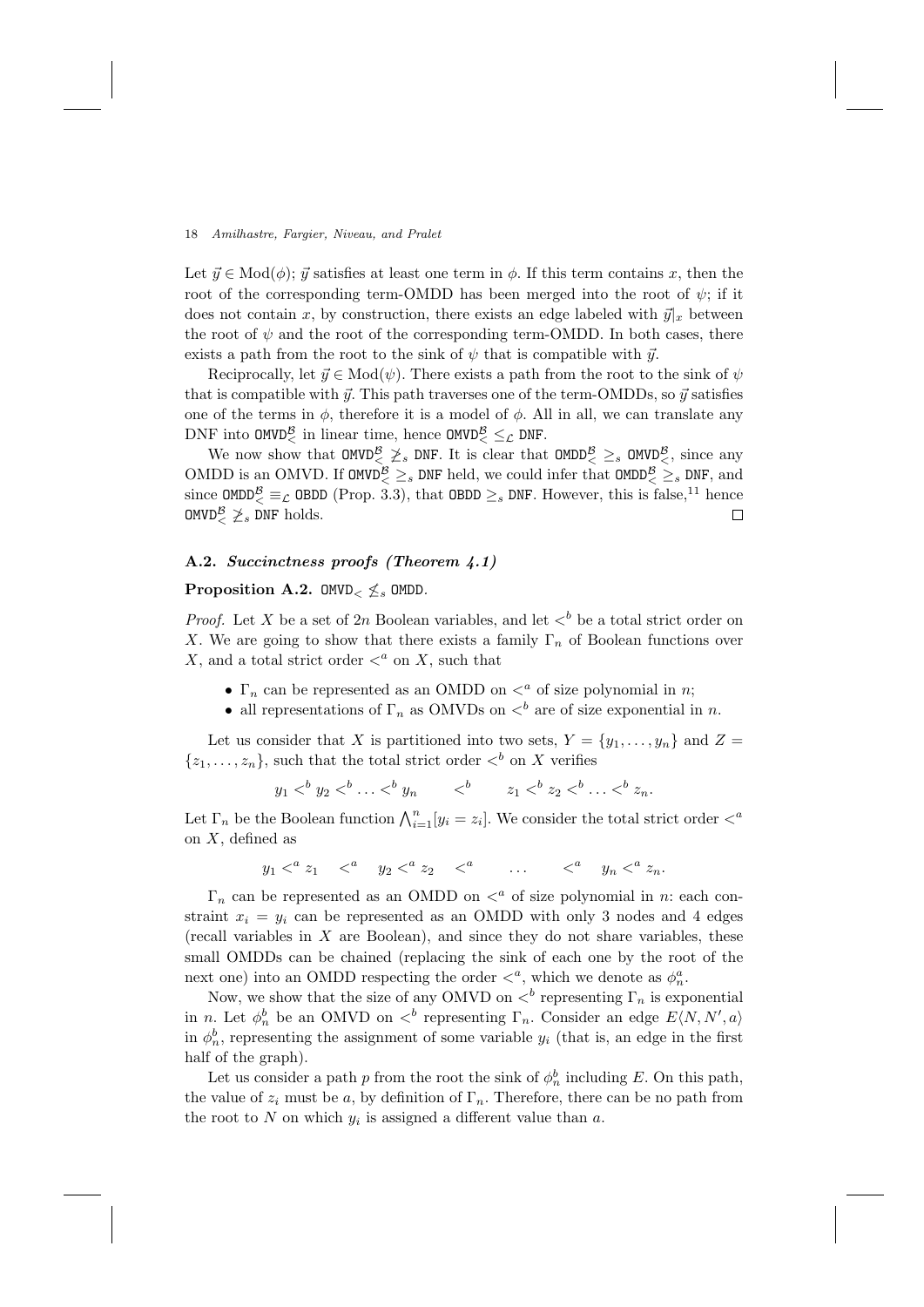More generally, any two paths from the root to  $N'$  correspond either to identical or to completely disjoint assignments of  $y_1, \ldots, y_i$ , Each of the possible assignments of variables from  $Y$  is thus represented by (at least) one path pointing to a distinct  $z_1$ -node. Since there are  $2^n$  assignments of variables from Y, there are at least  $2^n$ nodes labeled  $z_1$ . Hence  $\|\phi_n^b\| \geq 2^n$ : all representations of  $\Gamma_n$  as OMVDs on  $\langle \cdot \rangle$  are of size exponential in  $n$ .

All in all, for any total strict variable order  $\lt$ , there exists a family  $\Gamma_n$  of Boolean functions that have polynomial representations as OMDDs but no polynomial representation in  $OMVD_{\leq}$ :  $OMVD_{\leq} \nleq_{s}$  OMDD.

### Proposition A.3. OMVD  $\leq_s$  MDD.

*Proof.* Let  $n \in \mathbb{N}^*$ . Let  $Z_n$  be a set of n variables  $\{z_1, \ldots, z_n\}$  of domain  $\{1, \ldots, n\}$ . Let  $\Sigma_n$  be the Boolean function defined as  $\Sigma_n \equiv \text{alldiff}(z_1, \ldots, z_n)$ , or equivalently:

$$
\Sigma_n \equiv \bigwedge_{i=1}^n \bigwedge_{j=1}^{i-1} [z_i \neq z_j].
$$

There exists an MDD of size polynomial in n representing  $\Sigma_n$ . Indeed, each constraint  $[z_i \neq z_j]$  can be represented as an MDD of  $n^2$  edges (*n* edges for  $z_i$ , and for each one, a  $z_i$ -node with  $n-1$  outgoing edges). Chaining these small MDDs (replacing the sink of each one by the root of the next one), we obtain an MDD of size polynomial in n.

Now, let  $\phi$  be an OMVD representing of  $\Sigma_n$ ; we consider, without loss of generality, that its variable order  $\lt$  verifies  $z_1 \lt \cdots \lt z_n$ . We prove that  $\|\phi\|$  is exponential in n.

Let  $i \in \{1, \ldots, n-1\}$ ; consider two distinct subsets S and S' of  $\{1, \ldots, n\}$  such that  $|S| = |S'| = i$ . Let  $a \in \{1, ..., n\}$  such that  $a \in S$  and  $a \notin S'$ . Let  $\vec{z}_S$  and  $\vec{z}_{S'}$ be two  $\{z_1, \ldots, z_i\}$ -assignments that cover all values in S and S', respectively. We consider two paths  $p_S$  and  $p_{S'}$  from the root to the sink of  $\phi$ , compatible with  $\vec{z}_S$ and  $\vec{z}_{S}$ , respectively. Suppose they go through a same  $z_{i+1}$ -node N;  $p_S$  assigns a to some variable before encountering N, and  $p_{S'}$  assigns a to some variable after having encountered N. Then, the path obtained by joining the first part of  $p<sub>S</sub>$  (from the root to N) and the second part of  $p_{S'}$  (from N to the sink) is a consistent path assigning a to two different variables. Since such a path violates the "alldifferent" constraint, it is impossible, so  $p_S$  and  $p_{S'}$  must go through two different  $z_{i+1}$ -nodes.

Hence, there are at least one  $z_{i+1}$ -node for each  $S \subseteq \{1, \ldots, n\}$  of cardinal *i*; since there are  $\binom{n}{i}$  such subsets, there are at least  $\binom{n}{i}$   $z_{i+1}$ -nodes. The number of nodes in  $\phi$  is thus greater than  $\sum_{i=1}^{n-1} {n \choose i} = 2^n - 2$ .

All in all, family  $\Sigma_n$  has polynomial representations as MDDs, but only exponential representations as OMVDs, which proves  $OMVD \nleq_s MDD$ .  $\Box$ 

Proposition A.4. OMDD  $\leq_s$  OMVD $\leq_s$ .

 $\Box$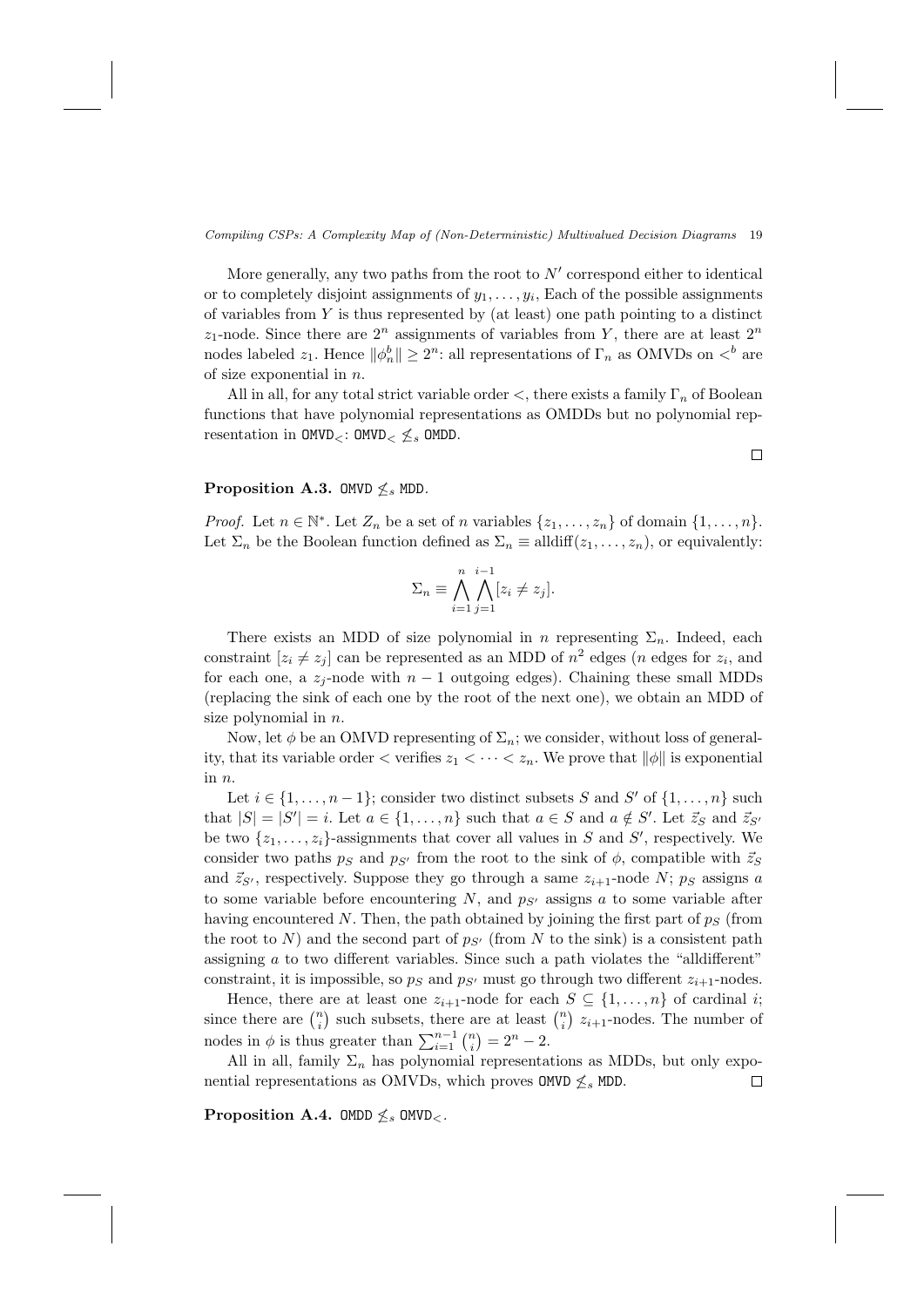*Proof.* Proposition 3.4 states that  $OMVD^B_< \leq_s DNF$ . If  $OMDD \leq_s OMVD_<$ , it would hold that  $OMDD \leq_s$  DNF. Since the edges in OMDDs representing propositional formulæ are only labeled with 0 or 1, this would imply that  $OMDD^B \leq_s DNF$ . But thanks to Proposition 3.3, it would mean that OBDD  $\leq_s DNF$ —vet it is false.<sup>11</sup> Proposition 3.3, it would mean that  $\texttt{OBDD} \leq_s \texttt{DNF}$  yet it is false.<sup>11</sup>

*Proof of Theorem 4.1.* All positive results come directly from simple language inclusions (if  $L \supseteq L'$ , then surely  $L \leq_s L'$ ).

All negative results stem from Propositions A.2, A.3 and A.4, and from the fact that if  $L_1 \nleq_s L_2$ , then every L such that  $L_1 \nleq_s L$  verifies  $L \nleq_s L_2$ , and every L such that  $L \nleq_s L_2$  verifies  $L_1 \nleq_s L_1$ , or we could derive  $L_1 \nleq_s L_2$  by transitivity. that  $L \leq_s L_2$  verifies  $L_1 \nleq_s L$ , or we could derive  $L_1 \leq_s L_2$  by transitivity.

### A.3. First proofs of transformations (Theorem 4.5)

In this section, we prove the satisfaction of several transformations on some languages; these results are used in subsequent proofs.

Lemma A.5. Algorithm 1 runs in time polynomial in the size of its input MVD. When given an MVD ordered with respect to its input order  $\lt$ , the output MVD is also ordered with respect to  $\lt$ .

*Proof.* Let us consider an MVD  $\phi$ , a set  $X = \{x_1, \ldots, x_k\}$  of variables in Scope $(\phi)$ , a sequence  $\mathcal{A} = \langle A_1, \ldots, A_k \rangle$  of sets of values such that  $\forall i \in \{1, \ldots, k\}, A_i \subseteq \text{Dom}(x_i)$ . and a strict total order  $\langle$  on Scope $(\phi)$ . Let  $d = \max_{1 \leq i \leq k} |A_i|$ .

Complexity. The number of iterations of the loop starting on line 5 is bounded by the number of edges in  $\phi$ , and thus by  $\|\phi\|$ . Reduction (line 9) is polynomial (Prop. 2.9). On line 10, it is well known that indexing nodes in a DAG in ascending order can be done in time polynomial. Note that  $r$  is simply the number of non-sink nodes.

Next, on line 15, it should be noted that the number of incoming edges of a node is always bounded by dr (in the worst case, there is one edge per node and per value); this is independant from the fact that the algorithm adds edges as the loop goes. Moreover, on line 16, the number of children of a node is obviously always bounded by r. All in all, on line 20, we only add at most  $dr^2$  edges to the graph; note that there can be no duplicate edges in a graph (edges having the same source, the same destination, and the same label), so if an edge is already present, it is not "added again". In the loop that starts on line 12, the number of added edges is bounded by  $dr^3$ .

Finally, the root merging process on line 23 is linear in  $dr$ , and the loop starting on line 25 adds at most dr edges to the new root node R.

To conclude, the algorithm runs in time polynomial in  $\|\phi\|$ , d, and r. Since  $\forall i \in \{1, ..., k\}, |A_i| \leq |\text{Dom}(x_i)| \leq ||\phi||$ , it holds that  $d \leq ||\phi||$ , and since there cannot be more non-sink nodes than edges (every non-sink node has at least one outgoing edge),  $r \le ||\phi||$ . Consequently, the algorithm is polynomial in  $||\phi||$ .

ORDERING. Let us suppose that  $\phi$  is ordered with respect to  $\lt$ , the order given as input to the algorithm. In the first part (until line 21), edges and nodes are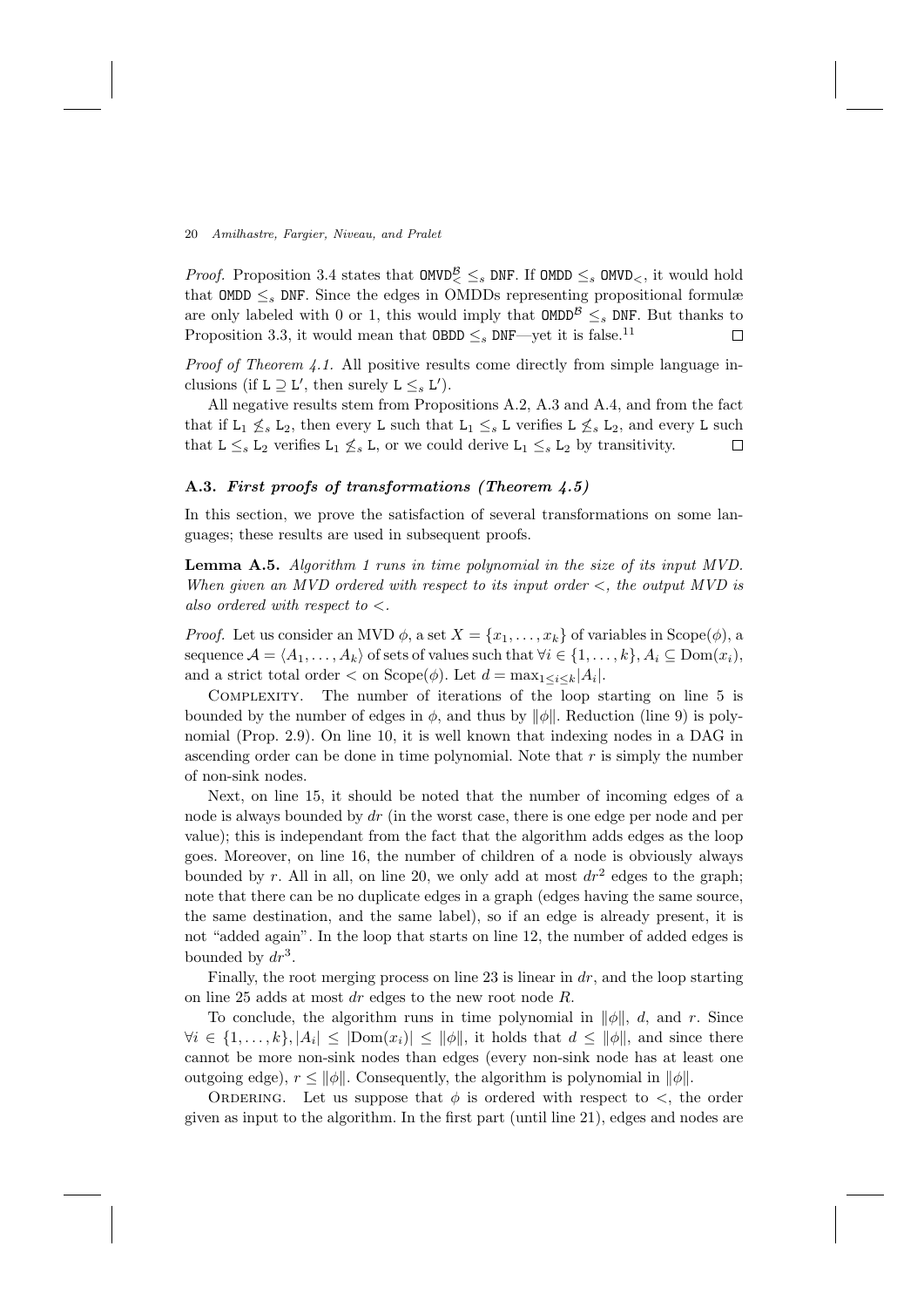#### Algorithm 1 Syntactic restriction of an MVD to a "multivalued term".

1: **input:** an MVD  $\phi$ 

- 2: **input:** a set  $X = \{x_1, \ldots, x_k\}$  of variables in  $\text{Scope}(\phi)$
- 3: **input:** a sequence  $A = \langle A_1, \ldots, A_k \rangle$  of sets of values, such that  $\forall i \in \mathbb{R}$  $\{1,\ldots,k\}, A_i \subseteq \text{Dom}(x_i)$
- 4: **input:** a strict total order  $\langle$  on  $\text{Scope}(\phi)$
- 5: for each edge  $E = \langle N, N', a \rangle$  in  $\phi$  such that  $Var(N) \in X$  do
- 6: let  $x_i := \text{Var}(N)$
- 7: if  $a \notin A_i$  then
- 8: remove E from  $\phi$
- 9: reduce  $\phi$
- 10: associate with each node an index  $i$ , such that  $N_0$  is the sink, and if there is an edge from  $N_i$  to  $N_j$ , then  $i > j$
- 11: let r be the index of the root
- 12: for  $i := 1$  to  $r 1$  do
- 13: **if**  $\text{Var}(N_i) \in X$  then<br>14: **let**  $\mathcal{E} := \emptyset$
- let  $\mathcal{E} := \emptyset$
- 15: **for each**  $E \in \text{In}(N_i)$  **do**<br>16: **for each**  $N' \in \text{Ch}(N_i)$
- for each  $N' \in Ch(N_i)$  do
- 17: let  $E' := \langle \text{Src}(E), N', \text{Lbl}(E) \rangle$
- 18: let  $\mathcal{E} := \mathcal{E} \cup \{E'\}$
- 19: remove  $N_i$ , In $(N_i)$ , and Out $(N_i)$  from  $\phi$
- 20: add all edges in  $\mathcal E$  to  $\phi$

```
21: if Var(N_r) \in X then
```
- 22: let  $\mathcal R$  be the set of children of the root that are labeled with a variable x minimal for  $<$
- 23: create a new node R that results from the merging of all nodes in  $\mathcal R$
- 24: remove from  $\phi$  all nodes in  $\mathcal R$  and their incoming and outgoing edges
- 
- 25: for each  $N' \in \text{Ch}(N_r)$  do<br>26: for each  $a \in \text{Dom}(x)$  do 26: **for each**  $a \in Dom(x)$  do 27. add an outgoing edge (20)
- 27: add an outgoing edge  $\langle R, N', a \rangle$  to R
- 28: remove  $N_r$  and its outgoing edges, and add R as the new root
- 29: remove from  $Scope(\phi)$  all variables in X

removed from  $\phi$ , but no nodes are added; the resulting MVD is thus still ordered with respect to  $\lt$ . Now, if the procedure enters the test on line 21, it removes the former root  $N_r$  and adds a new one R. However, this new root is labeled by the smallest variable x (with respect to  $\langle$ ) labeling any child of  $N_r$ ; and all children of  $N_r$  labeled with x have been merged into R. Hence, R has no child the label of which is larger or equal to  $x$ ; and since the remainder of the graph is not modified, the resulting MVD is still ordered with respect to  $\lt$ .  $\Box$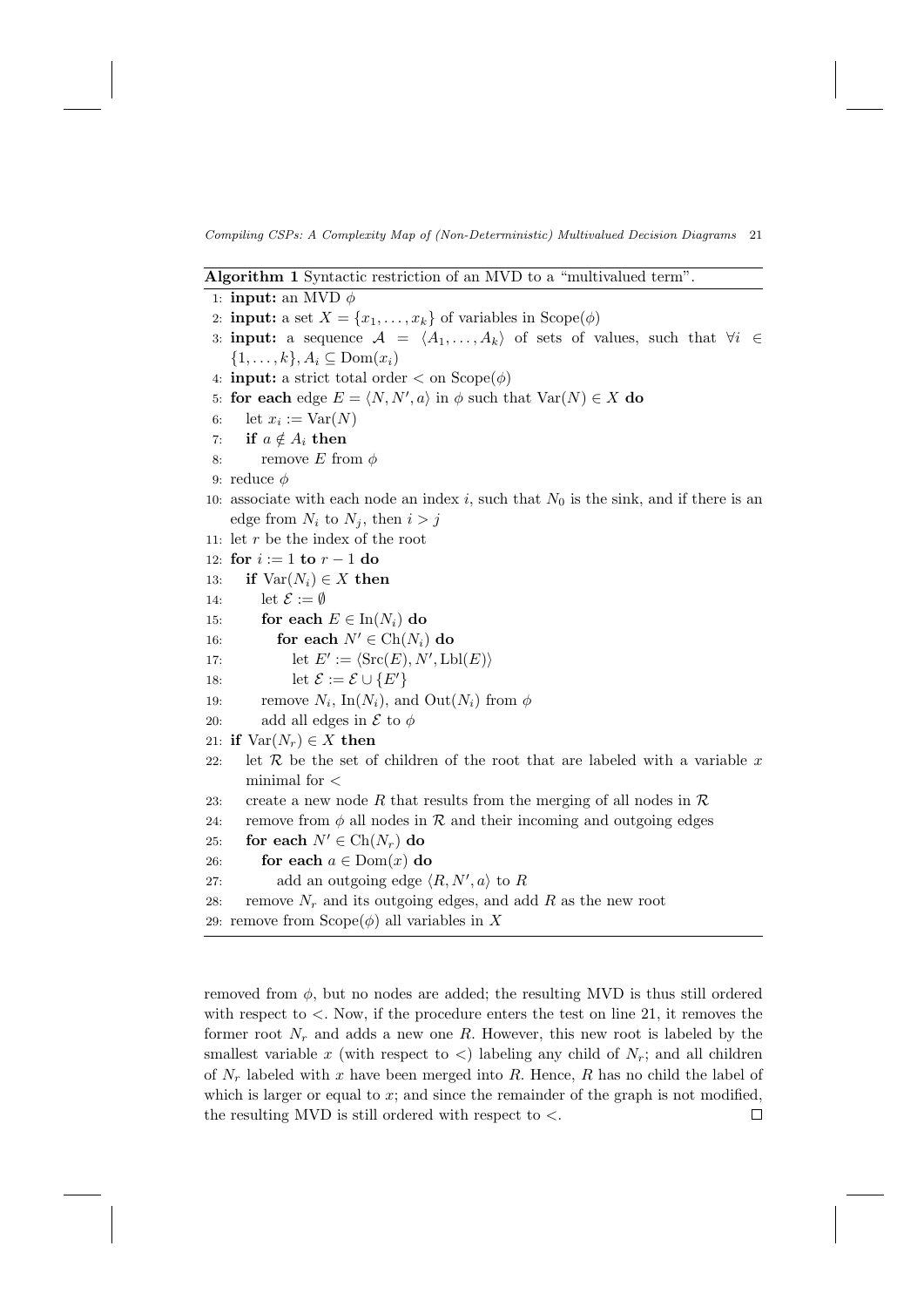#### Proposition A.6. MVD and its subclasses satisfy CD.

*Proof.* We will use Algorithm 1, showing that when the size of each input  $A_i$  is 1, it computes a conditioning, and moreover maintains the decision property.

Let us consider an MVD  $\phi$ , a set  $X = \{x_1, \ldots, x_k\}$  of variables in Scope $(\phi)$ , and an X-assignment  $\vec{x}$ . We will show that when given  $\phi$ , X, the sequence  $\mathcal{A} =$  $\langle \{\vec{x}|_{x_i}\}\rangle_{1\leq i\leq k}$  of the singletons of assigned values in  $\vec{x}$ , and any variable order  $\leq$ , Algorithm 1 outputs an MVD  $\phi'$  such that  $I(\phi') = I(\phi)|_{\vec{x}}$ .

Let us denote  $Z = \text{Scope}(\phi) \setminus X = \text{Scope}(\phi')$  (line 29), and let  $\vec{z}$  be any Zassignment. By definition of the conditioning, we must prove that

$$
I(\phi')(\vec{z}) = \top \iff I(\phi)(\vec{x} \cdot \vec{z}) = \top.
$$

SUFFICIENT CONDITION. Suppose  $I(\phi)(\vec{x} \cdot \vec{z}) = \top$ ; there exists at least one path from the root to the sink of  $\phi$  that is compatible with  $\vec{x}$ .  $\vec{z}$ . The loop over edges, starting on line 5, only removes X-edges that are not compatible with  $\vec{x}$ , so all compatible paths remain. Let us consider one of these paths  $p$ , and let us consider two subsequent edges along p, denoted  $E_1 = \langle N, N', a_1 \rangle$  and  $E_2 \langle N', N'', a_2 \rangle$ , such that  $\text{Var}(N') \in X$ .

In the loop over nodes,  $N'$  is removed, together with its incoming and outgoing edges—thus  $E_1$  and  $E_2$  are removed. However, a new edge  $\langle N, N'', a_1 \rangle$  is added; consequently, there still exists at least one path  $p'$  compatible with  $\vec{x} \cdot \vec{z}$ .

Finally, if the root of  $\phi$  is labeled by a variable in X, it is replaced by a new root R. Let  $\langle N_r, N', a \rangle$  be the first edge in p'. If  $\text{Var } N'$  is minimal for  $\lt$ , then the new root R is labeled by Var N' and all outgoing edges of N' are outgoing edges of R: removing the first edge of  $p'$ , and replacing  $N'$  by R in the next edge, we get a path from the root to the sink of  $\phi'$  that is compatible with  $\vec{x}$ .  $\vec{z}$ . If Var N' is not minimal for  $\lt$ , then the new root R has one outgoing edge leading to N' per value in  $Dom(Var(R))$ : surely, one is compatible with  $\vec{x}$ . Adding this edge at the beginning of  $p'$ , we get a path from the root to the sink of  $\phi'$  that is compatible with  $\vec{x} \cdot \vec{z}$ .

In all cases, there exists in  $\phi'$  a path from the root to the sink that is compatible with  $\vec{x}$ .  $\vec{z}$ ; since all X-nodes have been removed, the path is compatible with  $\vec{z}$ . Hence  $I(\phi')(\vec{z}) = \top$ .

NECESSARY CONDITION. Suppose  $I(\phi')(\vec{z}) = \top$ ; let p be a path from the root to the sink of  $\phi'$  that is compatible with  $\vec{z}$ , and thus with  $\vec{x}$ .  $\vec{z}$ , since  $\phi'$  does not mention any variable from X. Even if the root of  $\phi'$  has been modified (lines 21-28), we know that there was a path compatible with  $\vec{x} \cdot \vec{z}$  before the modification, since the new root R then was a child of the former root, via an edge compatible with  $\vec{x}$ (all edges incompatible with  $\vec{x}$  have been removed from  $\phi$  in the loop starting on line 5).

Let  $E = \langle N, N', a \rangle$  be an edge along p; either E was already in  $\phi$ , or it has been added on line 20 to bypass an X-node  $N_x$  (with  $Var(N_x) = x$ ), in which case it corresponds to two edges in the MVD of the previous loop,  $\langle N, N_x, a \rangle$  and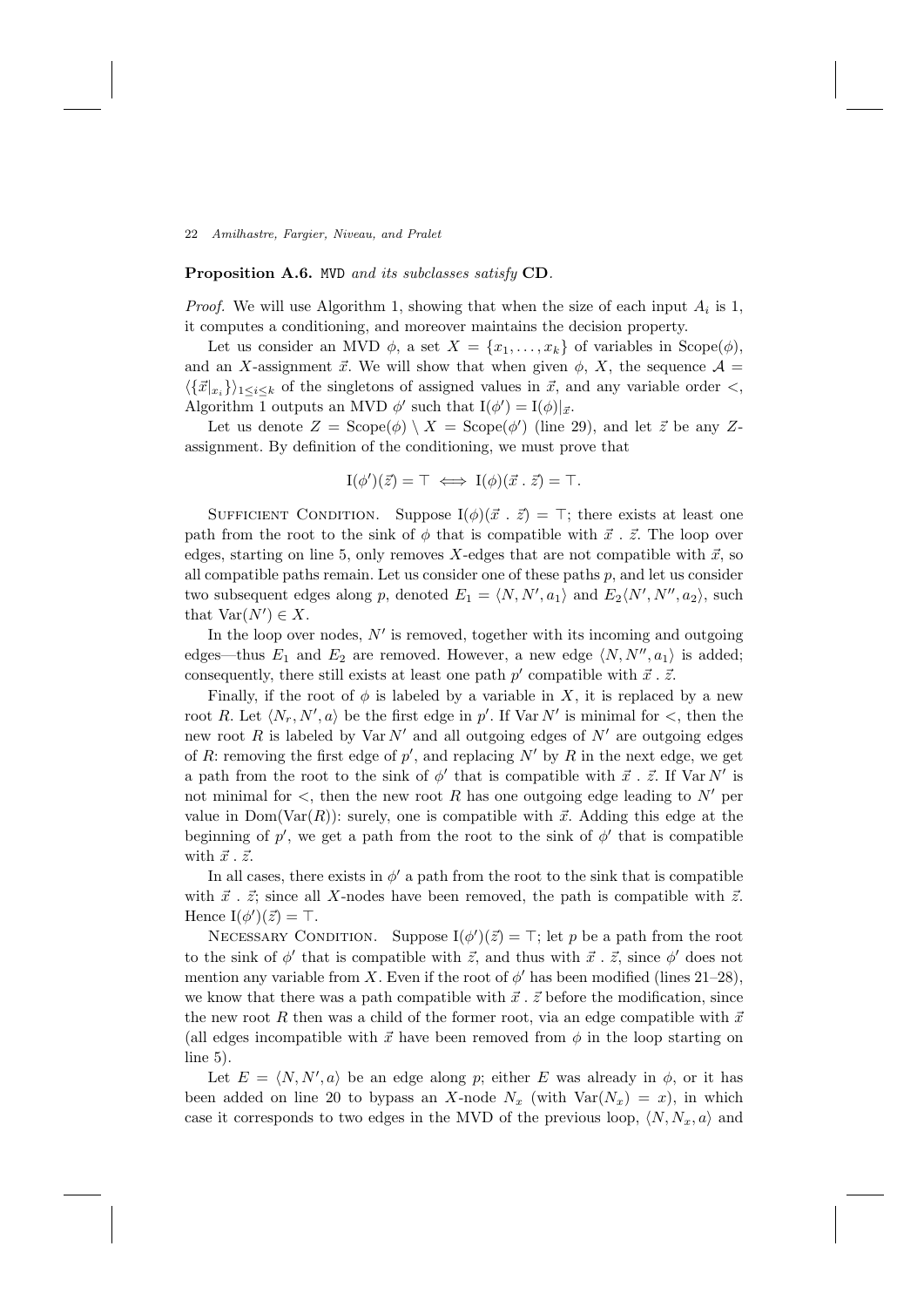$\langle N_x, N', a_x \rangle$ , with  $\vec{x}|_x = a_x$  (all edges incompatible with  $\vec{x}$  had been removed). Since it is the case for any  $E$  along  $p$ ,  $p$  results from the transformation of at least one path  $p'$  in  $\phi$ , that is compatible with  $\vec{x} \cdot \vec{z}$ . This proves that  $I(\phi)(\vec{x} \cdot \vec{z}) = \top$ .

DECISION PROPERTY. Let us suppose  $\phi$  is an MDD; we prove that  $\phi'$  also is an MDD. First, remark that removing nodes or edges does not compromise the decision property. Let us study the two moments when the procedure actually adds edges, viz., lines 20 and 25–27.

Now, note that the loop over edges (starting from line 5) removes any edge incompatible with  $\vec{x}$ ; since  $\phi$  is an MDD, there can be at most one outgoing edge per node that is compatible with  $\vec{x}$ . Consequently, after this loop, every X-node has at most one outgoing edge—and thus at most one child; and on line 9, reduction removes those that have no child at all.

Therefore, on line 20, we simply replace each incoming edge  $\langle N, N_i, a \rangle$  of  $N_i$  by a single edge  $\langle N, N', a \rangle$ , with N' the unique child of  $N_i$ . Since no other edge is added at this step, it preserves the decision property.

Finally, in the root replacement step, we know that the former root  $N_r$  has exactly one child N', and thus the new root R is simply a copy of N'. Since N' is removed from  $\phi$ , the procedure does not even enter the loop on line 25. Once again, this step maintains the decision property.  $\Box$ 

### Proposition A.7. OMVD and OMVD<sub><</sub> satisfy TR, FO, and SFO.

Proof. We show that Algorithm 1, when given an ordered graph, computes a term restriction. Let us consider an OMVD  $\phi$  on some variable order  $\lt$ , a set  $X =$  ${x_1, \ldots, x_k}$  of variables in Scope( $\phi$ ), and a sequence  $\mathcal{A} = \langle A_1, \ldots, A_k \rangle$  of sets of values such that  $\forall i \in \{1, ..., k\}, A_i \subseteq \text{Dom}(x_i)$ . Let  $\phi'$  be the output of Algorithm 1 when given as input  $\phi$ , X, A, and <. We show that  $I(\phi') \equiv I(\phi)|_{[x_1 \in A_1] \wedge \cdots \wedge [x_k \in A_k]}$ .

Let us denote  $Z = \text{Scope}(\phi) \setminus X = \text{Scope}(\phi')$  (line 29), and let  $\vec{z}$  be any  $Z$ assignment. By definition of restriction and forgetting, we must prove that

$$
I(\phi')(\vec{z}) = \top \iff \exists \vec{x} \in \text{Dom}(X), (I(\phi) \land [x_1 \in A_1] \land \dots \land [x_k \in A_k])(\vec{z} \cdot \vec{x}) = \top
$$

SUFFICIENT CONDITION. Suppose that there exists an X-assignment  $\vec{x}$  such that  $(I(\phi) \wedge [x_1 \in A_1] \wedge \cdots \wedge [x_k \in A_k])(\vec{z} \cdot \vec{x}) = \top$ . Consequently, for any  $x_i \in X$ , it must hold that  $\vec{x}|_{x_i} \in A_i$ ; and there must be at least one path p from the root to the sink of  $\phi$  that is compatible with  $\vec{x} \cdot \vec{z}$ . Since the loop over edges, starting on line 5, only removes X-edges that are not compatible with  $\vec{x}$ , p remains.

In a fashion similar to the sufficient condition in the proof of Proposition A.6, we can show that p corresponds to a path from the root to the sink of  $\phi'$  that is compatible with  $\vec{x} \cdot \vec{z}$ , and since all X-nodes have been removed, compatible with  $\vec{z}$ . Hence  $I(\phi')(\vec{z}) = \top$ .

NECESSARY CONDITION. Suppose  $I(\phi')(\vec{z}) = \top$ ; let p be a path from the root to the sink of  $\phi'$  that is compatible with  $\vec{z}$ . In a fashion similar to the necessary condition in the proof of Proposition A.6, we can show that p corresponds to at least one path from the root to the sink of  $\phi$  that is compatible with  $\vec{z}$ . Let us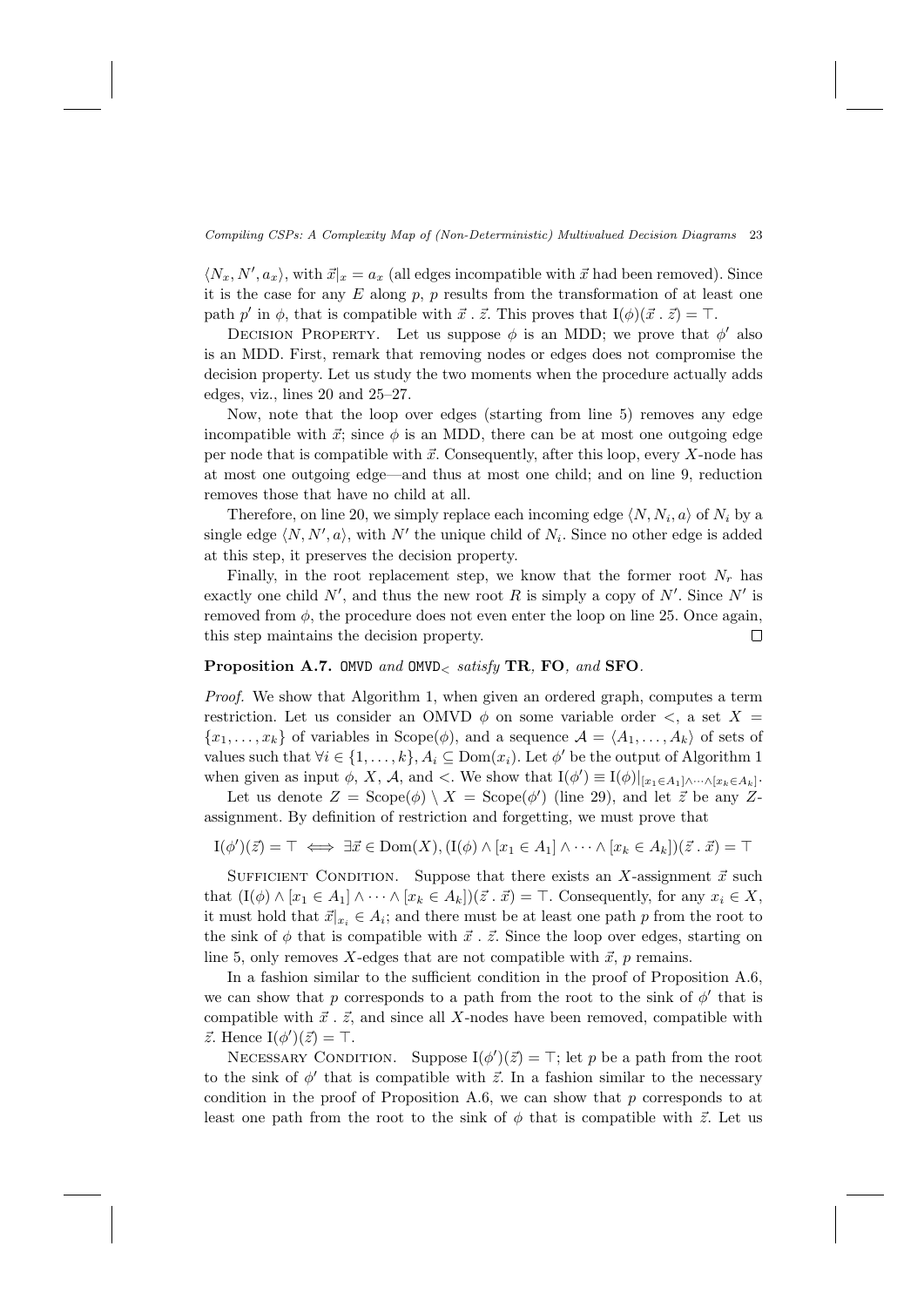consider one of these paths,  $p'$ ; there necessarily exists at least one X-assignment  $\vec{x}$ that is compatible with  $p'$ , because  $\phi$  is ordered, and thus, each variable can only be encountered once along  $p'$ ; each variable can be assigned at most once, there is no contradiction. Moreover, along p', all edges  $\langle N, N', a \rangle$  such that  $Var(N) = x_i \in X$ verify  $a \in A_i$ , because edges that do not verify this are removed in the first loop (line 5), and we know that the procedure transforms  $p'$  into  $p$ . Hence, there exists at least one X-assignment  $\vec{x}$  compatible with  $p'$  and verifying  $\forall i \in \{1, ..., k\}$ ,  $\vec{x}|_{x_i} \in A_i$ ; such an assignment is a model of  $[x_1 \in A_1] \wedge \cdots \wedge [x_k \in A_k]$ , and  $p'$  being compatible with both  $\vec{z}$  and  $\vec{x}, \vec{z} \cdot \vec{x}$  is a model of I( $\phi$ ):  $(I(\phi) \wedge [x_1 \in A_1] \wedge \cdots \wedge [x_k \in A_k])(\vec{z}$ .  $\vec{x}$ ) = T.

In conclusion, Algorithm 1 computes a term restriction, and since we know by Lemma A.5 that it runs in polynomial time and maintains the ordering property (but not the decision property), it holds that  $OMVD$  and  $OMVD<sub>lt</sub>$  satisfy  $TR$ , and thus **FO** (forgetting a variable x amounts to restricting it the term  $[x \in Dom(x)]$ ) and **SFO**. □ SFO.

### Proposition A.8. MDD, OMDD, and OMDD<sub><</sub> satisfy  $\neg C$ .

Proof. Using the two-leaf form of MDDs (Section 2.3.2), "negating" an MDD is very simple: it is sufficient to swap its two leaves. Since any assignment corresponds to exactly one path from the root to a leaf, an assignment is a model of the original MDD if and only if it is not a model of the resulting MDD. This procedure is done in constant time, and obviously preserves ordering.

 $\Box$ 

### Proposition A.9. OMDD<sub><</sub> and OMVD<sub><</sub> satisfy  $\wedge$ BC.

*Proof.* We can use the algorithm in Figure 2, adapted from that on OBDDs.<sup>12</sup> It applies on non-empty OMVDs of a same variable order (if one OMVD is empty, it is trivial to compute the conjunction). A cache is maintained to avoid computing twice the same pair of nodes, thus conjunct step is not called more than  $\|\phi_1\| \cdot \|\phi_2\|$  times. The procedure is polynomial and it maintains determinism when the inputs are deterministic. For each execution of conjunct step, each value of a given variable's domain is explored once, and the size of the domain is lower than either  $\|\phi_1\|$  or  $\|\phi_2\|$ (by definition of the size function). The procedure is hence in polynomial time.  $\Box$ 

# A.4. Proofs of queries (Theorem 4.5)

Proposition A.10. Every sublanguage of MVD we defined satisfies MC.

*Proof.* Since these languages satisfy CD (Proposition A.6), we can test whether  $\vec{x}$  is a model of  $\phi$  by conditioning the MVD by  $\vec{x}$ ; indeed, we get either the empty MVD (then the assignment is not a model) or the sink-only MVD (then  $\vec{x}$  is a model). Hence all these languages satisfy MC. $\Box$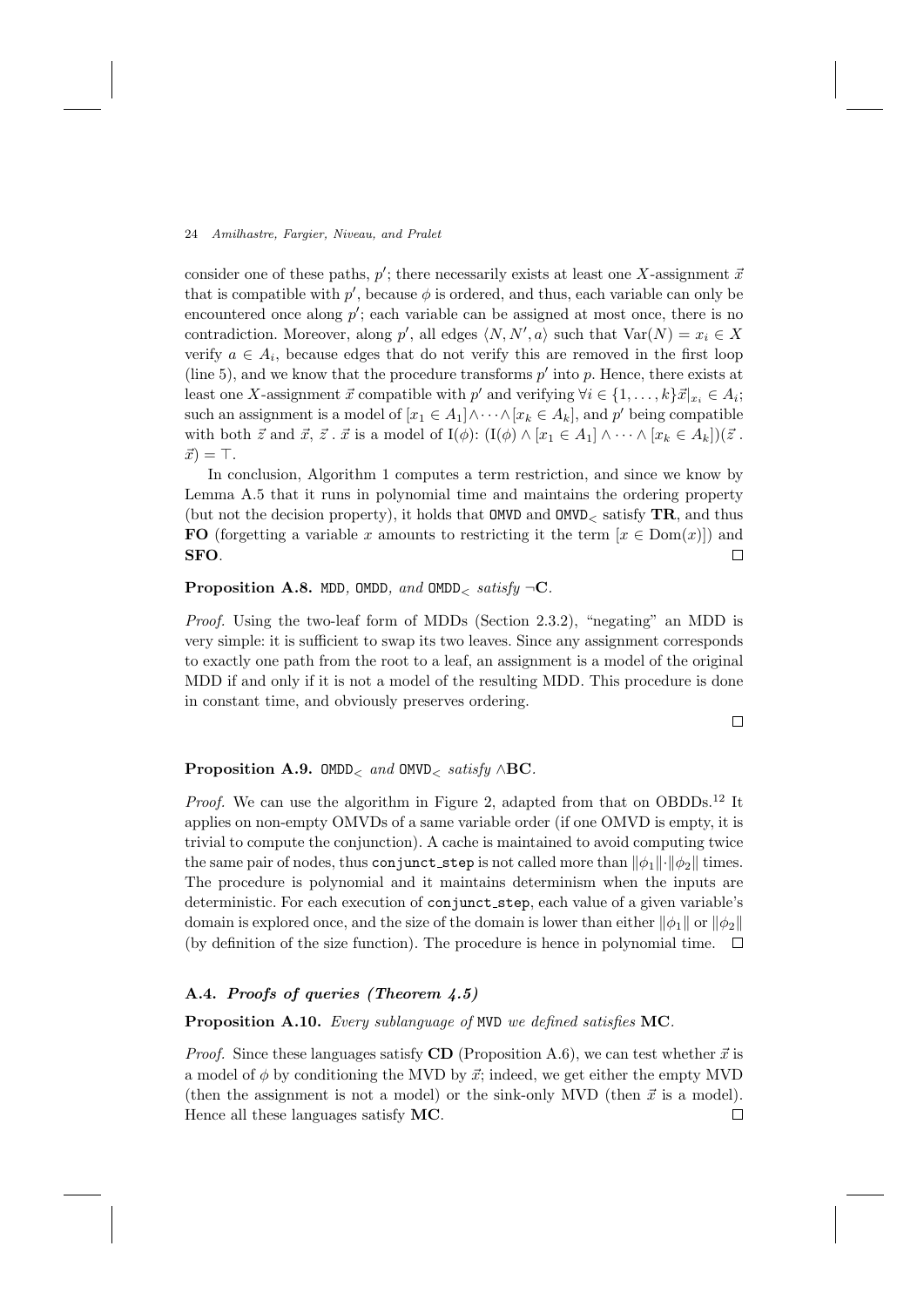Algorithm 2 conjunct\_step( $N_1, N_2$ ): returns an OMVD<sub><br/>c</sub> that is the conjunction of the two  $\text{OMVDs}_{\leq}$  of which  $N_1$  and  $N_2$  are roots.

1: if the cache contains the key  $(N_1, N_2)$  then 2: return the OMVD corresponding to this key in the cache 3: if  $Out(N_1) = \emptyset$  (the sink of  $N_1$  is reached) then 4: **return** a copy of the OMVD rooted at  $N_2$ 5: if  $Out(N_2) = \emptyset$  (the sink of  $N_2$  is reached) then 6: **return** a copy of the OMVD rooted at  $N_1$ 7: if  $Var(N_1) = Var(N_2)$  then 8: Let  $x := \text{Var}(N_1) = \text{Var}(N_2)$ 9: Create a node  $N'$  labeled by x 10: for each  $\omega \in \text{Dom}(x)$ ,  $E_1 \in \text{Out}(N_1)$ ,  $E_2 \in \text{Out}(N_2)$  do 11: if  $\omega = \text{Lbl}(E_1) = \text{Lbl}(E_2)$  then 12: Let  $\phi_\omega := \text{conjunct\_step}(\text{Dest}(E_1), \text{Dest}(E_2))$ 13: Add an edge coming out of  $N'$ , labeled by  $\omega$  and pointing to the root of  $\phi_\omega$ 14: **return** the OMVD rooted at  $N'$ 15:  $N_i = \text{Argmin}_{\geq}(Var(N_1), Var(N_2)),$ 16:  $N_i = \text{Argmax}_\leq (Var(N_1), Var(N_2))$ 17: Create a node  $N_i'$  labeled by  $Var(N_i)$ 18: for each  $E \in \text{Out}(N_i)$  do<br>19: Let  $\phi_E := \text{conjunct-step}$ Let  $\phi_E := \text{conjunct\_step}(\text{Dest}(E), N_i)$ 20: Add an edge coming out of  $N_i'$ , labeled by  $Lbl(E)$  and pointing to the root of  $\phi_E$ 

21:  $return N'$ 

Proposition A.11. MVD and MDD do not satisfy any query we defined, besides MC, unless  $P = NP$ .

*Proof.* Proposition 3.3 states that BDD  $\equiv_{\mathcal{L}} \text{MDD}^B$ , and MDD<sup>B</sup>  $\subseteq$  MDD  $\subseteq$  MVD, so MDD and MVD cannot satisfy any query that BDD does not satisfy. We know from the Boolean knowledge compilation map<sup>11</sup> that BDD does not satisfy  $CO$  or VA unless  $P = NP$ , therefore neither MDD nor MVD satisfies CO or VA unless  $P = NP$ . Since the satisfaction of  $CE$ ,  $MX$ ,  $CX$ , or  $ME$  implies the satisfaction of  $CO$ , and the satisfaction of IM, EQ, SE, or CT implies the satisfaction of VA, none of these queries can be satisfied by MDD or MVD unless  $P = NP$ .  $\Box$ 

#### A.4.1. Ordered languages

**Proposition A.12.** OMVD and OMVD<sub><c</sub> do not satisfy **VA**, **IM**, **EQ**, **SE**, or **CT**, unless  $P = NP$ .

*Proof.* Proposition 3.4 states that  $OMVD^{\mathcal{B}}_{\leq \mathcal{L}}$  DNF. If OMVD or OMVD<sub> $\leq$ </sub> satisfied **VA**,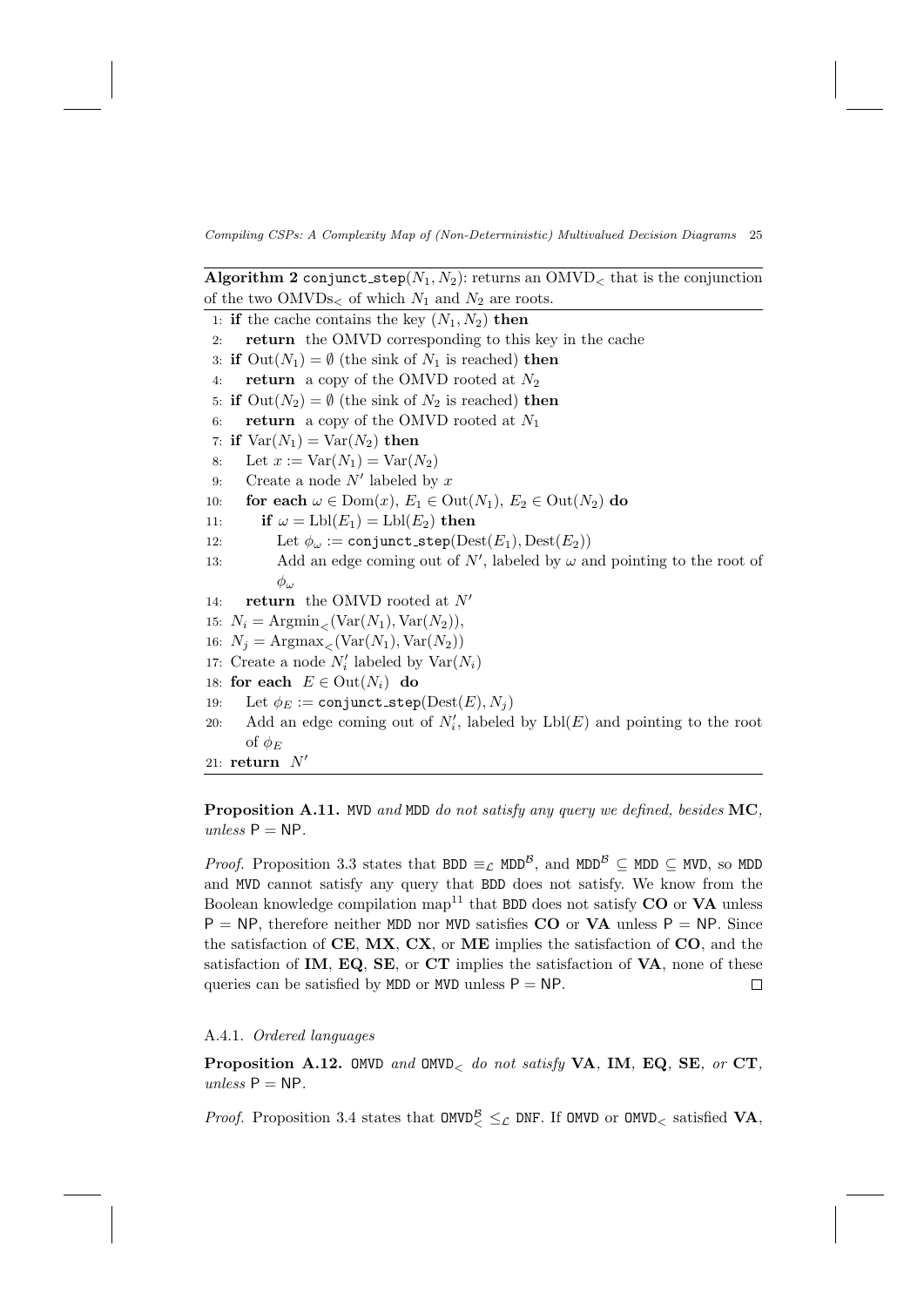it would be the case for  $OMVD^{\mathcal{B}}_{\leq}$  by inclusion: we could check in time polynomial the validity of any DNF, yet it is impossible unless  $P = NP$ .

Since the satisfaction of IM, EQ, SE, or CT implies the satisfaction of VA, OMVD and OMVD<sub><</sub> cannot satisfy any of them unless  $P = NP$ .  $\Box$ 

Proposition A.13. OMVD and its sublanguages satisfy MX and CO.

Proof. In an OMVD, every path from the root to the sink corresponds to at least one model. Indeed, the ordering property imposes that no variable can be encountered twice on a given path. Let  $\phi$  be an OMVD, and p be a path from the root to the sink of  $\phi$ . Denoting  $\langle N_1, N_2, a_1 \rangle$ ,  $\langle N_2, N_3, a_2 \rangle$ , ...,  $\langle N_k, N_{k+1}, a_k \rangle$  the edges along this path, any Scope( $\phi$ )-assignment  $\vec{x}$  in which Var( $N_i$ ) is assigned to  $a_i$  (for  $1 \leq i \leq k$ ) is a model of  $\phi$ , by construction.

Consequently, extracting a model of an OMVD boils down to choosing a path, retrieving the associated assignment, and complete it by assigning random values to variables in  $Scope(\phi)$  that are not mentioned along the chosen path. The only case when it does not work is when there is no path to choose, i.e., when the graph is empty; in this case the OMVD is inconsistent, and there is no model to find. Hence,  $OMVD$  satisfies  $MX$ , and thus  $CO$ . Any MVD in a sublanguage of  $OMVD$  is obviously an OMVD, so the procedure also works for  $OMVD_{\leq}$ ,  $OMDD$ , and  $OMDD_{\leq}$ .  $\Box$ 

### Proposition A.14. OMVD and its sublanguages satisfy CE.

*Proof.* Checking whether I( $\phi$ ) entails  $[x_1 \in A_1] \vee \cdots \vee [x_k \in A_k]$  is equivalent to checking whether  $I(\phi) \wedge [x_1 \notin A_1] \wedge \cdots \wedge [x_k \notin A_k]$  is inconsistent. Clearly enough,  $[x \notin A] = [x \in Dom(x) \setminus A];$  and using the definition of restriction, we get that  $I(\phi)$ entails  $[x_1 \in A_1] \vee \cdots \vee [x_k \in A_k]$  if and only if  $I(\phi)|_{[x_1 \in \text{Dom}(x_1) \setminus A_1] \wedge \cdots \wedge [x_k \in \text{Dom}(x_k) \setminus A_k]}$ is inconsistent. Since OMVD satisfies TR (Prop. A.7) and CO (Prop. A.13), it satisfies CE. By inclusion,  $OMVD_{\leq}$ ,  $OMDD$ , and  $OMDD_{\leq}$  also satisfy CE. □

Proposition A.15. OMVD and its sublanguages satisfy CX.

*Proof.* Let  $\phi$  be an OMVD and X be a set of variables in Scope( $\phi$ ). The context of a variable x is the set of values that are part of at least one model of  $I(\phi)$ . To check whether a value a is in the context of x in  $\phi$ , it is thus sufficient to assign  $x$  to  $a$ , which amounts to a conditioning, and to check whether the result is consistent. Since  $\text{OMVD}$  satisfies  $\text{CD}$  (Prop. A.6) and  $\text{CO}$  (Prop. A.13), this process is polynomial. Applying it for every value in  $Dom(x)$ , we obtain the context of x; since  $|{\rm Dom}(x)| \leq ||\phi||$ , the process is also polynomial. Last,  $|X| \leq |{\rm Stope}(\phi)| \leq ||\phi||$ , so retrieving the context of all variables in  $X$  is polynomial. Hence **OMVD** satisfies  $\mathbf{CX}$ , and by inclusion,  $\mathsf{OMVD}_{\leq}$ ,  $\mathsf{OMDD}$ , and  $\mathsf{OMDD}_{\leq}$  also satisfy  $\mathbf{CX}$ .  $\Box$ 

Proposition A.16. OMVD and its sublanguages satisfy ME.

*Proof.* This holds because OMVD satisfies  $CD$  (Prop. A.6) and  $CO$  (Prop. A.13). Enumerating models can be done by exploring the entire assignment tree, as done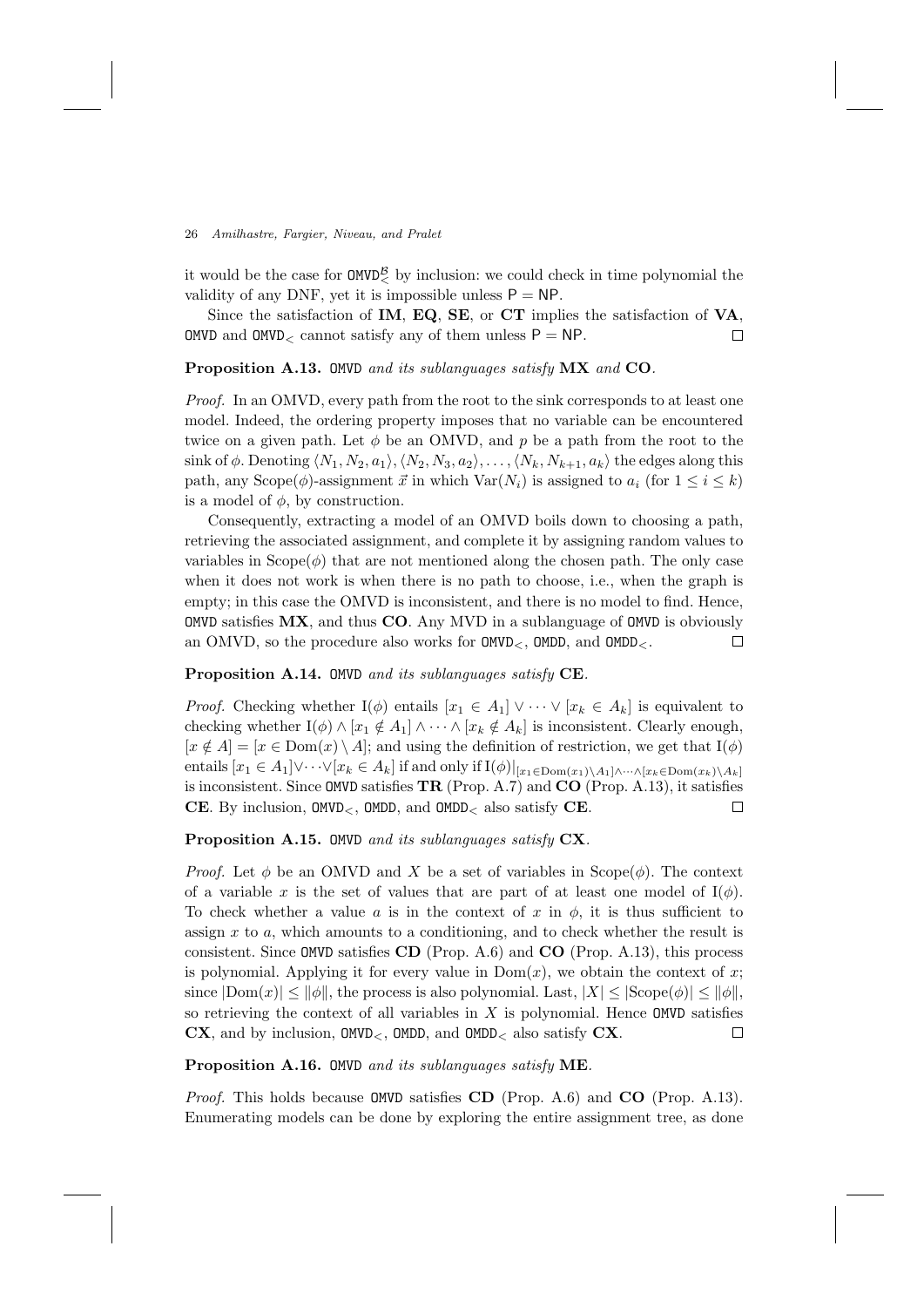in the Boolean case<sup>11</sup> (checking consistency after each branching avoids having to backtrack, so the size of the search tree is polynomial in the size of the output).  $\Box$ 

### A.4.2. Decision diagrams

### Proposition A.17. OMDD and OMDD<sub><</sub> satisfy CT and VA.

*Proof.* Let  $\phi$  be an OMDD, and p a path from the root to the sink of  $\phi$ . Denoting  $\langle N_1, N_2, a_1 \rangle, \langle N_2, N_3, a_2 \rangle, \ldots, \langle N_k, N_{k+1}, a_k \rangle$  the edges along p, any Scope( $\phi$ )assignment  $\vec{x}$  in which  $\text{Var}(N_i)$  is assigned to  $a_i$  (for  $1 \leq i \leq k$ ) is compatible with  $p$ , by construction, and is thus a model of  $\phi$ . However, it cannot be compatible with any other path in  $\phi$ : if it were the case,  $\phi$  would be non-deterministic.

All in all, each path in  $\phi$  can be associated with the set of models of  $\phi$  that are compatible with it, and these models are not compatible with any other path: models are partitioned among all paths. Counting the models of  $\phi$  thus amounts to counting the models associated with each path.

The number of models associated with a given path  $p$  depends on the variables it mentions: if it mentions all variables in  $Scope(\phi)$ , then it is compatible with exactly one model; if it mentions all variables but one, denoted  $x$ , then it is associated with  $|Dom(x)|$  models; etc.

Given a node N in an OMDD  $\phi$  on  $\lt$ , let us denote  $\text{Scope}(N)$  the set of all variables greater or equal to  $\text{Var}(N)$  with respect to  $\lt$ . To count the number of models of  $\phi$ , we will associate with each node N, the number  $n<sub>N</sub>$  of Scope(N)-assignments that are compatible with any path from  $N$  to the sink. We start by noticing that  $n_{\text{Sink}(\phi)} = 1$ : indeed, Scope(Sink( $\phi$ )) =  $\emptyset$ , and the unique  $\emptyset$ -assignment is compatible with all paths from the sink to itself (there is none). Then, the outgoing edges of an internal node N cannot be compatible with a same  $Scope(N)$ -assignment, (recall that models are partitioned among paths, since  $\phi$  satisfies the decision property). Hence

$$
n_N = \sum_{E \in \text{Out}(N)} n_E,
$$

with  $n_E$  the number of Scope(N)-assignments compatible with E. Denoting  $D =$ Dest(E), this number is simply  $n_D$ , multiplied by  $\prod_{\text{Var}(N) < x < \text{Var}(D)} | \text{Dom}(x) |$ , to take into account all variables not mentioned in this subgraph.

The number  $n_{Root(\phi)}$  is then the number of  $Scope(Root(\phi))$ -assignments that are compatible with some path from the root to the sink of  $\phi$ ; to obtain the number of models of  $\phi$ , we once again have to multiply it, this time by  $\prod_{x \in \text{Scope}(\phi) \setminus \text{Scope}(Root(\phi))} |{\text{Dom}(x)}|$ , to take into account the variables that are smaller than the root variable (with respect to  $\langle \cdot \rangle$ ).

This number can be inductively computed, by traversing the graph from the sink to the root. The whole process being polynomial in  $\|\phi\|$  (each edge is crossed (backwards) once), OMDD satisfies CT.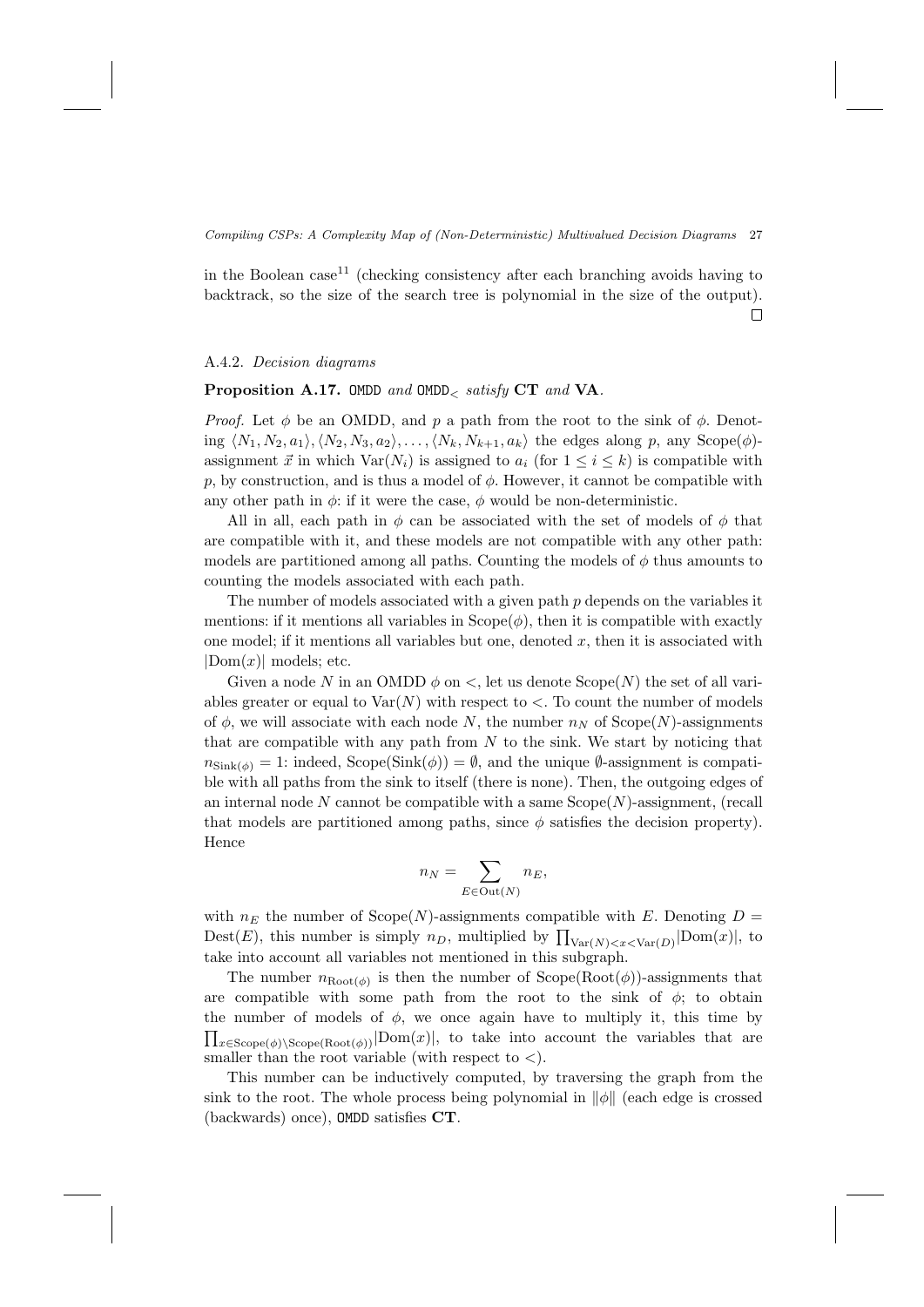From  $CT$ , we can test in polynomial time whether the number of models is equal to the number of possible assignments of the variables, i.e., whether the OMDD is valid, thus OMDD supports VA.  $\Box$ 

Proposition A.18. OMDD and OMDD<sub><</sub> satisfy IM.

*Proof.* Let  $\phi$  be an MVD; checking whether  $[x_1 \in A_1] \wedge \cdots \wedge [x_k \in A_k]$  entails I $(\phi)$ is equivalent to checking whether  $\neg I(\phi) \wedge [x_1 \in A_1] \wedge \cdots \wedge [x_k \in A_k]$  is inconsistent; now, it is consistent if and only if  $(\neg \mathrm{I}(\phi))|_{[x_1 \in A_1] \land \cdots \land [x_k \in A_k]}$  is consistent. Since OMDD satisfies  $\neg \mathbf{C}$  (Prop. A.8), **TR** (Prop. A.31), and **CO** (Prop. A.13), this verification can be done in time polynomial, and OMDD hence satisfies IM. By inclusion, OMDD<sup>&</sup>lt;  $\Box$ also satisfies IM.

### Proposition A.19. OMDD<sub><</sub> satisfies SE and EQ.

*Proof.* Let  $\phi$  and  $\psi$  be two MVDs; Checking whether I( $\phi$ ) entails I( $\psi$ ) is equivalent to checking whether  $I(\phi) \wedge \neg I(\psi)$  is inconsistent. Since OMDD<sub><</sub> satisfies  $\neg \mathbf{C}$ (Prop. A.8),  $\triangle$ BC (Prop. A.9), and CO (Prop. A.13), this verification can be done in time polynomial, and  $\text{OMDD}_{\leq}$  hence satisfies **SE**. This implies that it also satisfies **EQ**, since checking whether  $I(\phi)$  is equivalent to  $I(\psi)$  amounts to checking whether  $I(\phi)$  entails  $I(\psi)$  and  $I(\psi)$  entails  $I(\phi)$ .  $\Box$ 

# **Proposition A.20.** OMDD does not satisfy SE unless  $P = NP$ .

*Proof.* Let  $\phi$  and  $\psi$  be two MVDs; checking whether I( $\phi$ )  $\wedge$  I( $\psi$ ) is consistent is equivalent to checking whether I( $\phi$ ) does not entail  $\neg$ I( $\psi$ ). Since OMDD satisfies  $\neg$ C (Prop. A.8), if it also satisfied **SE**, we would have a polynomial algorithm for checking the consistency of the conjunction of two OMDDs, and in particular, of two OBDDs (possibly on different variable orders), since  $\texttt{OMDD}^B \equiv_{\mathcal{L}} \texttt{OBDD}$  (Prop. 3.3). However, Meinel and Theobald showed in Lemma 8.14 of their book about OBDDs<sup>22</sup> that checking the consistency of the conjunction of two OBDDs is NP-complete. Therefore OMDD cannot satisfy  $SE$  unless  $P = NP$ .

 $\Box$ 

#### Proposition A.21. OMDD satisfies EQ.

Proof. The procedure described in Algorithm 3 is adapted from the proof of Theorem 8.11 of the OBDD book by Meinel and Theobald.<sup>22</sup>

The procedure is based on the following equation, holding for any variable  $x \in$  $\text{Scope}(\Phi) \cup \text{Scope}(\Psi)$ :

$$
I(\Phi) \equiv I(\Psi) \iff \forall a \in \text{Dom}(x), I(\Phi)|_{x=a} \equiv I(\Psi)|_{x=a}.
$$
 (A.1)

Now, the procedure keeps a list L of pairs of subgraphs from  $\Phi$  and  $\Psi$  respectively. We show that this list has the following property:

$$
I(\Phi) \equiv I(\Psi) \iff \forall \langle \phi, \psi \rangle \in L, I(\phi) \equiv I(\psi). \tag{A.2}
$$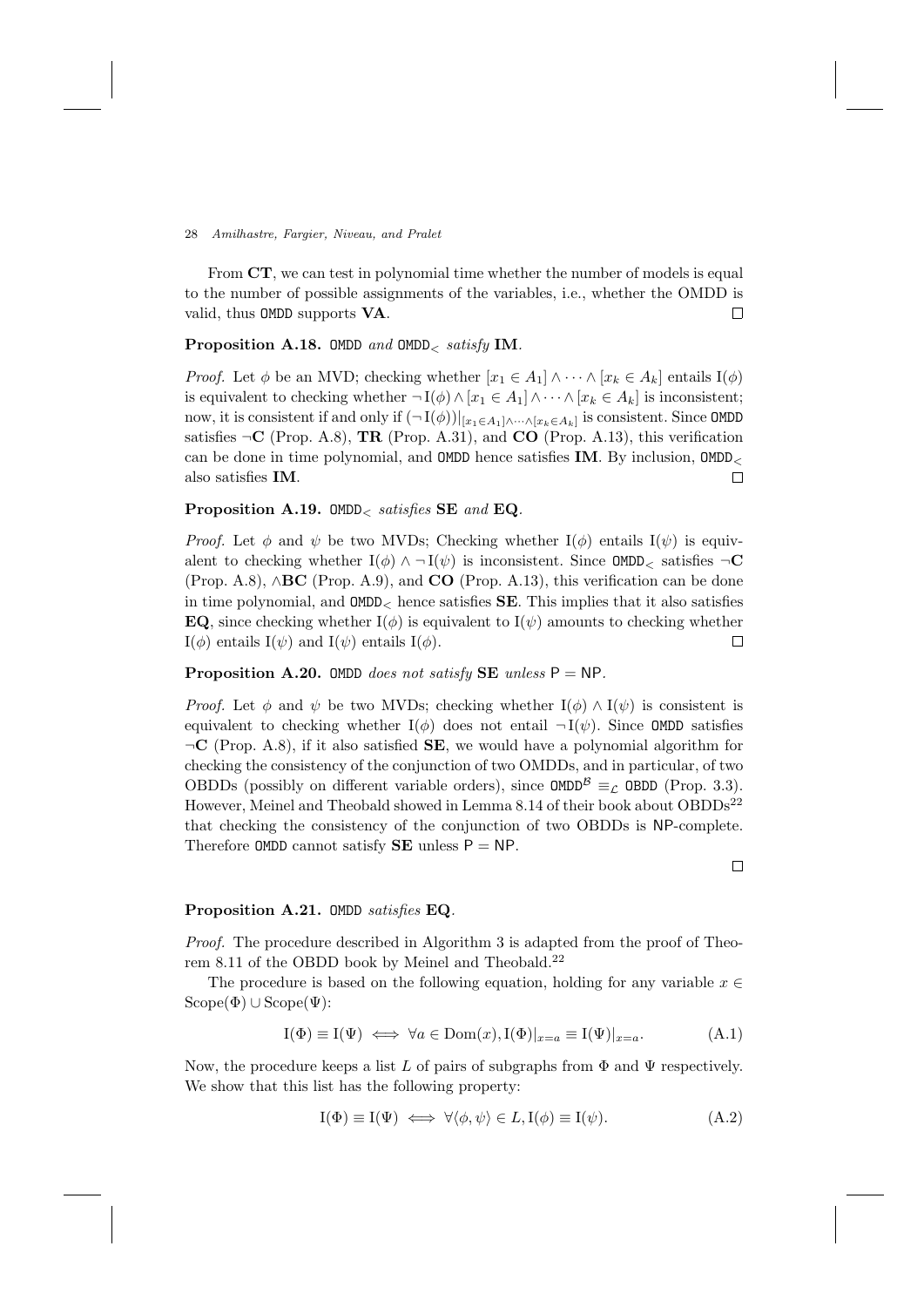**Algorithm 3** Given two OMDDs  $\Phi$  and  $\Psi$ , checks whether I( $\Phi$ )  $\equiv$  I( $\Psi$ ) holds.

1: let  $L := {\langle \langle \Phi, \Psi \rangle \rangle}$ 2: for each node  $N$  in  $\Phi$ , ordered from the root to the sink, except the sink do 3: let  $\phi$  be the subgraph rooted at N 4: let  $\psi$  be one of the OMDDs such that  $\langle \phi, \psi \rangle \in L$ 5: **for each**  $\psi'$  such that  $\langle \phi, \psi' \rangle \in L$  **do** 6: if  $\psi' \not\equiv \psi$  then 7: return false 8: remove  $\langle \phi, \psi' \rangle$  from L 9: let  $x := \text{Var}(N)$ 10: **for each**  $a \in \text{Dom}(x)$  **do**<br>11: **if** there exists  $E \in \text{Out}$ 11: **if** there exists  $E \in Out(N)$  such that  $Lbl(E) = a$  **then**<br>12: let  $\phi_E$  be the OMDD rooted at  $Dest(E)$ let  $\phi_E$  be the OMDD rooted at  $\text{Dest}(E)$ 13: else 14: let  $\phi_E$  be the empty OMDD 15: add the pair  $\langle \phi_E, \psi |_{x=a} \rangle$  to L 16: remove the pair  $\langle \phi, \psi \rangle$  from L 17: for each pair  $\langle \phi, \psi \rangle \in L$  do 18: **if** I( $\phi$ )  $\neq$  I( $\psi$ ) then 19: return false 20: return true

L is initialized with  $\langle \Phi, \Psi \rangle$ , so this is trivially true at the beginning. On line 8, we remove only redundant pairs. On line 16, we have replaced the last pair  $\langle \phi, \psi \rangle$  by a set of pairs according to the decomposition scheme (A.1). Hence, while the procedure runs, we know that  $I(\Phi) \equiv I(\Psi)$  holds if and only if  $\forall \langle \phi, \psi \rangle \in L$ ,  $I(\phi) \equiv I(\psi)$ , q.e.d.  $(A.2).$ 

We use this equivalence to show that the algorithm is sound and complete. On line 6, we encounter two inconsistent pairs: it is impossible that  $\phi$  be equivalent to both  $\psi$  and  $\psi'$ . Thus there exists a pair in L such that  $I(\phi) \not\equiv I(\psi)$ , and hence  $I(\Phi) \not\equiv I(\Psi)$ . We can return false. At the end of the algorithm, we have tested the equivalence of all pairs in  $L$  (lines 17–19), we can thus return true.

Let us now show that the algorithm is polynomial. Each node of  $\Phi$  is treated once. For a given node N, we add exactly  $d_N = |Dom(Var(N))|$  pairs to L (line 15),  $d_N$  being bounded by  $\|\Phi\|$ . We also remove one pair (line 16). Hence L contains at most  $d \cdot |\text{Nodes } \Phi|$  pairs, with  $d = \max_N d_N$ .

For each node, we make at most  $d \cdot |\text{Nodes } \Phi|$  equivalence tests at line 6; equivalence tests being on OMDDs of the same variable order, they can be done in time polynomial (Prop. A.19). The traversal of the graph (lines 2–16) is thus polynomial.

Once we have traversed the entire  $\Phi$ , we know by construction that the only pairs  $\langle \phi, \psi \rangle$  left in L are such that  $\phi$  is either the sink-only or the empty OMDD, so  $\phi$  is an OMDD of the same variable order as  $\Psi$ : all the equivalence tests of line 18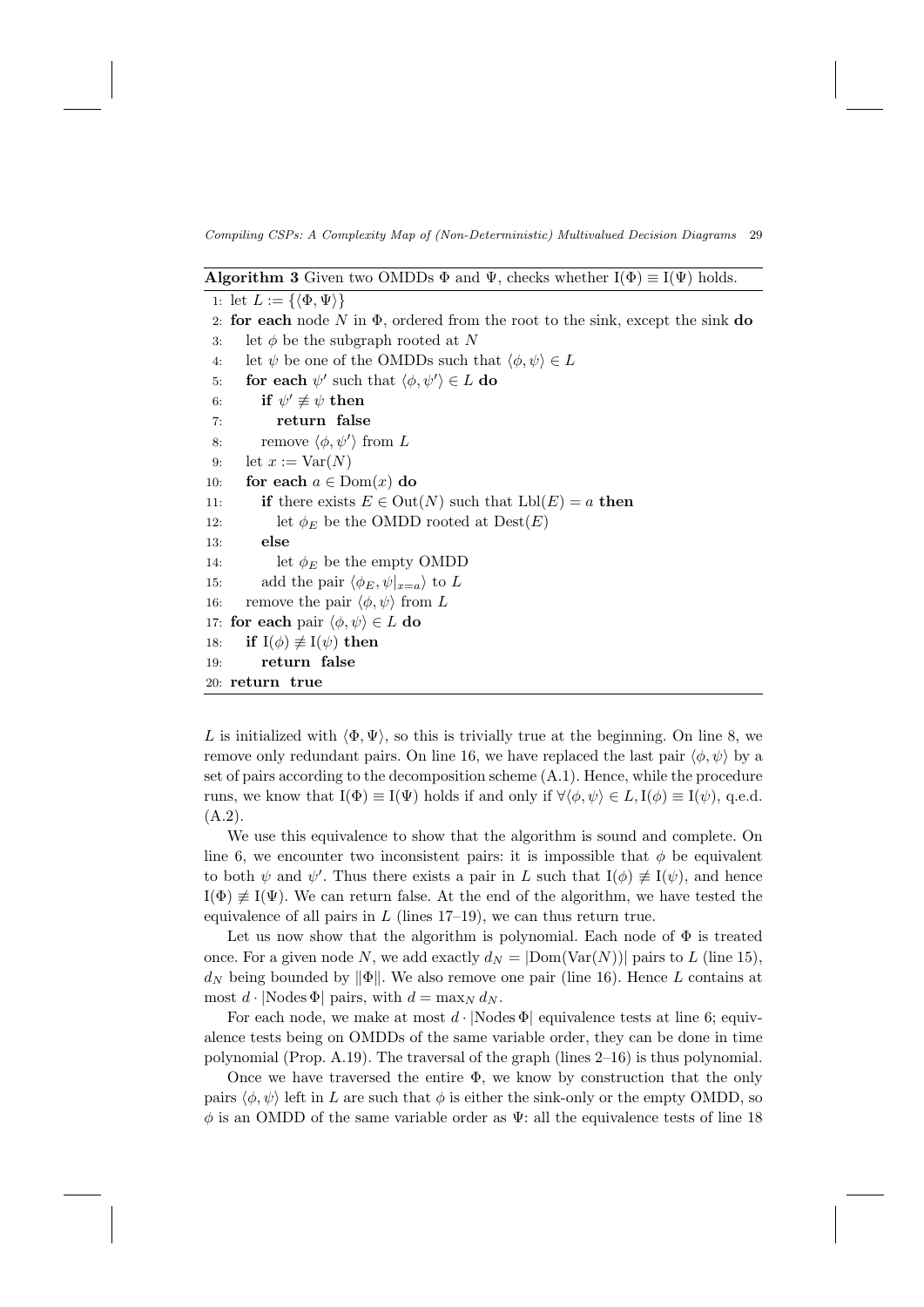(there can be at most  $d \cdot |\text{Nodes } \Phi|$  of them) can be done in polynomial time. All in all, OMDD satisfies **EQ**. all, OMDD satisfies EQ.

### A.5. Proofs of transformations (Theorem 4.5)

**Proposition A.22.** OMVD<sub><am</sub> OMVD do not satisfy  $\neg$ **C** unless P = NP.

Proof. The negation of a CNF is a DNF, which is linearly translatable into an OMVD of any order (Proposition 3.4). Thus, if  $OMVD<sub>></sub>$  or  $OMVD$  satisfied  $\neg C$ , we would have a polynomial algorithm translating any CNF into an equivalent OMVD (take the negation of the CNF, translate the resulting DNF into an OMVD, and take the negation of the result). As  $OMVD<sub>5</sub>$  and  $OMVD$  satisfy CO (Prop. A.13), we would have a polynomial algorithm for deciding whether a CNF is consistent, which is impossible unless  $P = NP$ .  $\Box$ 

# Proposition A.23. MVD and MDD satisfy  $\wedge$ C and  $\wedge$ BC.

*Proof.* To make the conjunction of k MVDs  $\phi_1, \ldots, \phi_k$ , replace the sink of  $\phi_i$  by the root of  $\phi_{i+1}$ , for all i in  $\{1, \ldots, k-1\}$ . Then the obtained MVD, rooted at the root of  $\phi_1$  and using the sink of  $\phi_k$ , represents  $\bigwedge_{i=1}^k \phi_i$ . This procedure is linear in k, so MVD satisfies  $\wedge \mathbf{C}$ , and thus  $\wedge \mathbf{BC}$ .

Applying the previous procedure on MDDs, the result also is an MDD, since no edge is modified or added: it maintains the decision property. Hence MDD also satisfies  $\wedge$ **C** and  $\wedge$ **BC**.  $\Box$ 

### **Proposition A.24.** OMVD and OMDD do not satisfy  $\wedge BC$  or  $\wedge C$  unless P = NP.

Proof. Thanks to Proposition 3.3, any OBDD can be turned into an equivalent OMVD in linear time. If OMVD (resp. OMDD) satisfied  $\wedge$ BC, we would have a polynomial algorithm deciding whether the conjunction of two OBDDs (the variable order being possibly different in each OBDD) is consistent, since OMVD (resp. OMDD) supports CO (Prop. A.13); yet, this problem is NP-complete, as shown by Meinel and Theobald in Lemma 8.14 of their book about OBDDs.<sup>22</sup> Therefore  $OMVD$  (resp. OMDD) does not support ∧BC, and thus ∧C, unless  $P = NP$ .  $\Box$ 

#### **Proposition A.25.** OMDD and OMDD<sub><</sub> do not satisfy  $\wedge$ **C**.

Proof. Lemma A.1 states that any propositional clause can be represented in the form of an OMDD on any order  $\lt$  in linear time; if OMDD (resp. OMDD<sub> $\lt$ </sub>) satisfied  $\land$ **C**, we could thus translate in polynomial time any propositional CNF into OMDD (resp.  $OMDD<sub>z</sub>$ ). Since the edges in OMDDs representing propositional formulæ can only be labeled with 0 or 1, it would mean that  $\text{OMDD}^{\mathcal{B}} \leq_{\mathcal{P}} \text{CNF}$  (resp.  $\text{OMDD}^{\mathcal{B}} \leq_{\mathcal{P}} \text{CNF}$ ).

But thanks to Proposition 3.3,  $\text{OMDD}^{\mathcal{B}} \equiv_{\mathcal{L}} \text{OBDD}$  (resp.  $\text{OMDD}^{\mathcal{B}} \equiv_{\mathcal{L}} \text{OBDD}_\leq$ ); yet we know from the Boolean map<sup>11</sup> that **OBDD**  $\leq$ <sub>s</sub> CNF (resp. **OBDD**<sub> $\leq$ </sub>  $\leq$ <sub>s</sub> CNF). Hence **OMDD** (resp. **OMDD**<sub> $\leq$ </sub>) cannot satisfy  $\wedge$ **C**. (resp. OMDD<sub><</sub>) cannot satisfy  $\wedge \mathbf{C}$ .

**Proposition A.26.** OMVD<sub><br/>c</sub> does not satisfy  $\wedge$ C unless P = NP.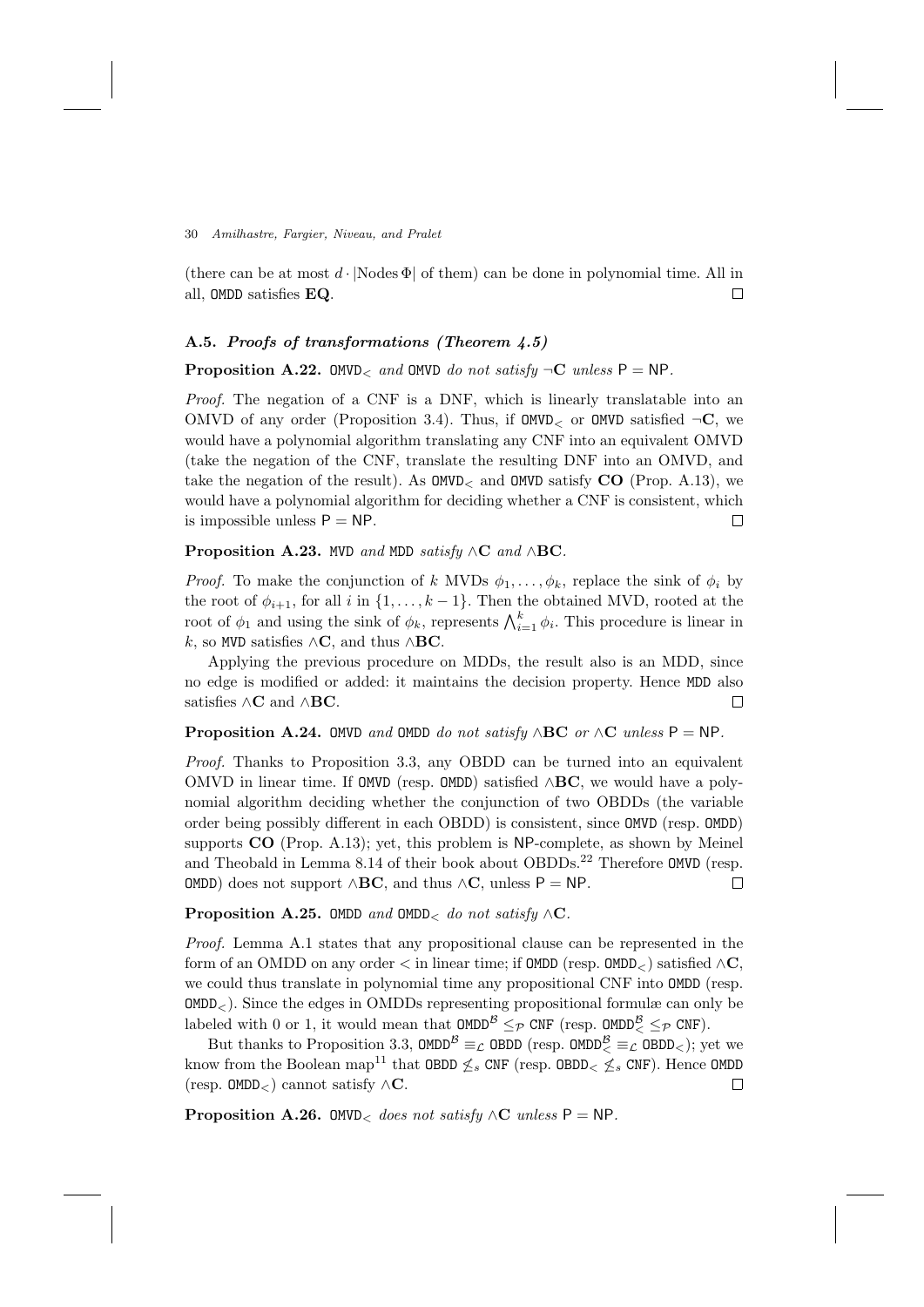Proof. Lemma A.1 states that any propositional clause can be represented in the form of an OMVD on any order  $\lt$  in linear time; if OMVD<sub> $\lt$ </sub> satisfied  $\land$ **C**, we could thus translate any propositional CNF into  $OMVD_{\leq}$ , and it would be possible to check whether it is consistent, as  $OMVD_{\leq}$  satisfies  $CO$  (Prop. A.13). Yet it is impossible, unless  $P = NP$ .  $\Box$ 

# Proposition A.27. MVD satisfies ∨C and ∨BC.

*Proof.* To make the disjunction of k MVDs  $\phi_1, \ldots, \phi_k$ , add to the root of  $\phi_i$  an edge per value in the domain of  $\text{Var}(\text{Root}(\phi), \text{ pointing to the root of } \phi_{i+1})$ . Then merge all the sinks into a single one.  $\Box$ 

**Proposition A.28.** MDD satisfies  $\vee$ **C** and  $\vee$ **BC**; **OMDD** and **OMDD**<sub><</sub> do not satisfy  $\vee$ C; OMDD does not satisfy  $\vee$ BC unless P = NP; and OMDD<sub><</sub> satisfies  $\vee$ BC.

*Proof.* Let L be a sublanguage of MVD satisfying  $\neg C$ ; L verifies  $\vee C$  (resp.  $\vee BC$ ) if and only if it satisfies  $\wedge \mathbf{C}$  (resp.  $\wedge \mathbf{BC}$ ). Indeed, to make the disjunction of  $\phi_1, \dots, \phi_k$ , it is enough to compute the negation of each disjunct, then build their conjunction, and again compute the negation of the result.

MDD, OMDD, and OMDD<sub> $\leq$ </sub> satisfy  $\neg$ **C** (Prop. A.8) so this property applies to them. We get the result since MDD satisfies  $\wedge \mathbf{C}$  and  $\wedge \mathbf{BC}$  (Prop. A.23), OMDD and OMDD<sub><</sub> do not satisfy ∧C (Prop. A.25), OMDD does not satisfy ∧BC unless P = NP (Prop. A.24), and OMDD satisfies ∧BC (Prop. A.9). and  $OMDD<sub>≤</sub>$  satisfies  $\wedge$ **BC** (Prop. A.9).

Proposition A.29. OMVD<sub><</sub> satisfies  $\vee$ **C** and  $\vee$ **BC**.

*Proof.* Implied by the fact that  $OMVD_{\leq}$  satisfies **SFO** (Prop. A.7): indeed, given k OMVDs  $\phi_1, \ldots, \phi_k$  on the same order  $\lt$ , by joining them thanks to a new root node labeled with a new variable and forgetting this variable, we get an OMVD on  $\lt$  that represents  $\bigvee_{i=1}^{k} I(\phi_i)$ . The joining algorithm is linear in k, forgetting is polynomial, therefore  $\mathtt{OMVD}_{<}$  satisfies  $\vee\mathbf{C}$  and thus  $\vee\mathbf{BC}.$  $\Box$ 

**Proposition A.30.** MVD and MDD do not satisfy **FO** or **TR** unless  $P = NP$ .

*Proof.* Given any MVD  $\phi$ ,  $\phi$  is consistent if and only if Forget(I( $\phi$ ), Scope( $\phi$ ))  $\equiv$  T. The only MVDs that do not mention any variable are the empty and the sinkonly graph, and testing whether an MVD is empty is done is constant time. If MVD (resp. MDD) satisfied FO, we would have a polynomial algorithm for deciding the consistency of any MVD (resp. MDD), yet MVD (resp. MDD) does not satisfy CO unless  $P = NP$  (Prop. A.11).

Hence, neither MVD nor MDD satisfies  $\bf{FO}$  unless  $\bf{P} = \bf{NP}$ , and since  $\bf{TR}$  implies **FO** (forgetting a variable x amounts to restricting it the term [ $x \in Dom(x)$ ]) we get the result. □ get the result.

**Proposition A.31.** OMDD and OMDD<sub><c</sub> do not satisfy SFO, FO, or TR.

Proof. Suppose OMDD satisfied **SFO**. Then we could obtain in polynomial time an OMDD representing the disjunction of an arbitrary number of OMDDs on the same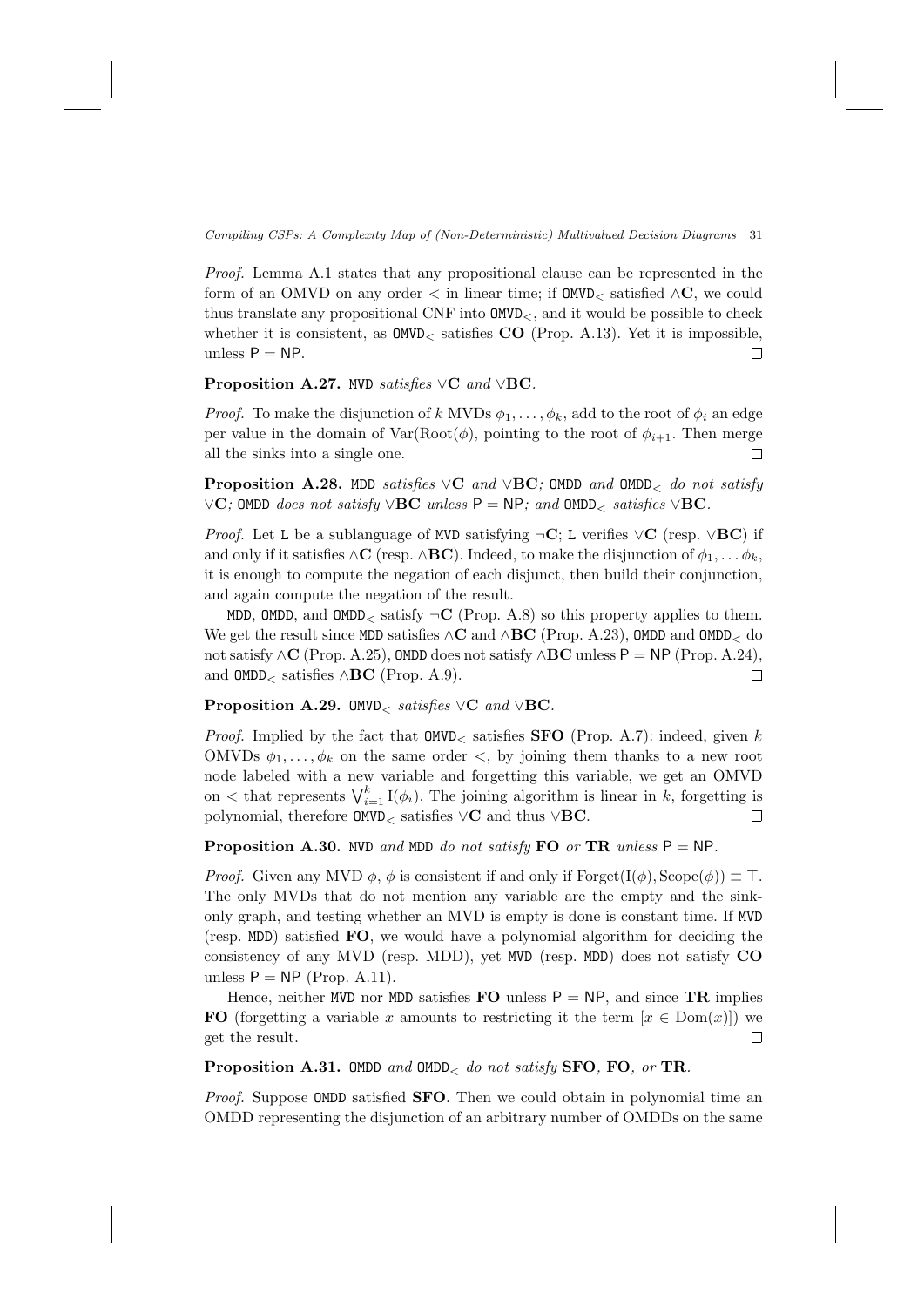order <, by joining them thanks to a new root node labeled with a new variable, and forgetting this variable. Since any term can be represented as a polysize OMDD on < (Lemma A.1), we could transform in polynomial time any DNF into an OMDD (possibly on a different order than  $\langle$ ). It would hence imply that **OMDD<sup>B</sup>**  $\langle$ <sub>*P*</sub> DNF, since edges in OMDDs representing propositional formulæ can only be labeled with 0 or 1. Since  $\text{OMDD}^{\mathcal{B}} \equiv_C \text{OBDD}$  (Prop. 3.3), we would have  $\text{OBDD} \leq_{\mathcal{P}} \text{DNF}$ , yet we know from the Boolean map<sup>11</sup> that OBDD  $\leq_s$  DNF. Hence, OMDD cannot satisfy **SFO**.

If  $OMDD<sub>z</sub>$  satisfied **SFO**, it would also be the case for  $OMDD$ , so  $OMDD<sub>z</sub>$  does not satisfy **SFO**. Finally, since **TR** implies FO (forgetting a variable x amounts to restricting it the term  $[x \in Dom(x)]$  and thus **SFO**, we get the result.  $\Box$ 

# Proposition A.32. MVD and MDD satisfy SFO, SEN.

Proof. First, we show that

Forget(I, {x}) = 
$$
\bigvee_{\vec{x} \in \text{Dom}(\{x\})}
$$
 I | $\vec{x}$  and  $\text{Ensure}(I, {x}) = \bigwedge_{\vec{x} \in \text{Dom}(\{x\})}$  I | $\vec{x}$ .

It is straightforward from the definition: let  $W = X \setminus \{x\}$ . Forget $(I, \{x\}) = I^{\downarrow W}$ . Then Forget(I,  $\{x\}$ )( $\vec{w}$ ) =  $\top$  if and only if there exists  $\vec{x} \in Dom(\{x\})$  such that I( $\vec{w} \cdot \vec{x}$ ) = T. Hence Forget(I,  $\{x\}$ ) =  $\bigvee_{\vec{x} \in \text{Dom}(\{x\})} I | \vec{x}$ .

Similarly, let  $W = X \setminus \{x\}$ . Ensure $(I, \{x\}) = I^{\Downarrow W}$ . Then Ensure $(I, \{x\})(\vec{w}) = \top$  if and only if for all  $\vec{x} \in \text{Dom}(\{x\})$ , it holds that  $I(\vec{w} \cdot \vec{x}) = \top$ . Hence Ensure(I,  $\{x\}$ ) =  $\bigwedge_{\vec{x} \in \mathrm{Dom}(\{x\})} \mathrm{I} \, |_{\vec{x}}.$ 

Now, let  $\phi$  be an MVD, and  $x \in \text{Scope}(\phi)$ . Let  $d = |{\rm Dom}(x)|$ . To obtain an MVD of interpretation Forget $(I(\phi), \{x\})$  (resp. Ensure $(I(\phi), \{x\})$ ), it is sufficient to make d copies of  $\phi$ , to condition each of them by one of the possible assigment of x and to make  $d-1$  disjunctions (resp. conjunctions). Any sublanguage of MVD satisfying CD and  $\vee$ C (resp. CD and  $\wedge$ C) thus satisfies **SFO** (resp. **SEN**). Both MVD and MDD satisfy CD (Prop. A.6), ∨C (Prop. A.27, Prop. A.28), and ∧C (Prop. A.23), so they satisfy **SFO** and **SEN**. so they satisfy SFO and SEN.

### **Proposition A.33.** MVD, MDD, OMVD, and OMVD<sub><ca</sub> do not satisfy EN unless P = NP.

*Proof.* Given any MVD  $\phi$ ,  $\phi$  is valid if and only if Ensure(I( $\phi$ ), Scope( $\phi$ ))  $\equiv$  T. The only MVDs that do not mention any variable are the empty and the sink-only graphs. If MVD (resp. MDD, OMVD, OMVD<sub> $\epsilon$ </sub>) satisfed **EN**, we would have a polynomial algorithm for deciding the validity of any MVD (resp. MDD, OMVD, OMVD on <), yet MVD (resp. MDD, OMVD, OMVD<sub><</sub>) does not support **VA** unless  $P = NP$  (Prop. A.11) and A.12). П

### **Proposition A.34.** OMDD and OMDD<sub><c</sub> do not satisfy EN or SEN.

*Proof.* This is a consequence of the fact that  $OMDD<sub>></sub>$  (resp. OMDD) supports  $\neg \mathbf{C}$ and does not support SFO (Prop. A.31). Indeed, for any interpretation function I and any set of variables  $X \subseteq \text{Scope}(I)$ , Forget $(I, X) = \neg \text{Ensure}(\neg I, X)$ . If OMDD (resp. OMDD) satisfied SEN, we would have a polynomial algorithm for performing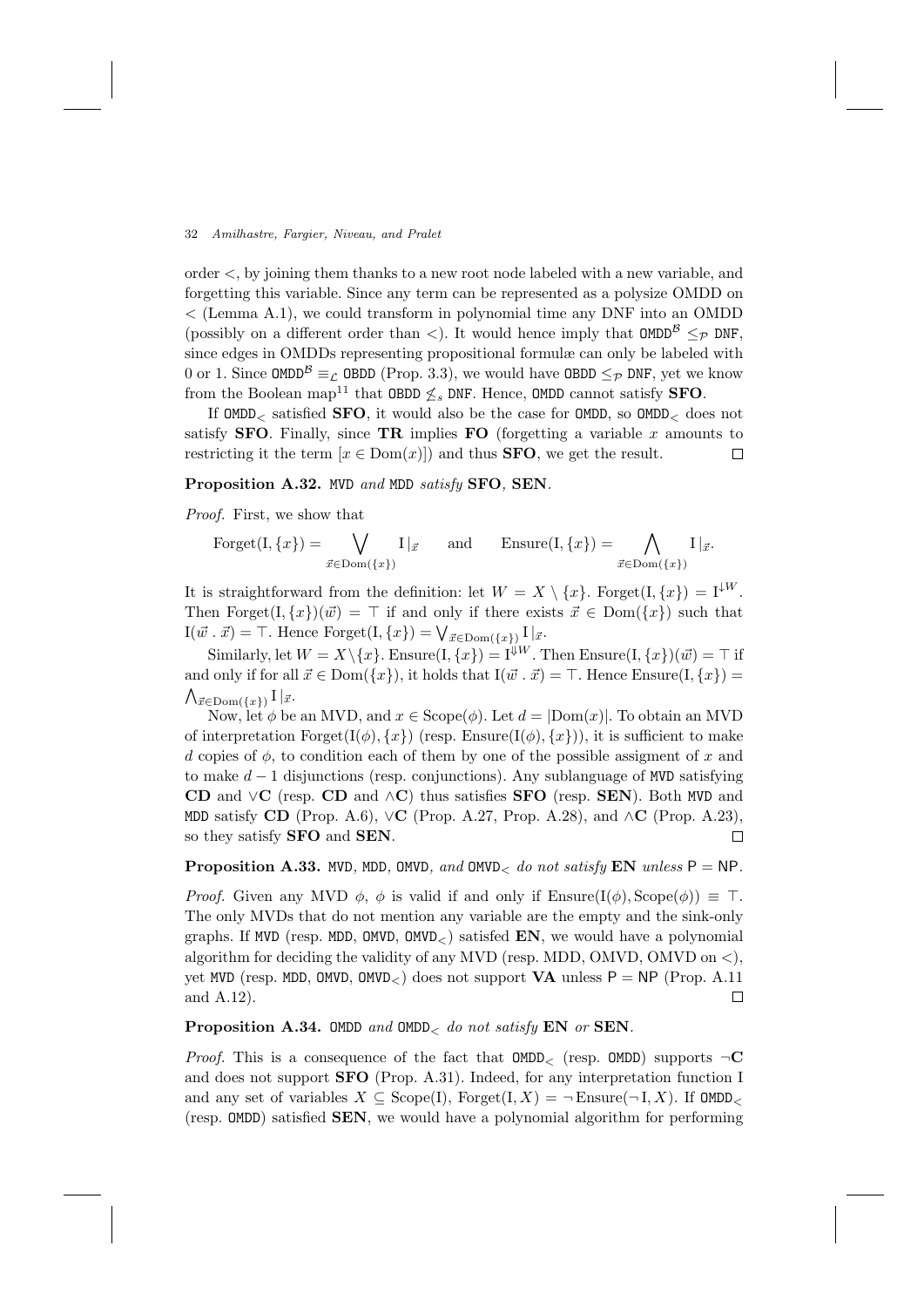a forgetting of some variable x in  $\phi$ : compute a negation of  $\phi$ , ensure x in this negation, and return a negation of the result. Hence  $OMDD<sub>></sub>$  (resp. OMDD) does not satisfy SEN, and thus EN.  $\Box$ 

### **Proposition A.35.** OMVD and OMVD<sub><carrala do not satisfy SEN unless  $P = NP$ .</sub>

*Proof.* We prove that if  $OMVD$  or  $OMVD<sub>></sub>$  satisfied **SEN**, we could translate any CNF into one of these languages in polynomial time, and thus check its consistency, which is impossible unless  $P = NP$ .

Let  $\phi$  be a propositional CNF, and let  $\langle$  be a total strict order on Scope( $\phi$ ). All clauses in  $\phi$  can be transformed in polynomial time into OMVDs ordered with respect to  $\lt$  (Lemma A.1). If OMVD satisfied **SEN**, we could obtain in polynomial time an OMVD, possibly on a different order, representing the conjunction of all these OMVDs (that is, the original CNF), by joining them with a new root node labeled with a new variable, and ensuring this variable. Since OMVD satisfies CO (Prop. A.13), we would have a polynomial algorithm for checking the consistency of any CNF, yet this is impossible unless  $P = NP$ . We extend the result to DMVD<sub><</sub>, since if  $OMVD<sub>5</sub>$  satisfied **SEN**, then  $OMVD$  also would.  $\Box$ 

### A.6. Final proof

*Proof of Theorem 4.5.* All results from this theorem have been proved in previous propositions. The proposition corresponding to each result is indicated in Table 5. $\Box$